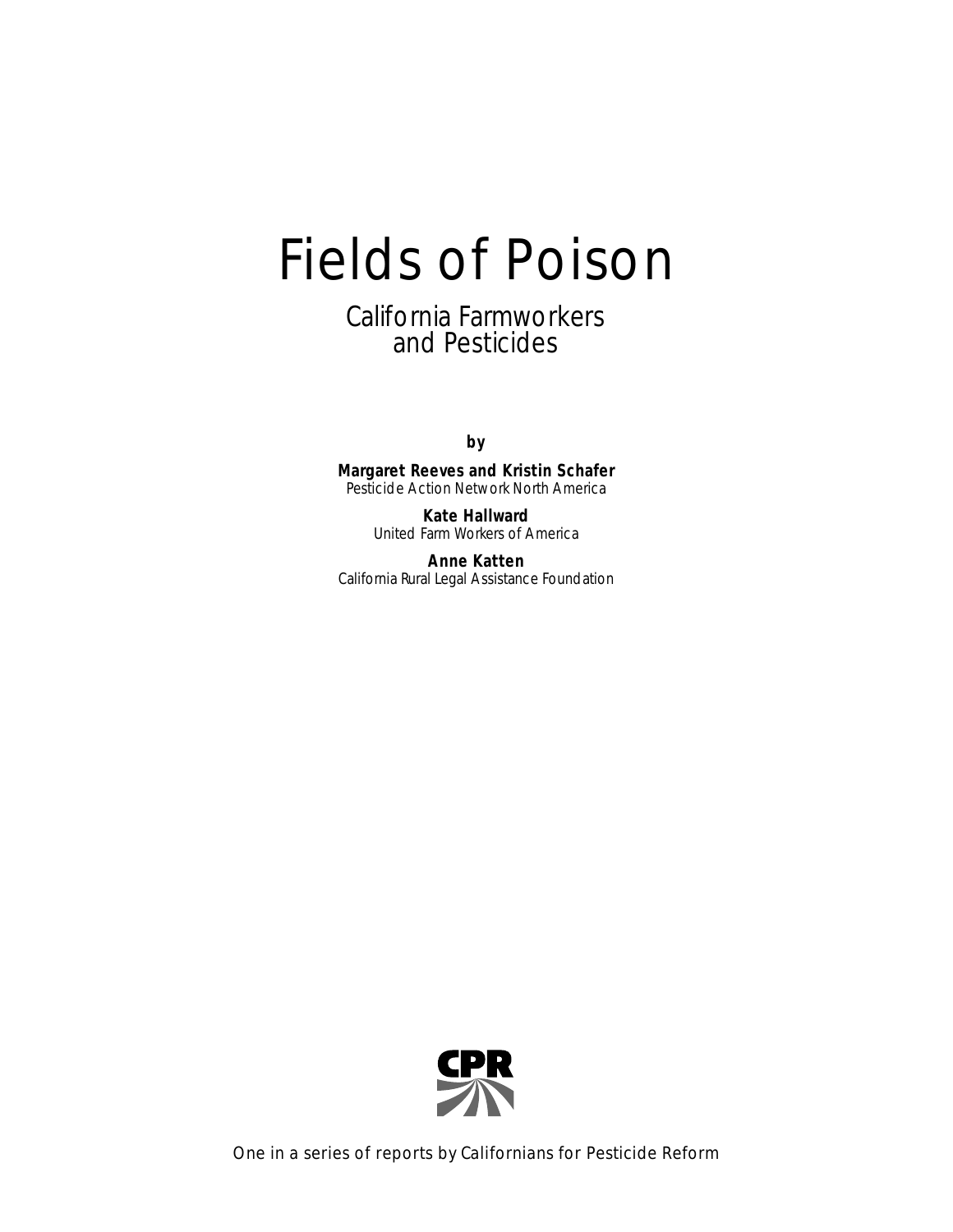## Californians for Pesticide Reform

Californians for Pesticide Reform (CPR) is a coalition of public interest organizations committed to protecting public health and the environment from pesticide proliferation. CPR's mission is to 1) educate Californians about environmental and health risks posed by pesticides; 2) eliminate the use of the most dangerous pesticides in California; and 3) promote sustainable pest control solutions for our farms, communities, forests, homes and yards; and 4) hold government agencies accountable for protecting public health and Californians' right to know about pesticide use and exposure.

For more information on pesticides and how you can work to reduce pesticide use and protect your health and environment, contact CPR.

49 Powell Street, Suite 530 San Francisco, CA 94102 tel: (415) 981-3939, 888-CPR-4880 (in Calif.) fax: (415) 981-2727 email: pests@igc.org website: www.igc.org/cpr

## Pesticide Action Network North America

The Pesticide Action Network (PAN) advocates adoption of ecologically-sound pest management methods in place of pesticide use. For 17 years, our international network of over 400 citizens groups in more than 60 countries has created a global citizen pesticide reform movement with regional coordinating centers in Africa, Asia, Europe, Latin America and North America. PAN North America's (PANNA) primary approach is to link the collective strengths and expertise of groups in Canada, Mexico and the U.S. with counterpart citizen movements in other countries, and to carry out joint projects to further our collective goals of sustainable agriculture, environmental protection, workers' rights, improved food security, and guaranteed human rights for all.

For more information and to order copies of this report, contact Pesticide Action Network.

49 Powell Street, Suite 500 San Francisco, CA 94102 tel: (415) 981-1771 fax: (415) 981-9917 email: panna@panna.org website: www.panna.org

## California Rural Legal Assistance Foundation

The California Rural Legal Assistance Foundation (CRLAF) is a private, non-profit organization dedicated to providing advocacy and educational assistance to farmworkers adversely affected by pesticide exposure and other work health and safety hazards. The Projects' work includes monitoring of employer compliance with CalOSHA standards and CalOSHA enforcement activities; oversight of pesticide exposure investigations and DPR policy development and implementation; and advocacy for improved pesticide exposure protections for workers and elimination of use of the most hazardous pesticides.

2424 K Street, Floor 1 Sacramento, CA 95816 tel: (916) 446-7904 fax: (916) 446-3057 email: acatten@mother.com

## United Farmworkers of America, AFL-CIO

The United Farm Workers of America, AFL-CIO, is the largest union of farmworkers in the country, with regional offices throughout California and in Texas, Florida and Washington State. Founded by Cesar Chavez and Dolores Huerta in 1963, the union now has 27,000 members and has won 18 elections since 1994. Because farmworkers are the single population most affected by pesticides, the UFW plays a central role in advocating for the ban of the most dangerous pesticides and for farmworkers' rights to a safe and healthy work place. The UFW approaches pesticide issues from an organizing perspective, and works with groups throughout North America who have joined the fight to improve the lives of millions of agricultural workers in the U.S.

18 West Lake Ave., #L Watsonville, CA 95076 tel: (408) 761-7170 fax: (408) 728-4590 website: www.ufw.org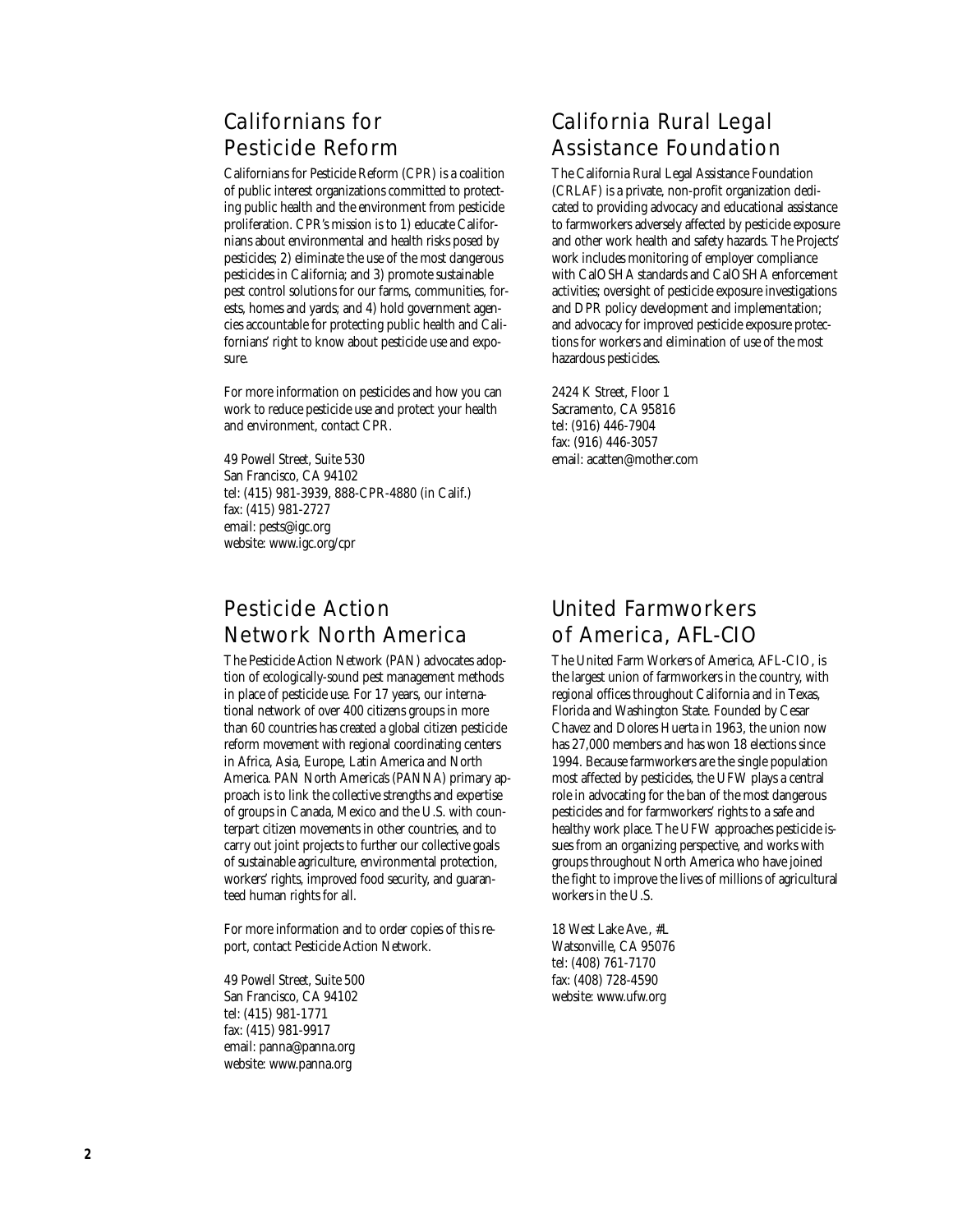## Acknowledgments

Many individuals contributed their time and expertise to this report. Research assistance, including data collection and fact checking, was provided by Christine Lee and Lars Neumeister (Pesticide Action Network).

Rupali Das, MD (California Department of Health Services), Shelly Davis (Farmworker Justice Fund, Inc.), Marion Moses, MD (Pesticide Education Center), Salvador Sandoval, MD (Merced, CA physician) and Gina Solomon, MD (Natural Resources Defense Council) reviewed a draft manuscript of the report and provided valuable comments and insights. Additional useful suggestions were made by Californians for Pesticide Reform (CPR) staff members David Chatfield and Joanie Clayburgh and by staff at CPR member organizations, including Martin Bourque (Institute for Food and Development Policy—Food First), Karen deMoor and Ellen Hickey (Pesticide Action Network).

Initial drafts of the manuscript were reviewed by the authors' colleagues in each organization, including Marcia Ishii-Eiteman (Pesticide Action Network); Michael Meuter, Eileen McCarthy, César Hernández and Emanuel Benítez (California Rural Legal Assistance, Inc.); Lori Schiraga (Environmental Defense Center); and UFW staff (United Farm Workers of America).

The report was formatted by Brenda Willoughby (Pesticide Action Network). The Spanish translation was provided by Víctor Reyes. Final editing and proofing were provided by Marcia Ishii-Eiteman, Steve Scholl-Buckwald, Amy Cohen, Ama Marston, Marina García and Michele Wright.

The authors bear responsibility for any factual errors. The recommendations are those of Pesticide Action Network North America, the California Rural Legal Assistance Foundation, United Farmworkers of America and Californians for Pesticide Reform. The views expressed are those of the authors and do not necessarily reflect the views of our funders.

This report was supported by The California Endowment, The California Wellness Foundation, Clarence E. Heller Charitable Foundation, Columbia Foundation, Charles Stewart Mott Foundation, Foundation for Deep Ecology, The Pew Charitable Trusts, Richard and Rhoda Goldman Fund, Tides Center and Turner Foundation. Additional support for Pesticide Action Network's program on workers' rights was provided by Warsh-Mott Legacy and Turner Foundation.

Copyright 1999 by Pesticide Action Network North America Regional Center. Permission is granted to reproduce portions of this report, provided the title and publishing organizations, PAN North America, California Rural Legal Assistance Foundation, United Farm Workers of America and Californians for Pesticide Reform, are acknowledged.

Cover photo copyright: Kira Carrillo Corser.

Printed on recycled paper. Cover printed on 100% post-consumer, non-deinked recycled paper.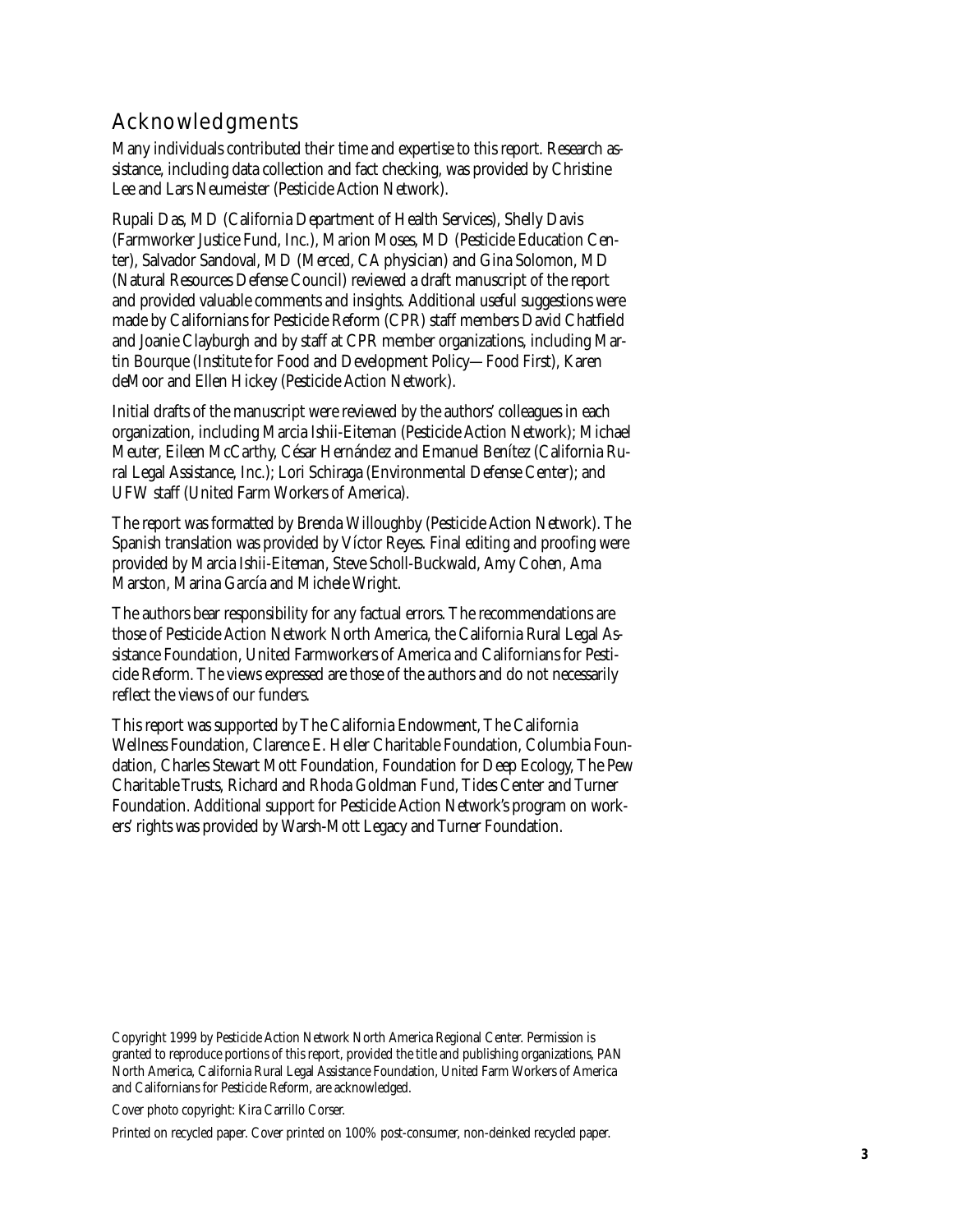This report is dedicated to the thousands of farmworkers who labor in California's agricultural fields.



Rini Templeton Rini Templeton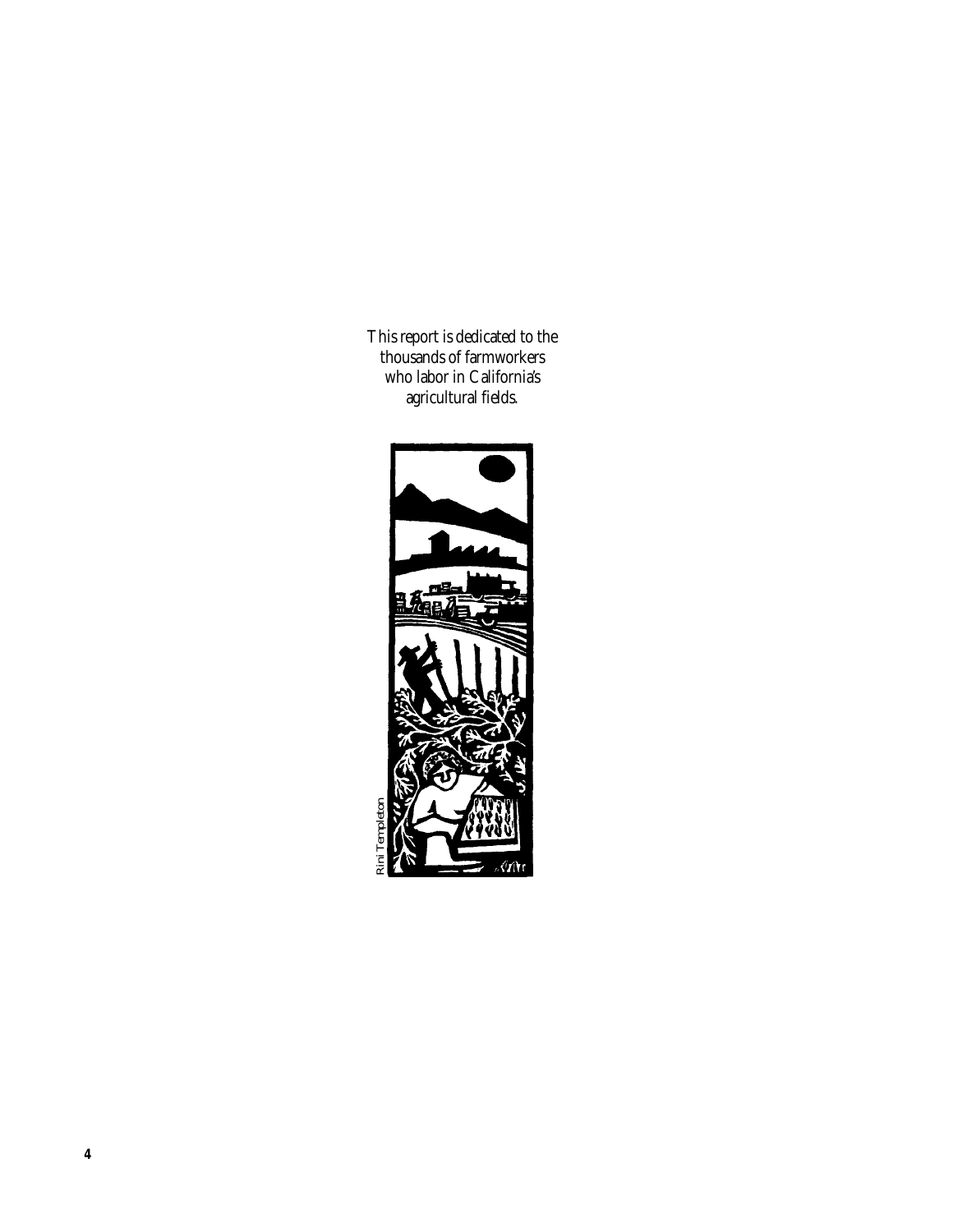# Table of Contents

|                           | Chapter 1. Introduction: Farmworkers on the Frontline of Pesticide Exposure  10          |  |
|---------------------------|------------------------------------------------------------------------------------------|--|
|                           | Chapter 2. Reported Pesticide Exposure Among California Farmworkers  13                  |  |
|                           |                                                                                          |  |
|                           |                                                                                          |  |
|                           | Chapter 5. Recommendations: Protecting Farmworkers from Pesticides  34                   |  |
|                           |                                                                                          |  |
|                           |                                                                                          |  |
|                           |                                                                                          |  |
|                           |                                                                                          |  |
|                           |                                                                                          |  |
|                           | Appendix C. All Crops Listed in DPR's 1991-1996 Pesticide Illness Reports  43            |  |
|                           | Appendix D. Proportion of the Most Toxic Pesticides Among Possible Poisoning             |  |
|                           |                                                                                          |  |
|                           |                                                                                          |  |
|                           |                                                                                          |  |
|                           |                                                                                          |  |
|                           | Appendix H. Number of Fines by Fine Level-Statewide Totals, FY 1991/92-1996/97  47       |  |
|                           | Appendix I. Average Annual Pesticide Fines—All Counties, FY 1991/92-1996/97  48          |  |
| Appendix J.               | Common Actions for Pesticide Safety Violations-Santa Barbara,                            |  |
|                           |                                                                                          |  |
| <b>Tables and Figures</b> |                                                                                          |  |
| Table I.                  |                                                                                          |  |
| Table II.                 |                                                                                          |  |
| Table III.                | Top 5 Counties for Agricultural Pesticide Fines vs. Top 5 Counties for Pesticide Use  8  |  |
| <b>Table 2.1.</b>         | Reported Use of Toxic Pesticides in California, Summary 1991-1995  14                    |  |
| <b>Table 2.2.</b>         |                                                                                          |  |
| <b>Table 2.3.</b>         | Top 15 Pesticide Poisoning Counties and Major Crops Involved, 1991-1996 17               |  |
| <b>Table 4.1.</b>         | Top 5 Counties for Agricultural Pesticide Fines vs. Top 5 Counties for Pesticide Use  28 |  |
| <b>Table 4.2.</b>         | Types of Safety Violations Cited that Resulted in Fines, 1991/92-1995/96 28              |  |
| <b>Table 4.3.</b>         |                                                                                          |  |
| Figure 2.1.               |                                                                                          |  |
| Figure 2.2.               |                                                                                          |  |
| Figure 4.1.               |                                                                                          |  |
| Figure 4.2.               |                                                                                          |  |
|                           |                                                                                          |  |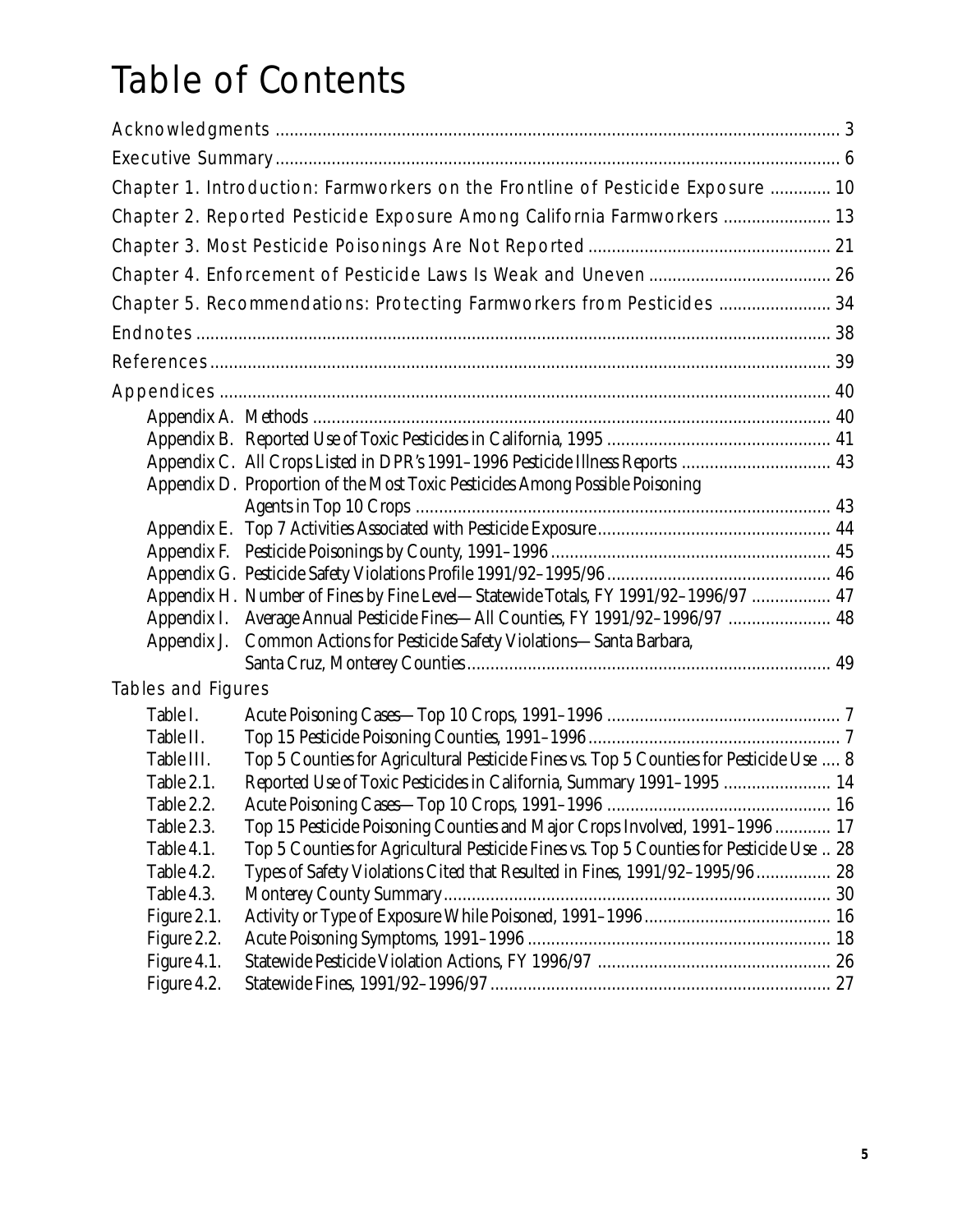## Fields of Poison California Farmworkers and Pesticides

## Authors

Margaret Reeves and Kristin Schafer, Pesticide Action Network North America Kate Hallward, United Farm Workers of America Anne Katten, California Rural Legal Assistance Foundation

# Executive Summary

Agriculture is still one of the most hazardous occupations in the U.S. The death rate among agricultural workers nationwide was an estimated 20.9 per 100,000 workers in 1996 compared to the average for all industries of 3.9 per 100,000 workers. In addition to long workdays and high risk of physical

injury, the nation's estimated 2.5 million farmworkers face a greater risk of pesticide exposure than any other segment of the population.

In California, the state with the largest agricultural economy in the country, farm work is conducted by a workforce of about 600,000 men and women. From 1991 to 1996 the California Environmental Protection Agency's

Department of Pesticide Regulation (DPR) reported 3991 cases of occupational poisoning by agricultural pesticides, an average of 665 cases per year.

Unfortunately, the situation is even worse than these numbers indicate. Pesticide exposure incidents often go unreported because many farmworkers are afraid of incurring medical bills since few have health insurance and many do not realize they are entitled to Workers' Compensation. Many workers fear retaliation from employers or are not provided sufficient pesticide hazard training to recognize symptoms of pesticide poisoning. Some farmworkers bear the symptoms they experience simply as part of the job.

## Farmworker Poisoning Data Limited

Since the 1980s, California has had unique reporting systems for both pesticide use and pesticide-related illnesses. These data collection systems are intended to assist policy makers and the public in understanding the scope of pesticide use and poisonings in the state. Our attempts to use these data to understand farmworker exposure to pesticides, however, have uncovered significant limitations in the reporting systems.

Gaps in pesticide illness data, for example, limit efforts to pinpoint with certainty which crops and which pesticides used in production of those crops are responsible for the greatest number of farmworker poisonings. Nearly a third of the reported cases between 1991 and 1996 identify no specific crop associated with the poisoning incident. Many case reports contain little or no information on specific pesticides involved, type of work, symptoms or medical tests. This is partly because many doctors know little about pesticide poisoning and many are not filing required pesticide illness reports with county officials, so the opportunity for immediate investigation is lost.

In addition, the California pesticide illness reporting system addresses only acute health effects. Chronic effects are not accounted for, despite evidence that farm work is associated with elevated risk of certain cancers, birth defects, spontaneous abortion and developmental problems.

Despite these limitations, the data collected through California's pesticide use and pesti-

 The nation's 2.5 million farmworkers face a greater risk of pesticide exposure than any other segment of the population.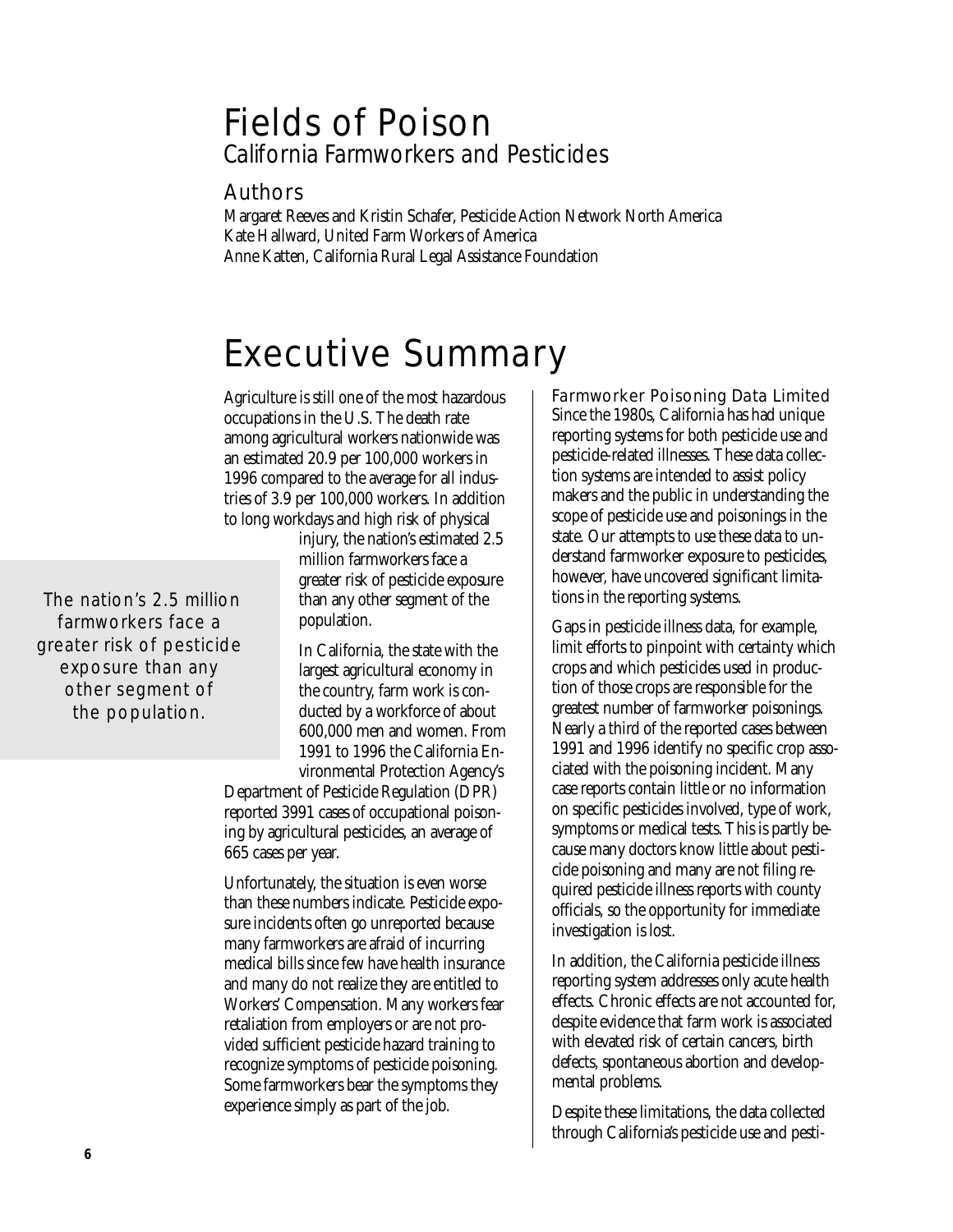cide illness reporting systems reveal disturbing trends, including increasing use of pesticides and continued high numbers of pesticide poisonings.

#### Reported Poisonings by Crop, Activity and County

Ten crops account for half of all reported agriculture-related pesticide illnesses (Table I). All other identified crops account for about 22% of reported illnesses, and in about 29% of the cases no specific crop was identified.

The majority of pesticide poisonings occur when farmworkers are doing fieldwork, such as picking, field packing, weeding, and irrigating. From 1991 to 1996 the two most common sources of exposure leading to pesticide-related illnesses were drift from pesticide spraying (44%) and field residues (33%).

The greatest number of poisonings were reported in Kern County (534), with a majority occurring in cotton and grapes. The 15 counties with the most reported pesticiderelated poisonings are listed in Table II. In nine of those counties, the majority of reported poisonings had no specific crop listed

## Table I. Acute Poisoning Cases—Top 10 Crops, 1991–1996\*

| Crop             | <b>Total Cases</b> |
|------------------|--------------------|
| grapes           | 539                |
| cotton           | 399                |
| broccoli         | 307                |
| oranges          | 165                |
| ornamentals      | 104                |
| almonds          | 102                |
| tomatoes         | 102                |
| lettuce          | 101                |
| strawberries     | 78                 |
| alfalfa          | 70                 |
| <b>Subtotal</b>  | 1967               |
| all other crops* | 880                |
| no crop given    | 1144               |
| Total            | 3991               |

\*For a list of all crops included, see Appendix C. *Source: California DPR 1999.*

as a source, severely limiting efforts to target regulatory actions to the most problematic crops. Data from all 48 counties in which pesticide poisonings were reported are listed

## Many Poisonings Are Not Reported

in Appendix F.

California's Pesticide Illness Surveillance Program offers a limited view of the extent of farmworker pesticide exposure. Although it is the most extensive reporting system in the U.S., many agricultural poisoning cases are never reported. The primary barriers to accurate reporting are intimidation from employers and fear of job loss. The following excerpt from a farmworker interview illustrates the extent of employer intimidation in some cases:

Table II. Top 15 Pesticide Poisoning Counties, 1991–1996

| <b>County</b>      | <b>Total Cases</b> |
|--------------------|--------------------|
| Kern               | 534                |
| Fresno             | 515                |
| Monterey           | 428                |
| Tulare             | 399                |
| San Joaquin        | 200                |
| Santa Barbara      | 180                |
| Kings              | 167                |
| Stanislaus         | 138                |
| <b>Imperial</b>    | 128                |
| Merced             | 12.7               |
| Ventura            | 119                |
| San Diego          | 114                |
| <b>Los Angeles</b> | 84                 |
| Madera             | 79                 |
| Riverside          | 77                 |

*Source: California DPR 1999.*

 When Magdalena fell ill during her work as a picker at a large strawberry farm in Watsonville, California,<sup>1</sup> she told her foreman that her spreading rash was a result of pesticide exposure. She was grudgingly given permission to go to the company doctor, with the understanding that she would have to pay for the visit herself if the doctor did not declare her illness to be pesticide related. Within days, the worker was fired with only the explanation that she "wasn't putting enough into her work."

Retaliation against injured workers is illegal but all too common, and can have a chilling effect on an entire workforce. Federal and state laws prohibit retaliation against workers who are exercising their rights, but until the laws are effectively enforced, they offer little consolation to an injured—or fired—worker.

<sup>1</sup> Farmworker accounts are excerpted from worker testimony and county pesticide episode investigation reports. Names have been omitted or changed to protect the workers.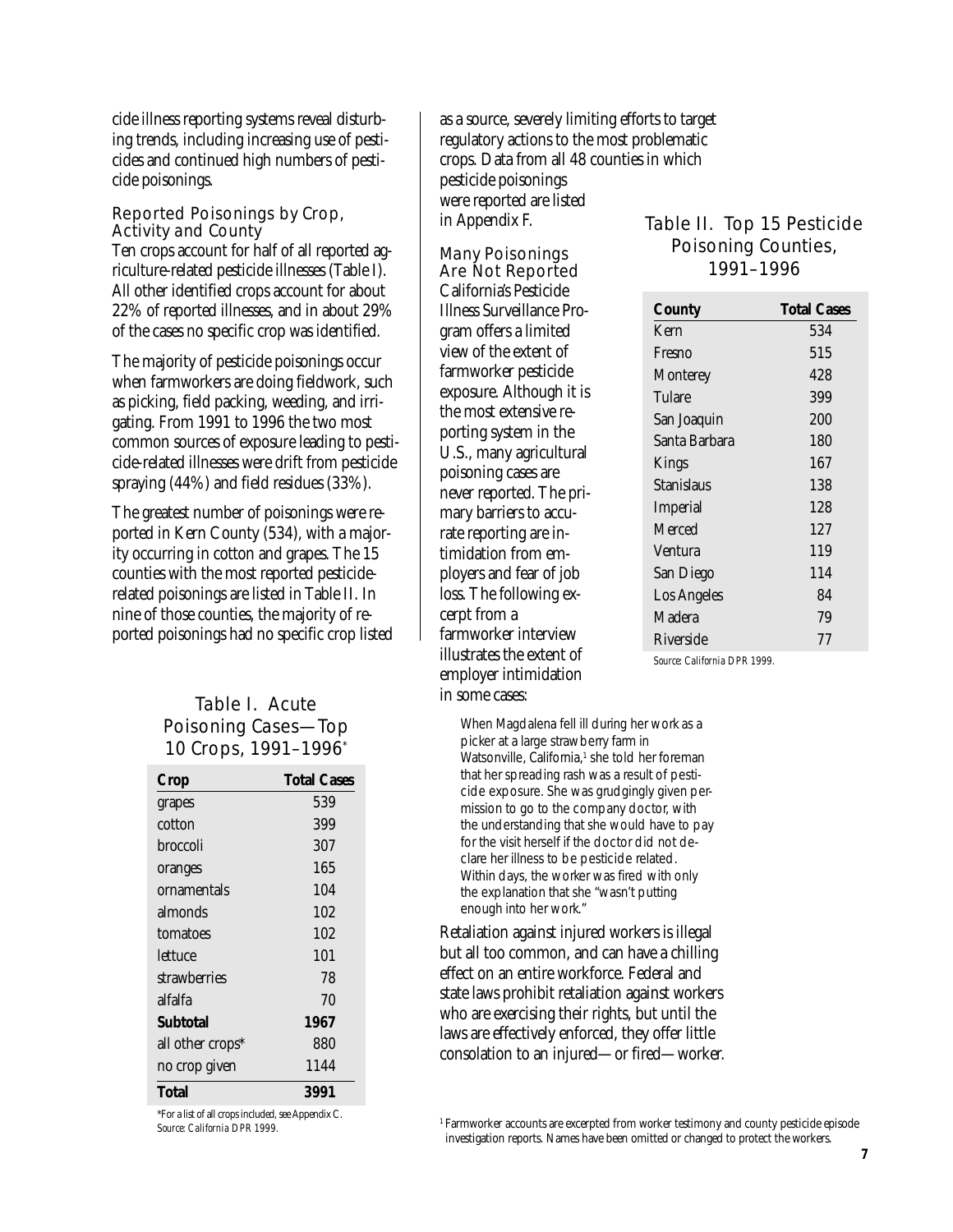#### Enforcement of Laws Is Weakest in Areas of High Pesticide Use

California's county-based system for enforcing pesticide laws has serious weaknesses. A few counties do conduct fairly thorough inspections and investigations and issue fines for violations quite regularly. Unfortunately,

these counties are the exception rather than the rule.

By comparing the five counties issuing the greatest number of fines to the five counties reporting the most agricultural pesticide use for 1995, it is evident that counties with greater agricultural pesticide use and more cases of agricultural pesticide illness issue very few fines (Table III). No county in the Central Valley, the

state's agricultural heartland, issued more than an average of 25 fines per year. In contrast, primarily urban Los Angeles County issued an average of 124 fines annually. (See Appendix I for the enforcement record of all counties.)

Statewide, county agricultural commissioners issue fines for about a tenth of the violations

## Table III. Top 5 Counties for Agricultural Pesticide Fines vs. Top 5 Counties for Pesticide Use

| <b>County</b>   | <b>Average</b><br># Fines/Year<br>$(1991 - 1997)$ | <b>Pesticide Use</b><br>$(1995)^*$<br>(thousand lbs.) | <b>Pesticide</b><br><b>Illnesses</b><br>(1996) |
|-----------------|---------------------------------------------------|-------------------------------------------------------|------------------------------------------------|
| Los Angeles     | 124                                               | 208                                                   | 8                                              |
| Orange          | 53                                                | 994                                                   | 6                                              |
| San Luis Obispo | 42                                                | 161                                                   | 2                                              |
| Sacramento      | 43                                                | 2.429                                                 | 5                                              |
| Riverside       | 40                                                | 4.471                                                 | 5                                              |
| <b>Kern</b>     | 24                                                | 24.108                                                | 268                                            |
| Fresno          | 19                                                | 39.805                                                | 99                                             |
| <b>Tulare</b>   | 17                                                | 17,927                                                | 43                                             |
| <b>Monterey</b> | 12                                                | 10.122                                                | 50                                             |
| San Joaquin     | 8                                                 | 11.646                                                | 30                                             |

\*1996 pesticide use data have not yet been officially released by DPR. Use is listed as thou- sands of pounds of active ingredient.

*Sources: Fine data from California DPR 1998a; Pesticide use data from Liebman 1997; Illness data from California DPR 1999.*

they document. In fiscal year 1996/97, only 657 fines were issued statewide for pesticide violations. The vast majority of actions (5,153) were "Notices of Violation" and "Letters of Warning," which carry no fine and are not recorded in permanent statewide records. Hundreds of additional documented violations led to no action at all. This means that for more than 85% of the documented violations for this period, no central record exists of either the nature of the violations or the names of businesses receiving warning notices.

When fines are issued, they are generally very low. Of the fines issued from 1991 through 1996, almost half were less than \$151, and less than 5% exceeded \$1,000. The large fines issued generally result from investigations of episodes of pesticide drift or early field reentry affecting large crews of workers. This approach is analogous to the highway patrol issuing speeding tickets only when a huge pile-up occurs, and just sending a letter that says, "Please don't speed," to other violators.

#### Recommendations

The most important and urgently needed step to reduce exposure is eliminating use of those pesticides which endanger the health and well-being of farmworkers throughout the state. Farmworker experiences show that even pesticide applications which follow the letter of the law can result in exposure or illness. Phasing out use of the most dangerous pesticides—those that cause cancer or reproductive harm, or are extremely toxic to the nervous system—would represent a tremendous step toward a more sustainable, healthy and humane agricultural system.

To achieve this goal and reduce the level of farmworker exposure to those pesticides which remain registered, we recommend that state agencies take the following steps:

**1.Rapidly phase out use of the most toxic pesticides and promote healthy and sustainable alternatives.** California's Department of Pesticide Regulation (DPR) should develop and implement a plan to phase out use of pesticides that cause can-

Counties with greater agricultural pesticide use and more cases of agricultural pesticide illness issue very few fines.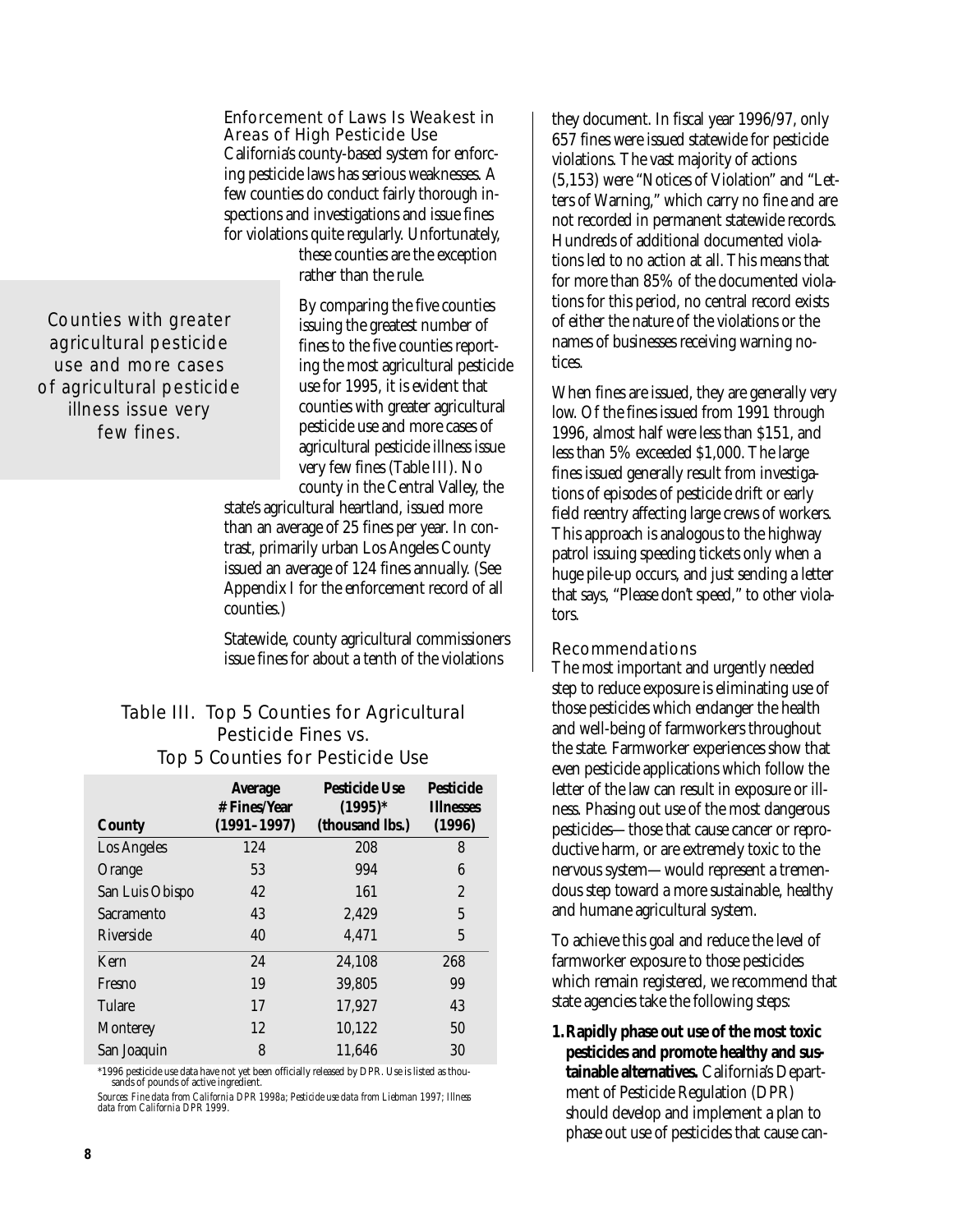cer or reproductive harm, or are highly poisonous acute nerve toxins. The California Environmental Protection Agency and the California Department of Food and Agriculture should commit significant resources to research and training in support of organic and other sustainable agricultural practices.

- **2.Improve regulations to reduce farmworker exposure.** DPR should take a number of immediate steps, including banning aerial spraying of pesticides, prohibiting backpack spraying for restricted use pesticides, and expanding buffer zones and posting and notification requirements.
- **3.Strengthen enforcement of existing laws.** DPR should abolish the option of issuing notices of violation that carry no fine, set minimum mandatory penalties, increase fine levels for moderate and serious violations, and abolish leniency toward violators who claim to be unfamiliar with regulatory requirements. An independent review board should be established to evaluate the performance of county agricultural commissioners in enforcing pesticide regulations.
- **4.Improve reporting of pesticide poisonings.** The Department of Health Services should expand its existing program to train doctors about pesticide poisoning diagnosis, treatment and reporting requirements, and should establish and fund a program to monitor long-term health impacts of pesticide exposure among farmworkers. California Occupational Safety and Health Administration (CalOSHA) and the Medi-

cal Board of California should exercise their authorities to fine doctors who fail to report pesticide poisonings promptly to county health officers. In addition, "safety incentive" contests which provide bonuses or prizes to work-crews when no injuries or illnesses are reported should be prohibited.

- **5.Improve farmworker access to medical treatment.** Existing regulations requiring employers to take workers promptly to a doctor if pesticide poisoning is suspected should be enforced. Funding for migrant clinics and other health care providers for farmworkers should be increased, and agricultural employers should provide health insurance and/or establish a fund to finance farmworker health care costs.
- **6.Ensure farmworker and public right-toknow.** DPR should expand workers' rightto-know by requiring adequate posting of restricted entry intervals and descriptions of acute and chronic health effects associated with each pesticide applied, both in an understandable format and language. Farmworkers should also be guaranteed "adequate warning" about exposure to carcinogens and reproductive toxins as required under Proposition 65, and DPR should establish a public database with information on the amount of pesticides used, violations reported, number of workers affected by the violations and the number of pesticide illnesses for each user/ grower. These data should be released to the public no more than six months after the end of the year for which the information is reported to DPR.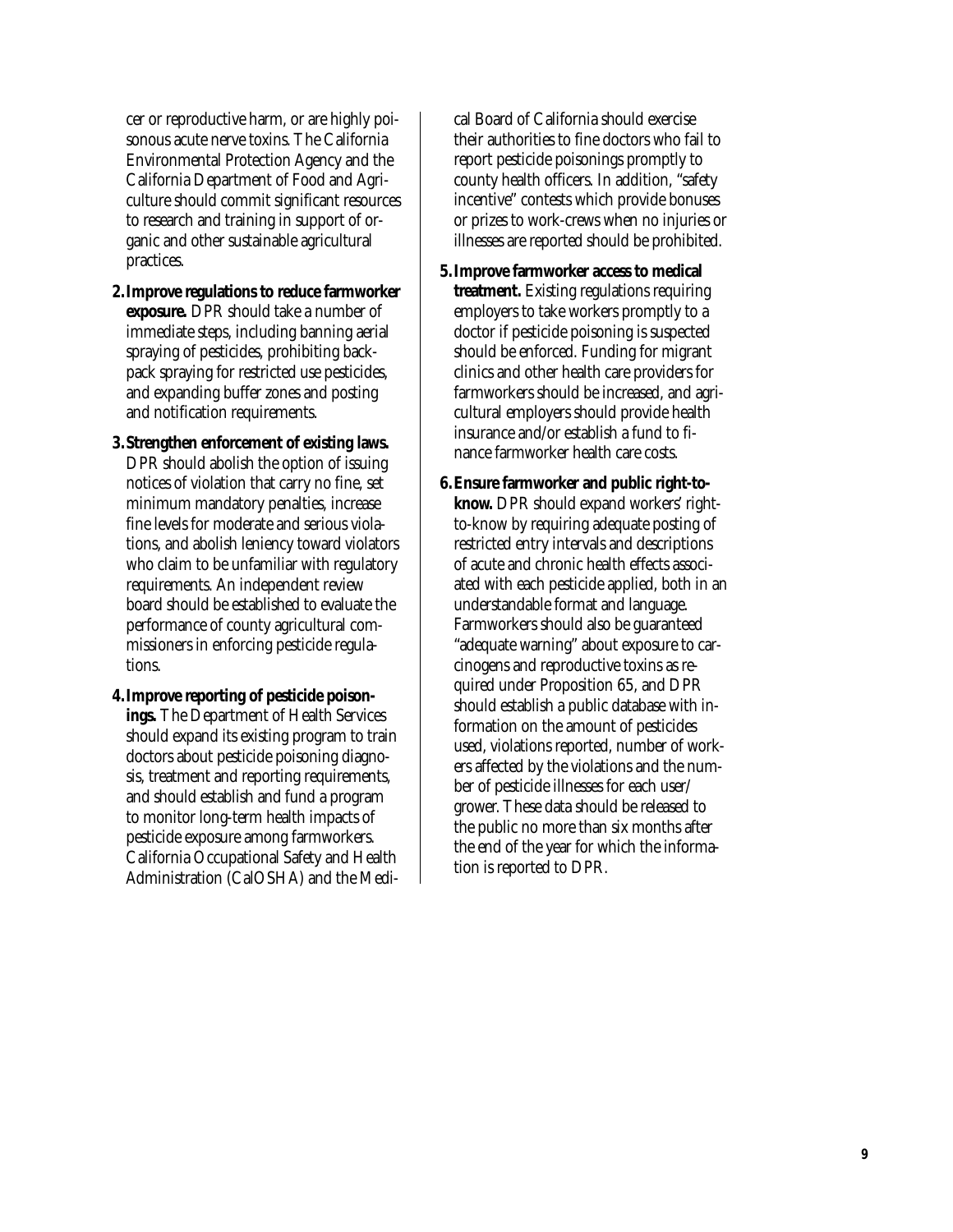# **1 Introduction: Farmworkers on the** Frontline of Pesticide Exposure

"I have had headaches, dizziness, nausea, stomach pain and vomiting because I was poisoned by pesticides at work. I told the foreman how I felt and he told me that I was hung over. He ignored me and left. I am the pesticide sprayer and I often get wet with the liquid that they use on the plants. My clothing does not protect me, it is too thin and my arms get wet. I can never go to the doctor because I don't have enough money."  $-$ Julio<sup>1</sup>

## Agricultural Work Is **Dangerous**

Agriculture is still one of the most hazardous occupations in the U.S. The death rate among agricultural workers nationwide was an estimated 20.9 per 100,000 workers in 1996, compared to the average for all industries of 3.9 per 100,000 workers (National Safety Council 1996). Rates of injury or illness among farmworkers are also high. Since 1990, injury rates in agricultural production have ranged from 9.4% to more than 12%, well above the average of occupational injuries for all industries (6.6% in 1996) (AFL-CIO 1999, Bureau of Labor Statistics 1995, Runyan 1993).

In addition to long workdays and high risk of physical injury, the nation's estimated 2.5 million farmworkers face a greater risk of pesticide exposure than any other segment of

the population. Agricultural workers may be directly exposed to pesticides in many ways—mixing or applying pesticides; during planting, weeding, thinning, irrigating, pruning and harvesting crops; or living in the midst of treated fields. Government estimates indicate that more than 20,000 farmworkers suffer from acute pesticide poisonings $^{\scriptscriptstyle 2}$  each year in the U.S. (Blondell 1997, Federal Register 1987, U.S. GAO 1992).

Agricultural work in the U.S. is performed primarily by members of ethnic or racial minorities. About 79% of migrant and seasonal farmworkers in the country are Latino—the vast majority of Mexican origin, 3% Puerto Rican and a small proportion from other Latin American countries. European Americans make up about 18% and African and Asian Americans make up the remainder (Mines et al. 1997).

### Children Are More Vulnerable to Pesticide Exposure

Children are disproportionately exposed to many environmental toxins, including pesticides. Those who live on or near farms or have family members who work on farms generally experience greater exposure than the "average" child. In addition, children are generally more susceptible to the effects of pesticides than adults.

According to a recent study of pesticiderelated health risks of farm children (Solomon and Mott 1998), three major factors are particularly important. Compared to adults:

- Children drink more fluids, breathe more air, and eat more food per unit of body weight so their potential for exposure is proportionately greater.
- Children often have greater contact with environmental contaminants because of activities which involve contact with soil and floor surfaces, and hand-to-mouth behavior.
- Because children's bodies and brains are immature and still growing and developing, environmental toxins can have more serious effects on children.

Childhood cancers are also a major concern. There is evidence of associations between prenatal or infant exposures to pesticides and childhood brain tumors, leukemia, non-Hodgkin's lymphoma, sarcoma, and Wilm's tumor. Solomon and Mott cite a California study in which use of pesticides in the home or garden during pregnancy or lactation was associated with a more than threefold increased risk of childhood leukemia.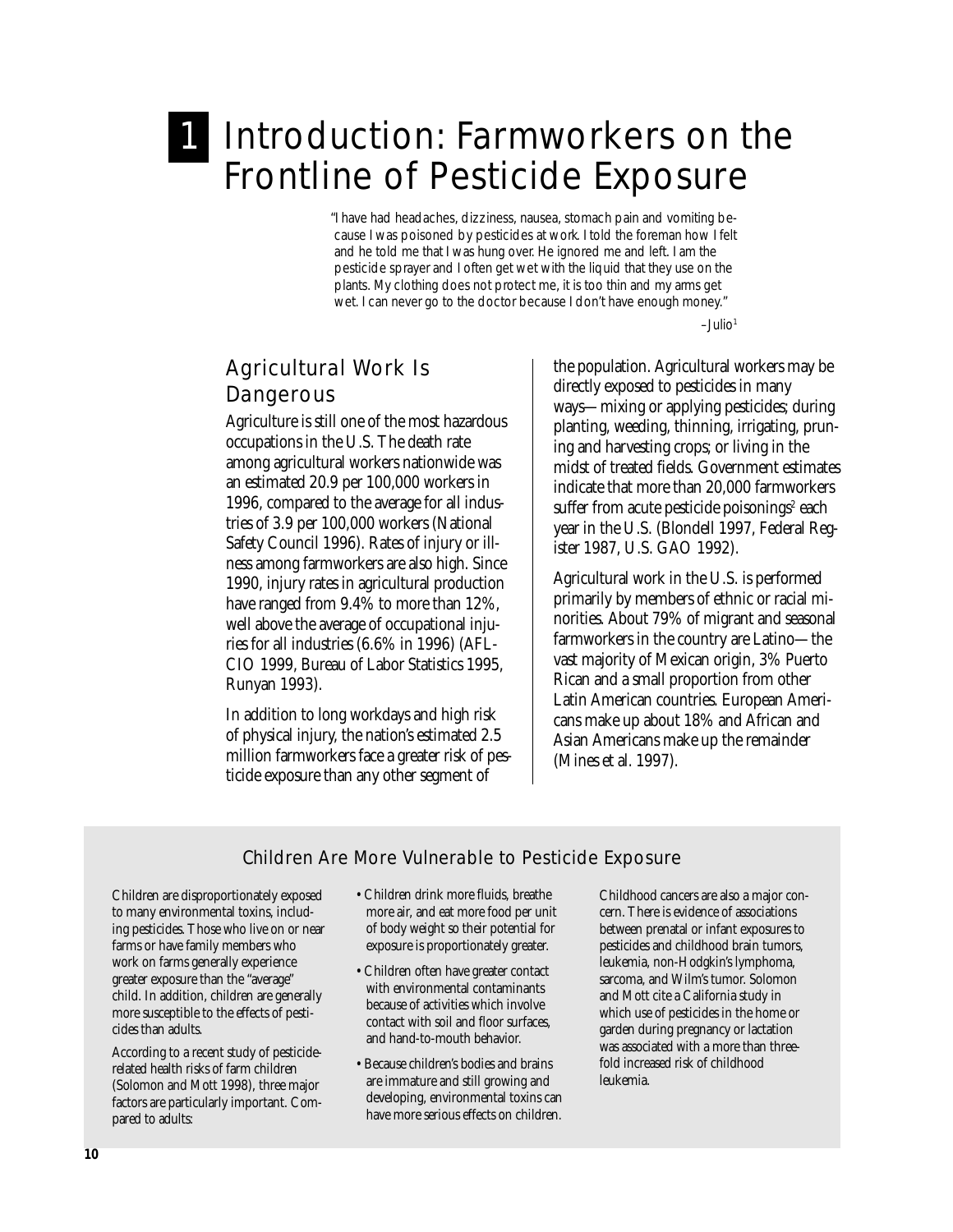In addition to the adult workforce, the U.S. farm labor workforce includes an estimated 300,000 children between the ages of 14 and 17; no estimates are available for younger children (Dobnik and Anthony 1997, U.S. GAO 1998). These young people are particularly vulnerable to pesticide exposure (See box on previous page).

Agricultural work is also poorly compensated. Nationwide, 62% of farmworkers live in poverty, with median seasonal incomes as low as \$2,500 for farmworker women and \$5,000 for farmworker men (Mines et al. 1997). In California, where the growing seasons stretch through most of the year, annual farmworker income is slightly higher, averaging between \$5,000 and \$7,500 (Rosenberg et al. 1998).

Economic insecurity, poor housing, language barriers, lack of health insurance, and poor work conditions exacerbate the problems of pesticide exposure for most farmworkers. Recommendations to bathe at the end of each workday, wear clean work clothes every day and wash work clothes separately from family clothes ring hollow when one's living quarters have no running water or washing machine. At least 800,000 farmworkers across the country lack adequate shelter and may be found camping in parking lots, living in their cars or in groups of 10 to 12 in trailers, or occupying garages, tool sheds, caves, tents and hotel rooms (Greenhouse 1998).

## Laws Provide Limited Protection for Farmworkers

Farmworkers have historically been excluded from basic protections that workers in other industries have enjoyed for decades. In many states farmworkers are denied the right to organize, Workers' Compensation for workplace injuries, and higher pay for overtime work.3 Farmworkers are specifically denied protection of the right to organize under the National Labor Relations Act, and only some states, including California, have enacted Agricultural Labor Relations Acts to fill this void.

In 1992, the U.S. Environmental Protection Agency (EPA) established the Worker Protection Standard (WPS) to implement its man-



More than 300,000 children labor in agricultural fields nationwide

date "to reduce the risks of illness or injury resulting from workers' and handlers' occupational exposures to pesticides" (U.S. EPA 1992). The WPS includes information and training requirements, posting and restricted entry rules for fields where pesticides are applied, and requirements for other specific measures to ensure safety of workers. Federal law allows each state to enforce these protections if adequate laws, regulations and enforcement procedures are adopted at the state level.

Enforcement of the national WPS and state safety regulations is uneven, and many loopholes and exclusions exist (Moses 1989, Sandoval 1999). California, for example, has had pesticide safety regulations in place for more than 25 years, yet the majority of violations documented by county officials between 1991 and 1997 resulted in no penalty or fine, and pesticide illnesses and injuries among farmworkers have not declined since 1991.

## California Farmworkers Are Routinely Exposed to Toxic **Pesticides**

In California, the state with the largest agricultural economy in the country, farm work is conducted by a workforce of about

Farmworkers have historically been excluded from basic protections that workers in other industries have enjoyed for decades.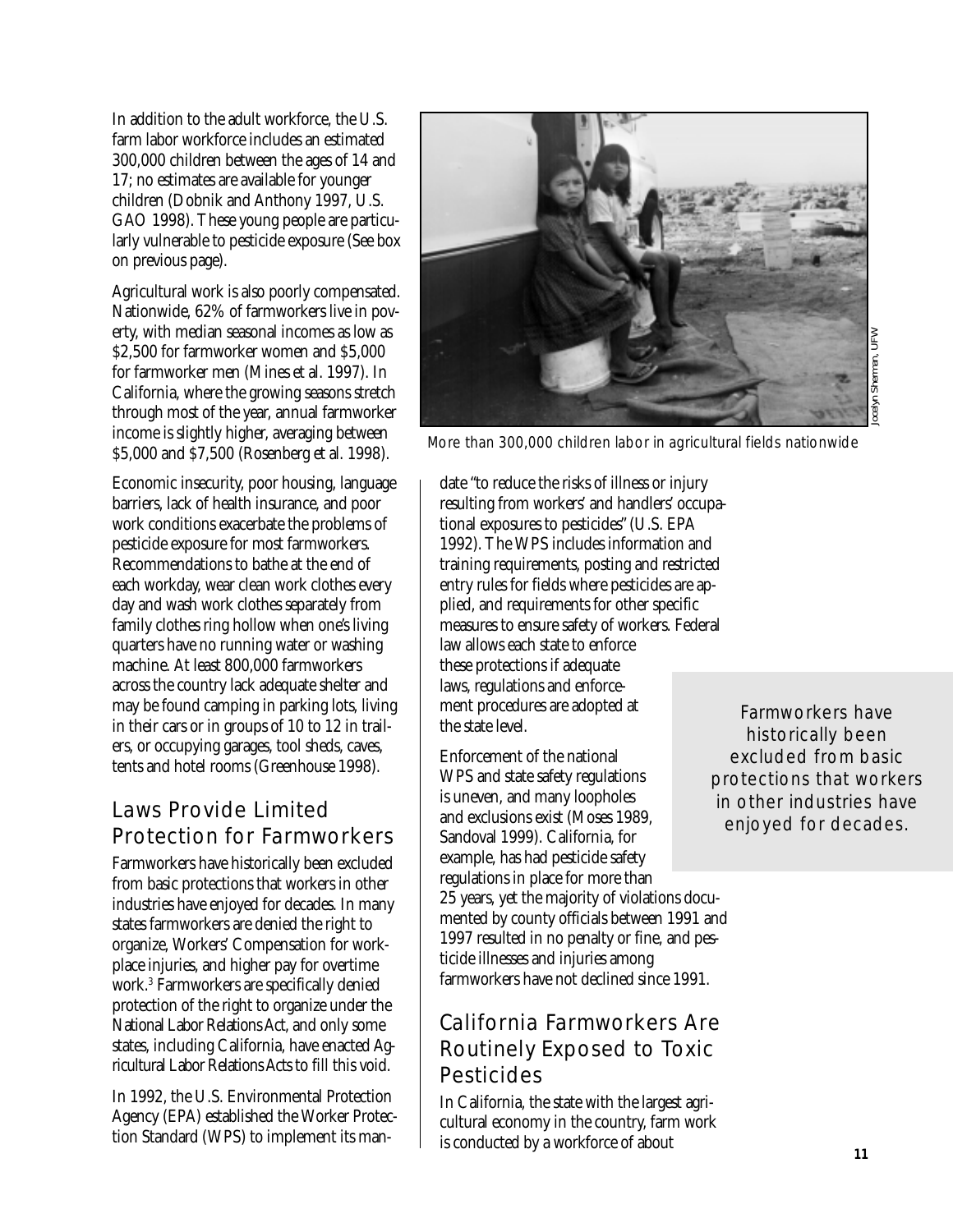600,000 men and women (Department of Health and Human Services 1990). Accurate information on the ethnic breakdown of this workforce does not exist. Although the average annual income of California farmworkers is slightly higher than the national average, the cost of living in many agricultural areas is

also high. Many farmworkers live in "labor camps," where large families often share one- or tworoom shelters near agricultural fields.

Jobs performed by farmworkers in California range from field preparation to planting, weeding, irrigating, pruning*,* harvesting and product packaging. Many of California's specialty crops (e.g., strawberries, grapes, broccoli, cut

flowers) require labor-intensive field preparation, maintenance and harvesting—in contrast to the highly mechanized production of field crops such as wheat and soybeans. This labor-intensive management increases the potential for direct farmworker contact with pesticides at many stages, including soil preparation with chemical fumigants; overhead application of insecticides, herbicides, and fungicides; dusting plants with pesticides prior to harvest; and postharvest treatment and handling. Farmworkers are often responsible for mixing and applying pesticides and are also exposed during and following application both in fields where they work and from application in neighboring fields.

"As a strawberry worker, I feel like pesticides are all around me: in the fields I pick, in the fields all around them, and from the fields that surround my home. Sometimes at work, they give us cream for our hands to use after they spray. I get rashes on my hands and arms, and my eyes get red and sore. Sometimes, when I come home from work, I can smell the chemicals in my clothes. My house is surrounded by lettuce fields which are also sprayed with pesticides, and about 100 yards away, there is a strawberry field which has recently been fumigated with methyl bromide. Right now, the tarps they use to keep the chemical in the earth are all peeling up and blowing in the wind."

–Carlos

Low income and fear of job loss provide strong incentives to stay on the job rather than take time off to visit the doctor when pesticide poisoning is suspected. Pesticide incidents in California often go unreported because many farmworkers do not have health insurance, fear retaliation from employers or are not provided sufficient pesticide hazard training to recognize symptoms of pesticide poisoning. Other barriers, such as insufficiently trained health care professionals who fail to recognize pesticide poisoning, reduce the official rate of reporting still further. Many farmworkers consider the symptoms they experience simply part of the job.

As Carlos' experience illustrates, farmworkers are also exposed to pesticides in and around their home, both through residue on clothing and drift from farm fields which surround rural neighborhoods in many agricultural regions. This cumulative exposure is not taken into consideration when setting standards for "safe" levels of worker exposure to pesticides, which assume that workers will only be exposed to a pesticide in the field. In addition, state farmworker safety regulations are poorly enforced and buffer zones in agricultural work areas around fumigated fields are much smaller than those around rural residences.4

This report was produced as a collaborative effort by Pesticide Action Network North America, the United Farm Workers and California Rural Legal Assistance Foundation, all members of Californians for Pesticide Reform.5 The report:

- highlights the dangers faced daily by thousands of farmworkers who labor in California's agricultural fields;
- explores failings of the regulatory system designed to protect farmworkers from pesticide exposure;
- recommends steps for improving the regulatory system; and
- proposes ways to move toward an agricultural system that is less reliant on the chemicals that pose serious danger to the industry's workers, consumers, and the environment.

Many of California's specialty crops are labor-intensive, increasing the potential for direct contact with pesticides.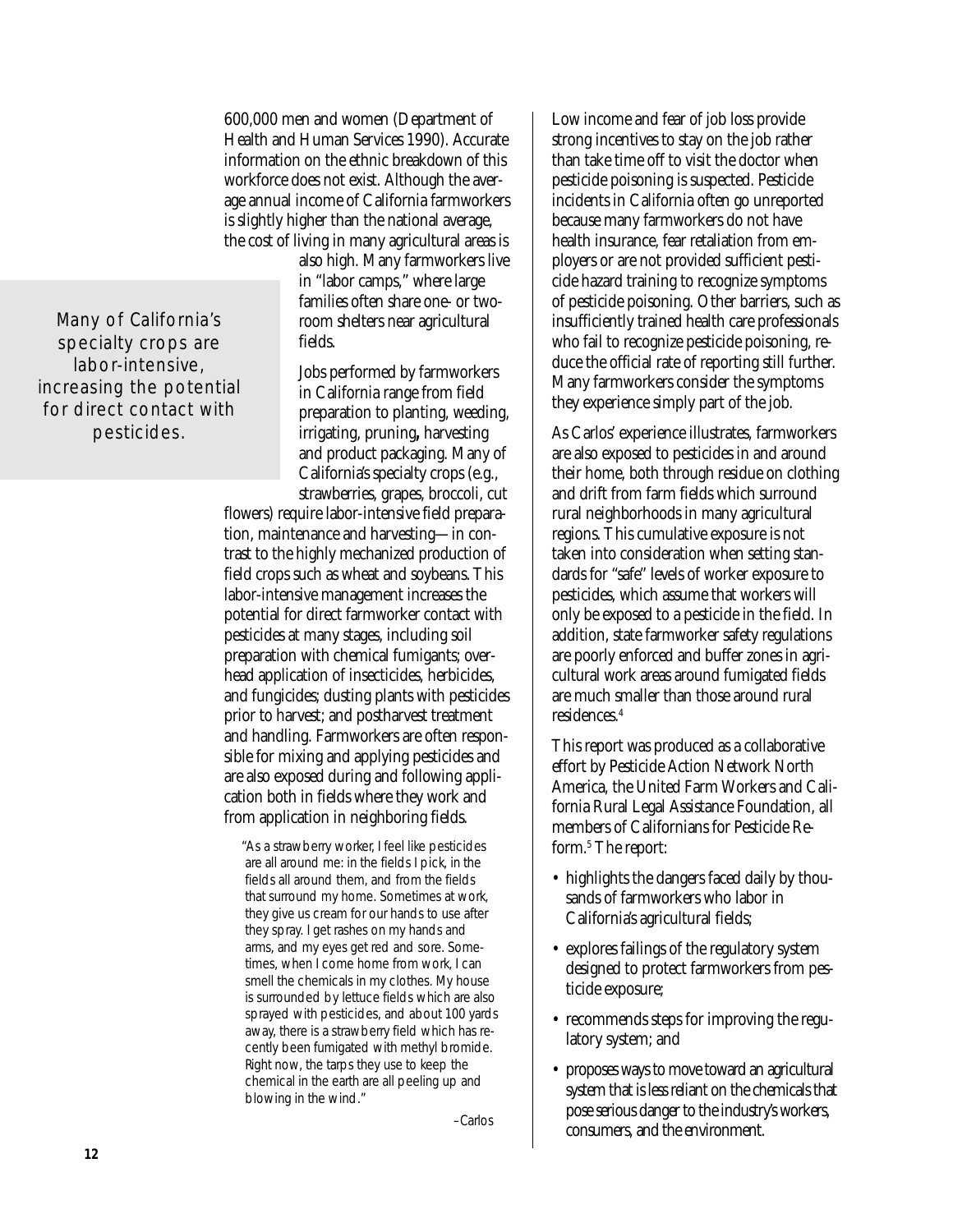## 2 Reported Pesticide Exposure Among California Farmworkers

 Laura, a farmworker from Lamont, California, is a widow and mother of five. She and her oldest daughter are the sole providers for her family. Laura has been a farmworker for the last ten years working throughout the Northwest. Most recently, she has worked in California grape fields. When asked if she has ever felt ill in the fields, Laura responds:

"Yes, I have felt sick. I have had headaches, felt dizzy and nauseated. However, I never went to the doctor because the symptoms would go away.6

"About a year and a half ago when I was working, I had a very bad headache and felt like vomiting. Then I kept having to scratch my hands. A few days later, I noticed that I had a rash on my hands and neck. I figured the rash would go away on its own. But when it didn't, I told the foreman, and he sent me to the doctor. The company doctor told me that I had an allergic reaction, and prescribed some pills and a lotion for the rash. I had to miss one day of work. I know that if I don't work I don't get paid so I prefer to go to work. I found out that other workers also had rashes on their hands. I don't know if they ever went to the doctor."

Since the 1980s, California has had unique reporting systems for both pesticide use and pesticide-related illnesses managed by the Department of Pesticide Regulation (DPR). These two reporting systems are key elements of California's regulatory program, a program widely considered the most extensive in the world (Maddy et al. 1990). The systems are designed to assist policy makers and the public in understanding the scope of pesticide use and poisoning in the state. Attempts to use the reporting systems' data to evaluate farmworker exposure to pesticides, however,

have revealed significant limitations of both systems.

For example, California's pesticide use reporting system only requires reporting of pesticide active ingredients. "Inert" ingredients are excluded from reporting requirements, despite their large volume in pesticide formulations and their potential or known toxicity (Liebman 1997).7 Pesticide illness data are also incomplete. Nearly a third of the reported cases between 1991 and 1996 identify no specific crop associated with the poisoning incident. Many case reports contain little or

### How the Pesticide Illness Surveillance Program Works

California's Pesticide Illness Surveillance Program (PISP) requires physicians to report to county health officers any illnesses they know or suspect are related to pesticide exposure. County health officers must then report to county agricultural commissioners. The commissioners (trained by DPR) determine whether the cases identified are potentially related to pesticides. DPR staff then review commissioner reports and categorize incidents based on their interpretation of the relation between the illness or injury and pesticide exposure. A data set is then compiled which includes information on type of illness reported

(listed as eye, skin, respiratory and systemic—including nausea and headache), allergic response, and type of exposure (principally residue, drift or application).

DPR also reviews doctors' reports filed with Workers' Compensation claims for evidence of pesticide involvement. According to DPR officials, the majority of pesticide illness data are actually obtained from Workers' Compensation reports rather than pesticide illness reports (California DPR and ACSA 1994). This illustrates major weaknesses in the system. Many physicians do not file pesticide illness reports as required under the PISP. Information included in reports filed for Workers' Compensation ("Doctor's First Report of Occupational Illness or Injury") may include less information than is required in the pesticide illness reports. In addition, DPR generally reviews the Workers' Compensation reports months after incidents occur, when supportive testing for pesticide residues is no longer possible. And finally, perceived lack of coverage under Workers' Compensation may discourage farmworkers from seeking medical attention and further limit documentation of poisonings.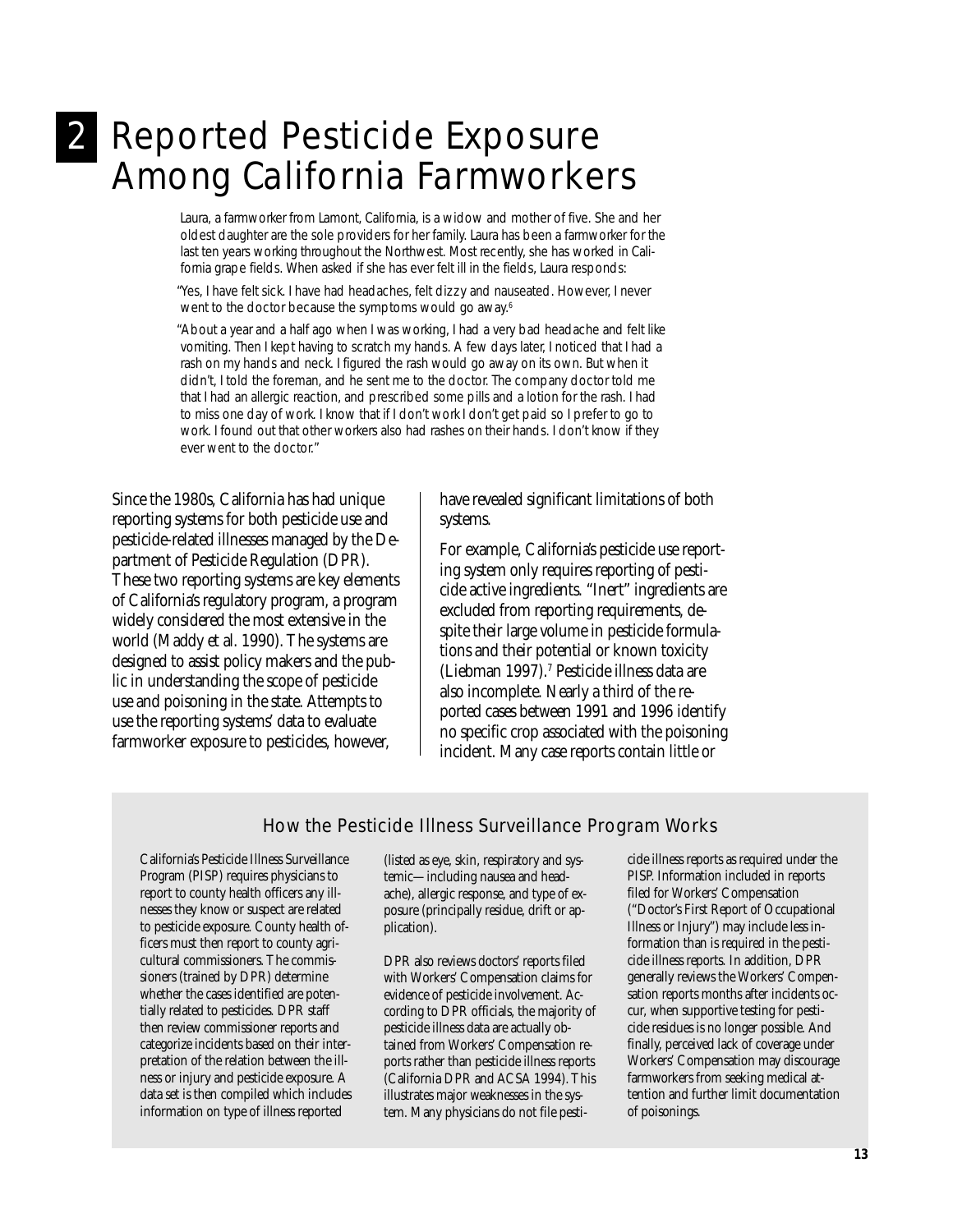no information on specific pesticides involved, making it virtually impossible to determine which pesticides are associated with reported illnesses.

In addition, the California pesticide illness reporting system addresses only acute health effects. Chronic effects are not accounted for, despite evidence that farm work is associated with elevated risk of certain cancers, birth defects, spontaneous abortion and developmental problems (see "Chronic Effects of Pesticide Exposure," below).8 Other barriers to accurate accounting of pesticide illness include misdiagnoses by physicians (Goldman 1998) and employment discrimination toward workers reporting pesticide illnesses.

Despite these limitations, the data collected through California's pesticide use and pesticide illness reporting systems reveal disturbing trends, such as growing reliance on toxic pesticides and continued high numbers of pesticide poisonings.

## Pesticide Use Is Rising

From 1991 to 1995, pesticide use in California increased, despite growing public interest in pesticide-free organic food.9 During this period, pesticide use in production agriculture increased 37% to more than 192 million pounds of active ingredient (Liebman 1997). Pesticide use data for 1996-1998 are not yet available.

During the 1991–1995 period, use of the most toxic pesticides increased as well. This category includes cancer-causing pesticides, restricted use pesticides, acute nerve toxins and endocrine disruptors which increased by 129%, 33%, 22% and 17%, respectively (Table 2.1). Appendix B lists these *most toxic* pesticides, plus developmental and reproductive toxins, and extremely toxic systemic poisons used during this period. As use of these toxic pesticides increases, so too does the risk of exposure among the farmworker population.

## Reported Farmworker Poisonings by Crop, Activity and County

Reported pesticide-related illnesses are not declining in California. DPR reviews about 2,000 potential pesticide poisoning cases every year. From 1991 to 1996 this included 3,991 cases related to pesticide use in agriculture, an average of 665 cases per year. Although the numbers of reported cases were lower in 1993 and 1994 compared to the previous two years, reported cases increased again in 1995 and 1996 to 721 and 761, respectively. (See Appendix A for explanation of data analyses.)

In 1996, in a particularly severe incident in Kern County, 230 grape workers were poisoned by drift from aerial spraying in an adja-

## Group Poisonings Are Common

Farmworker poisonings do not occur as a series of isolated individual events. Rather, group poisoning events are common. From 1991 to 1996, 32 group poisoning incidents involving ten to 29 workers were reported, six incidents involving 30 to 49 workers, and three incidents involving 50 to 79 workers. The two recent events below illustrate group poisoning scenarios.

• In July 1998, 34 farmworkers, including a 13 year-old boy, became ill while weeding cotton near Firebaugh, Cali-

fornia. Thirty were taken immediately to a nearby clinic. The cotton field had been treated with the toxic pesticide carbofuran at 4 am and they began four hours of work at 6 am. Although carbofuran has a restricted entry interval<sup>1</sup> of 48 hours and requires both posting of treated fields and verbal notification of workers, neither was provided (CDC 1999).

• In September 1996, 22 farmworkers, including three pregnant women, were taken to a hospital after being

poisoned while harvesting grapes near Bakersfield, California. An additional 225 farmworkers were also exposed when a crop duster sprayed a nearby cotton field with a mixture of toxic pesticides including Lorsban, one of the most widely used insecticides in the U.S. and a leading cause of pesticide poisonings (California OSHA 1997, PAN 1996).

1 A restricted entry interval (REI) is the period of time required between pesticide application and allowable reentry into a field for hand labor such as weeding and harvesting.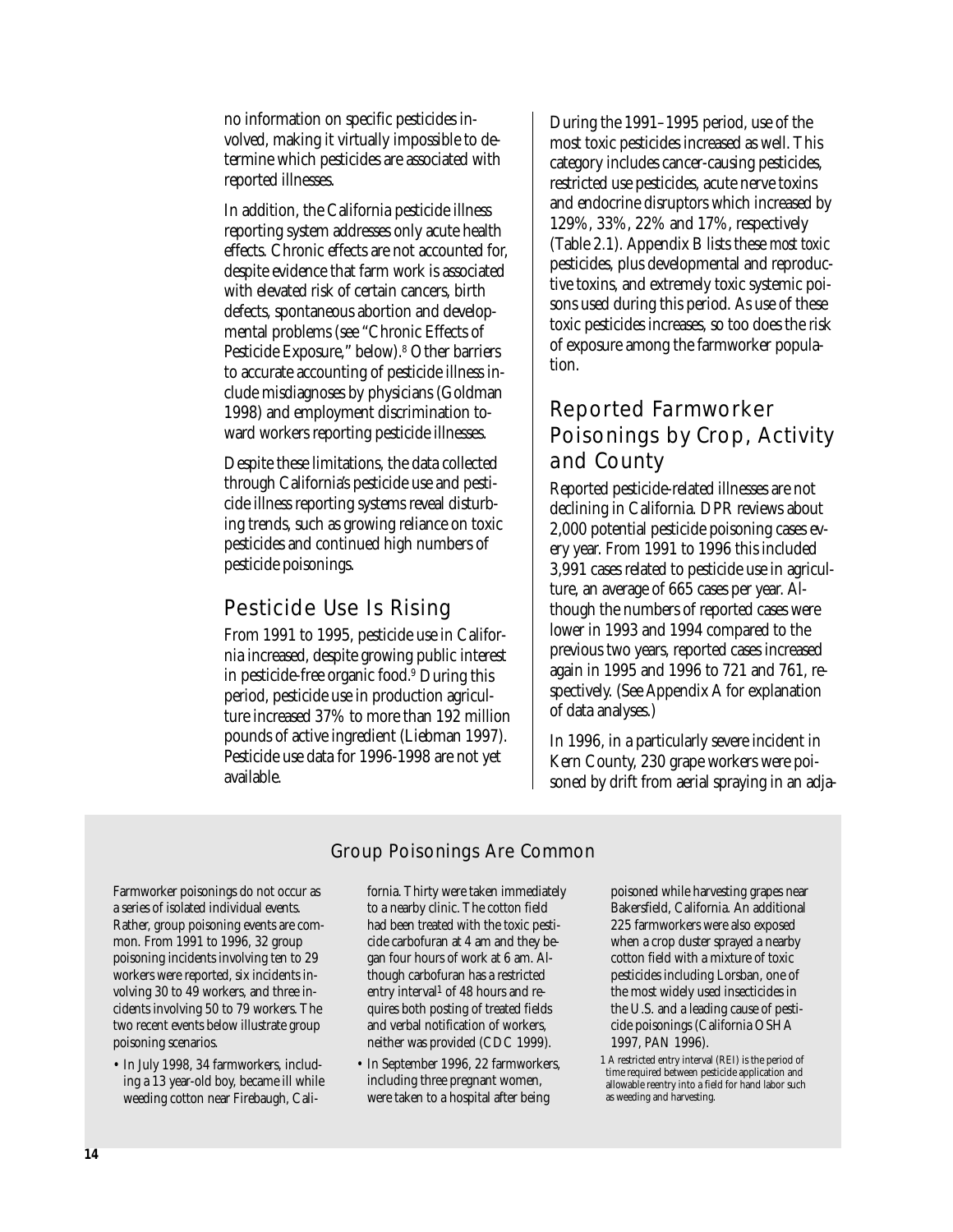cent cotton field. Although this was an unusually large group, such clusters ("group poisonings") are not uncommon. Group poisonings occurred in all six years (see box on previous page).

#### Grapes, Cotton and Broccoli Are Most Dangerous Crops

Ten crops account for nearly half of all reported agriculture-related pesticide illnesses: grapes, cotton, broccoli, oranges, ornamentals, almonds, tomatoes, lettuce, strawberries and alfalfa (Table 2.2). All other crops account for about 22% of reported illnesses, and in about 29% of the cases no specific crop was identified. (See Appendix C for a list of all crops in which poisonings were reported.) Pesticide use data are included in Table 2.2 for nine of the 10 crops listed. Statistical analysis shows a positive relationship between the amount of pesticides used on a particular crop and number of reported illnesses associated with that crop.10

Gaps in available data limit efforts to pinpoint with certainty which crops and which pesticides used in production of those crops are responsible for the greatest number of farmworker poisonings. The high proportion of cases in which no specific crop was identified (29%) makes it impossible to determine whether some crops account for even more poisonings than the data suggest, or whether additional incidents are more evenly distributed among all crops.11 Furthermore, since data are not available on workforce size for specific crops, the proportion of farmworker poisonings relative to the total workforce for each crop remains unknown.

Similarly, limited data prevent clear identification of specific pesticides directly responsible for farmworker poisoning incidents. While overall pesticide use data are available by crop, data are incomplete with respect to which pesticides may have been associated with reported acute illnesses. Most reported poisoning cases list several possible poisoning agents. Of the 246 compounds listed as possible poisoning agents from 1991 to 1996, 71 (29%) appear on the list of *most toxic* pesti-

### Table 2.1. Reported Use of Toxic Pesticides in California, Summary 1991–1995

| <b>Pesticide Category</b>              | Change between 1991 and 1995              |
|----------------------------------------|-------------------------------------------|
| <b>Restricted Use Pesticides</b>       | Increased 33% to 48.0 million lbs. /year  |
| Acute Systemic Toxins*                 | Steady at about 30 million lbs./year      |
| Carcinogens                            | Increased 129% to 23.4 million lbs. /year |
| <b>Reproductive Toxins</b>             | Steady at about 18 million lbs./year      |
| <b>Endocrine Disruptors</b>            | Increased 17% to 15.3 million lbs./year   |
| Nerve Toxins**                         | Increased 21% to 6.8 million lbs. /year   |
| <b>Total Reported Pesticide Use***</b> | Increased 30% to 208.8 million lbs. /year |

\* Defined by the U.S. EPA as Category I acute systemic toxins.

\*\* Defined by the U.S. EPA as Category II nerve toxins.

\*\*\* Uses include: production agriculture, postharvest treatment, structural pest control, and landscape uses. *Source: Liebman 1997. Some figures were updated using corrected data from California DPR (1998b).*

> cides in Appendix B. In actual practice these most toxic pesticides constitute a disproportionately large share (43%) of compounds used in the ten crops with the worst record of poisonings (Appendix D). This suggests that as the level of pesticide toxicity increases, so too does the incidence and risk of poisoning.

### Drift and Residues Cause Most Farmworker Poisonings

The majority of pesticide poisonings occur when farmworkers are doing fieldwork, such as picking, field packing, weeding, and irrigating. From 1991 to 1996 the two most common sources of exposure leading to pesticide-related illnesses were drift from pesticide spraying (44%) and field residues (33%) (Figure 2.1).

The fact that drift exposure is common indicates that some common application methods, such as aerial spraying and airblast application, have a propensity to drift off target. Lack of posting and notification requirements when adjacent fields are scheduled for spraying puts fieldworkers in danger as well. The high incidence of field residue exposures indicates that restricted entry intervals (REIs) and field postings—designed to protect workers from residues—are inadequate and/ or unenforced.

Gaps in available data limit efforts to pinpoint with certainty which crops and which pesticides used in production of those crops are responsible for the greatest number of farmworker poisonings.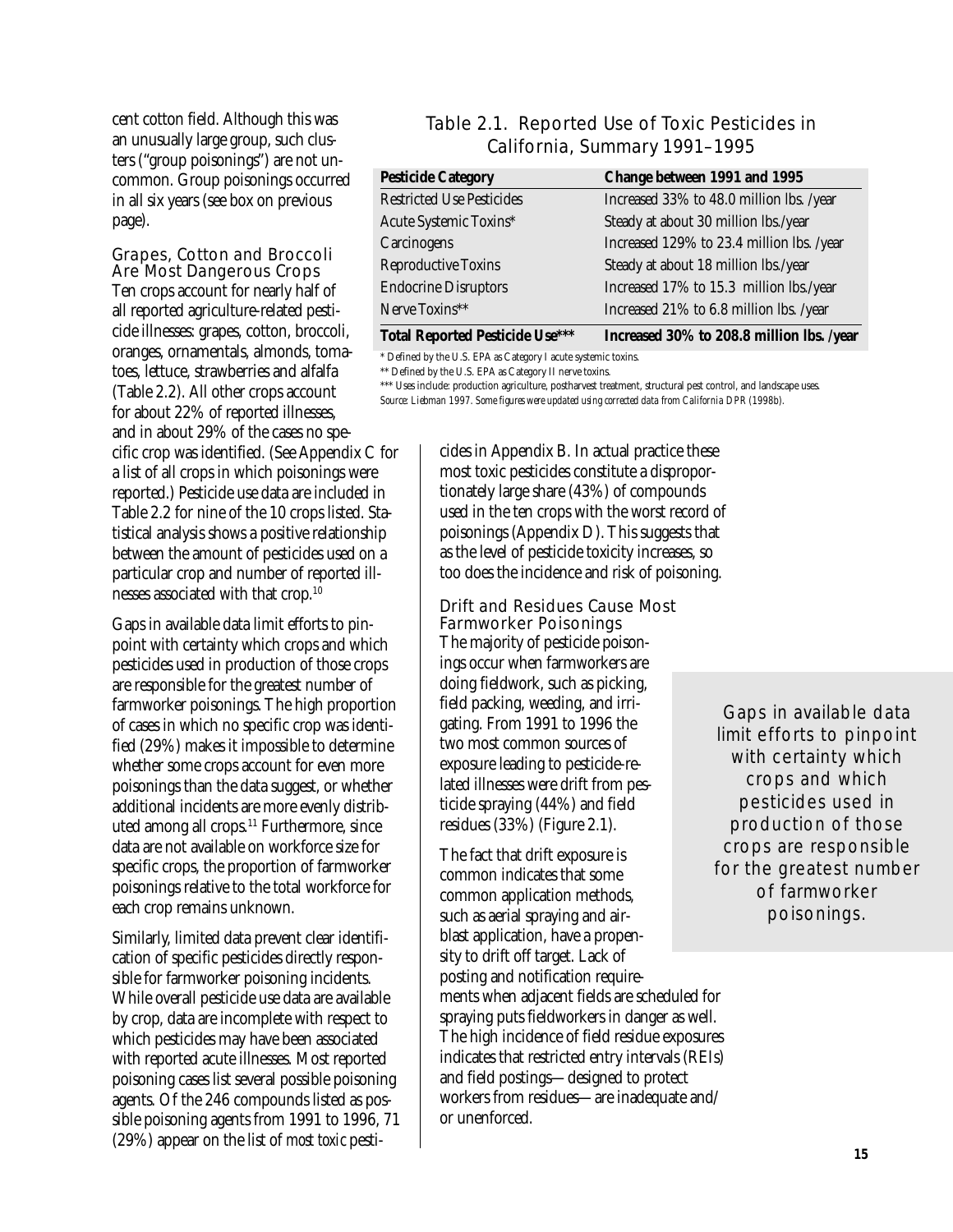| Crop             | <b>Total Cases</b><br>1991-1996 | 91             | 92  | $^{\circ}93$     | 94              | 95  | <b>'96</b> | <b>Million lbs. Active</b><br>Ingredient (1995) |
|------------------|---------------------------------|----------------|-----|------------------|-----------------|-----|------------|-------------------------------------------------|
| grapes           | 539                             | 102            | 107 | 81               | 54              | 125 | 70         | 58.7                                            |
| cotton           | 399                             | 14             | 44  | 8                | 53              | 23  | 257        | 17.7                                            |
| <b>broccoli</b>  | 307                             | 115            | 63  | $\boldsymbol{2}$ | $6\phantom{1}6$ | 80  | 41         | 1.3                                             |
| oranges          | 165                             | $\overline{4}$ | 52  | 9                | 63              | 26  | 11         | 9.9                                             |
| ornamentals      | 104                             | 23             | 25  | 14               | 12              | 23  | $\tau$     | $3.4**$                                         |
| almonds          | 102                             | 18             | 15  | 36               | 10              | 8   | 15         | 12.0                                            |
| tomatoes         | 102                             | 25             | 15  | 8                | 23              | 10  | 21         | 14.2                                            |
| <b>lettuce</b>   | 101                             | 22             | 9   | 37               | 22              | 8   | 3          | 3.9                                             |
| strawberries     | 78                              | 14             | 22  | 16               | 7               | 5   | 14         | 7.1                                             |
| alfalfa          | 70                              | 7              | 1   | 23               | 7               | 22  | 10         | $3.4***$                                        |
| Sub total        | 1967                            | 344            | 353 | 234              | 257             | 330 | 449        |                                                 |
| all other crops* | 880                             | 190            | 182 | 129              | 110             | 139 | 130        |                                                 |
| no crop given    | 1144                            | 190            | 190 | 140              | 190             | 252 | 182        |                                                 |
| <b>Total</b>     | 3991                            | 724            | 725 | 503              | 557             | 721 | 761        |                                                 |

Table 2.2. Acute Poisoning Cases—Top 10 Crops, 1991–1996

\* For a list of all crops included, see Appendix C.

\*\* Illness data were listed for "ornamentals." Pesticide use was reported for nursery and greenhouse products combined, but not separately for ornamentals. \*\*\* Illness data were listed for "alfalfa." Pesticide use was reported for "hay" of which alfalfa is a subset.

*Sources: Pesticide illness data from California DPR 1999; Pesticide use data from Liebman 1997.*



#### Figure 2.1. Activity or Type of Exposure While Poisoned, 1991–1996

Five activities account for 91.1% of all reported agriculture-related pesticide poisonings.

*Source: California DPR 1998.*

The profile of activities/type of exposure associated with poisoning incidents varies from crop to crop. Significant variation from the general pattern is found for almonds and strawberries, where ground application of pesticides accounted for 44% and 23%, respectively, of reported poisonings. In addition, hand application of pesticides caused 35% of poisonings in ornamental crops, and drift into neighboring areas accounted for 32% in oranges and 31% in alfalfa (for more details, see Appendix E).

Our analyses are consistent with findings in other reports indicating that the most severe poisoning cases (as defined by length of disability) resulted from early field reentry and exposure during application of highly toxic pesticides such as organophosphates (Weinbaum et al. 1995).<sup>12</sup> A full analysis of poisoning severity is outside the scope of this report.

#### Most Pesticide Poisonings Reported in Kern, Fresno and Monterey Counties

The greatest number of pesticide poisonings (534) were reported in Kern County, with a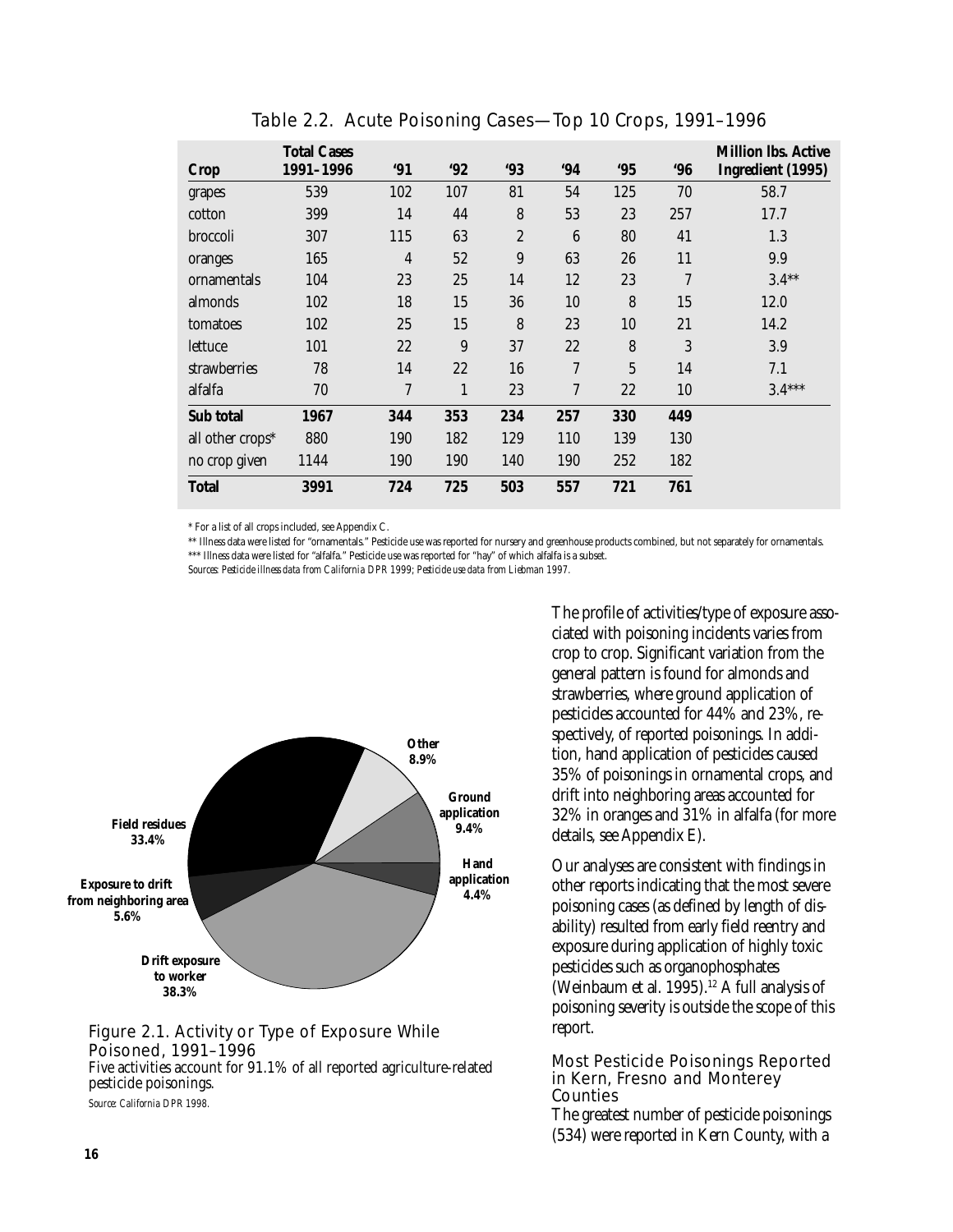majority of incidents occurring in cotton and grape fields. Fresno and Monterey Counties followed closely, with 515 and 428 reported cases, respectively. The 15 counties with the most reported pesticide-related illnesses between 1991 and 1996 are listed in Table 2.3. In nine of these counties, the majority of reported poisonings had no specific crop listed as a source, severely limiting efforts to target regulatory actions to the most problematic crops. Data from all 48 counties in which pesticide poisonings were reported are listed in Appendix F.

## Acute and Chronic Health Effects of Pesticide Exposure

Pesticide exposure can cause both acute and chronic health effects. Acute effects such as vomiting, nausea, dizziness and headaches, fatigue, drowsiness and skin rashes can sometimes be identified and appropriately treated. Long-term or chronic effects such as cancer, birth defects, reproductive problems, developmental problems and nervous system damage are very difficult to link definitively to pesticide exposure since they develop long after exposure and may result from accumulated exposures to a number of environmental or workplace contaminants over many years.

The California pesticide illness reporting system addresses only acute effects. Chronic effects are not accounted for, despite evidence that farm work is associated with elevated risk of several chronic effects (see "Chronic Effects of Pesticide Exposure") (Stubbs et al. 1984, Zahm et al. 1997).

#### Acute Effects of Pesticide Poisoning

Acute effects of pesticide poisoning most commonly reported to DPR were skin rashes (23%), systemic symptoms (20%) and eye damage (16%). Systemic symptoms included vomiting, dizziness, and headaches. Eye damage ranged from irritation to permanent damage. Respiratory illness was the sole symptom in only 4% of reported cases, but occurred with other symptoms in 19% of incidents (Figure 2.2). Single symptoms were

|                    | Total           |                     | Percent of      |
|--------------------|-----------------|---------------------|-----------------|
|                    | <b>Cases</b>    |                     | <b>Cases by</b> |
| <b>County</b>      | <b>Reported</b> | <b>Main Crop(s)</b> | Crop*           |
| <b>Kern</b>        | 534             | Cotton              | 44.8            |
|                    |                 | <b>Grapes</b>       | 22.7            |
| Fresno             | 515             | No crop listed**    | 30.5            |
|                    |                 | <b>Grapes</b>       | 26.4            |
| <b>Monterey</b>    | 428             | <b>Broccoli</b>     | 35.5            |
|                    |                 | No crop listed      | 18.5            |
| <b>Tulare</b>      | 399             | <b>Oranges</b>      | 35.6            |
|                    |                 | No crop listed      | 22.1            |
| San Joaquin        | 200             | No crop listed      | 58.5            |
| Santa Barbara      | 180             | <b>Broccoli</b>     | 67.2            |
| <b>Kings</b>       | 167             | Cotton              | 54.5            |
| <b>Stanislaus</b>  | 138             | No crop listed      | 51.4            |
| Imperial           | 128             | <b>Broccoli</b>     | 18.8            |
|                    |                 | Alfalfa             | 18.0            |
|                    |                 | Watermelon          | 15.6            |
| Merced             | 12.7            | No crop listed      | 51.2            |
| Ventura            | 119             | No crop listed      | 35.3            |
|                    |                 | Celery              | 19.3            |
| San Diego          | 114             | No crop listed      | 23.7            |
|                    |                 | <b>Ornamentals</b>  | 14.9            |
|                    |                 | Flowers***          | 14.9            |
| <b>Los Angeles</b> | 84              | No crop listed      | 58.3            |
| Madera             | 79              | <b>Grapes</b>       | 45.6            |
|                    |                 | Almonds/Cotton      |                 |
|                    |                 | (9 cases each)      | 22.8            |
| Riverside          | 77              | Grapes              | 58.4            |

### Table 2.3. Top 15 Pesticide Poisoning Counties and Major Crops Involved, 1991–1996

\* Crop categories listed together for each county account for at least 50% of total poi- soning cases in that county.

\*\* When no crop was identified in the DPR data, the term "no crop listed" is used.

\*\*\* Different flowers are grouped here and are listed, along with all other crops, in Appendix C. *Source: California DPR 1999.*

reported in 63% of the cases. The remaining cases had multiple symptoms.

Not surprisingly, mild to moderate pesticide poisoning may easily be misdiagnosed as stomach-flu, bronchitis or asthma. Even severe pesticide poisoning is frequently misdiagnosed.

"In one review of the medical records of 20 severely pesticide-poisoned infants and children transferred to a major medical center from other hospitals, 16 of the 20 had been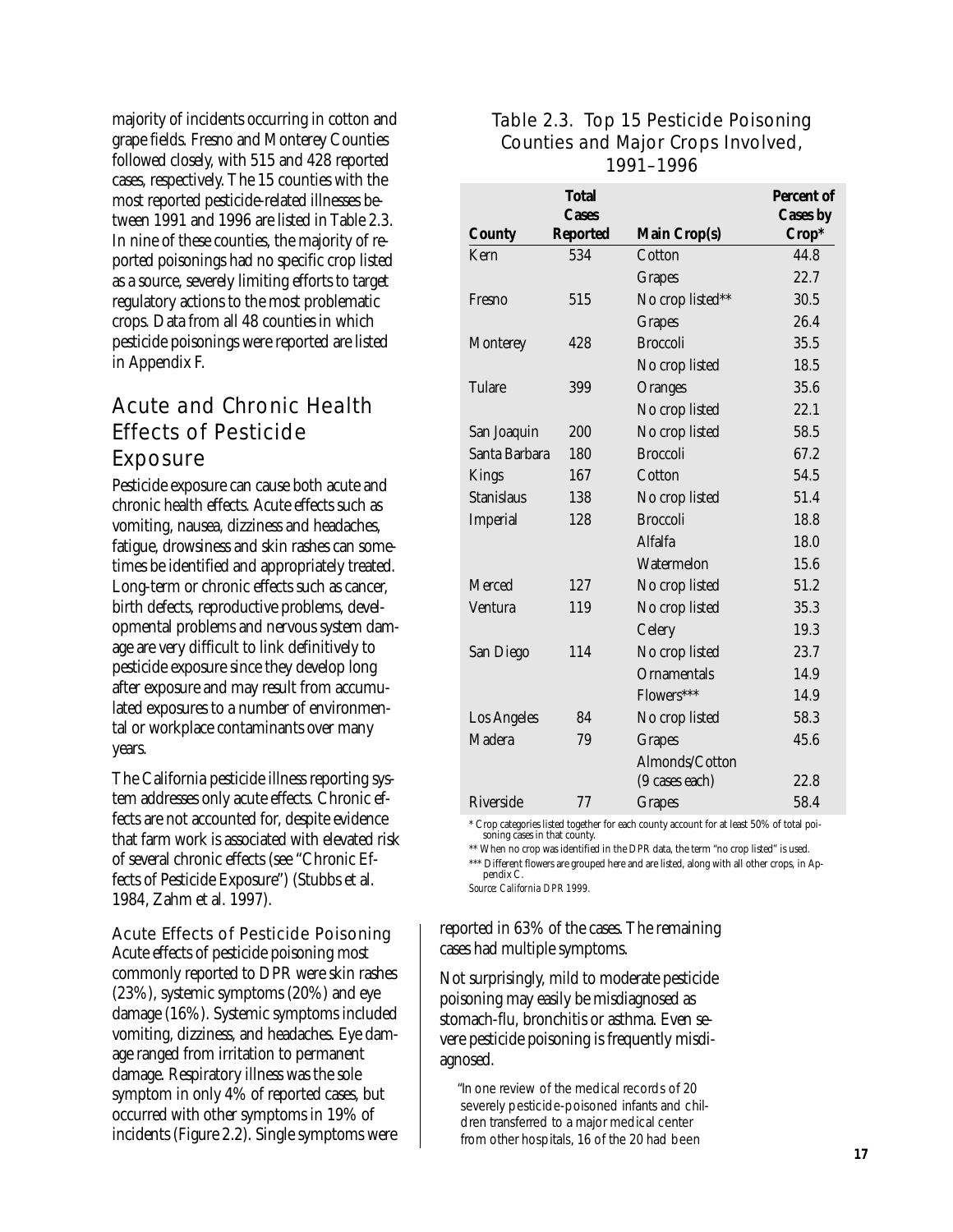wrongly diagnosed at the time of the transfer. Mistaken diagnoses included bleeding in the brain from an aneurysm, head trauma, diabetic acidosis, severe bacterial gastroenteritis, pneumonia, and whooping cough." (Solomon and Mott 1998, Zweiner and Ginsburg 1988)

When pesticide poisonings are recognized, it is often difficult to determine conclusively which pesticide or pesticides are responsible. In many cases, more than one pesticide may be used at a time and "inert" ingredients may be responsible for some or all of the observed symptoms. In addition, there are very few inexpensive and commonly available tests to identify the specific pesticide or type of pesticide implicated in a particular poisoning case.

Despite these limitations in available information, researchers have documented the types of pesticides most commonly associated with pesticide poisonings. Organophosphate pesticides (such as oxydemeton-methyl, methyl parathion and methamidophos) are responsible for most of the occupational deaths and poisonings in the U.S. and throughout the world (Blondell and Dobozy 1997, Keifer and Mahurin 1997, Moses et al. 1993, Savage et al. 1988). Organophosphates exert their toxic effects by blocking the body's production of acetylcholinesterase (cholinest-





erase), an enzyme essential to proper functioning of the nervous system. Symptoms of poisoning by organophosphates and n-methyl carbamates, which also inhibit cholinesterase, include blurred vision, salivation, diarrhea, nausea, vomiting, wheezing, and sometimes seizure, coma and death.

Other major pesticide groups include:

- organochlorines such as endosulfan and DDT (banned in the U.S. in 1972);
- phenoxy and bipyridyl herbicides such as 2,4-D and paraquat (still in use in California), and
- fumigants, such as the highly toxic nerve gas methyl bromide.

Organochlorine pesticides can cause anxiety, tremor, hyperexcitability, and seizures potentially leading to death. A wide range of abnormalities in liver function have been reported in exposed individuals as well (Moses 1992).

Phenoxy herbicides exhibit relatively low toxicity for mammals. However, they can be contaminated with highly toxic dioxins, cause serious dermatitis and may cause birth defects, cancer and damage to the immune system (Costa 1997). Paraquat, a bipyridyl herbicide, is highly toxic and widely used throughout the world. It is a powerful irritant, and acute poisoning can damage the liver, kidney and heart and cause irreversible and progressive damage to the lungs, possibly leading to death. In California, paraquat is frequently applied in backpack sprayers, despite the potentially severe consequences of accidental exposure with this application method. There is no antidote to paraquat poisoning (Moses 1992).

Fumigants such as methyl bromide, 1,3 dichloropropene (Telone) and metam sodium are highly toxic and acutely hazardous to workers. Because they are gases, they are readily absorbed through the lungs, from which they spread rapidly throughout the body, severely affecting the central nervous system, lungs, liver and kidneys. There are no antidotes to fumigant poisoning (Moses 1998).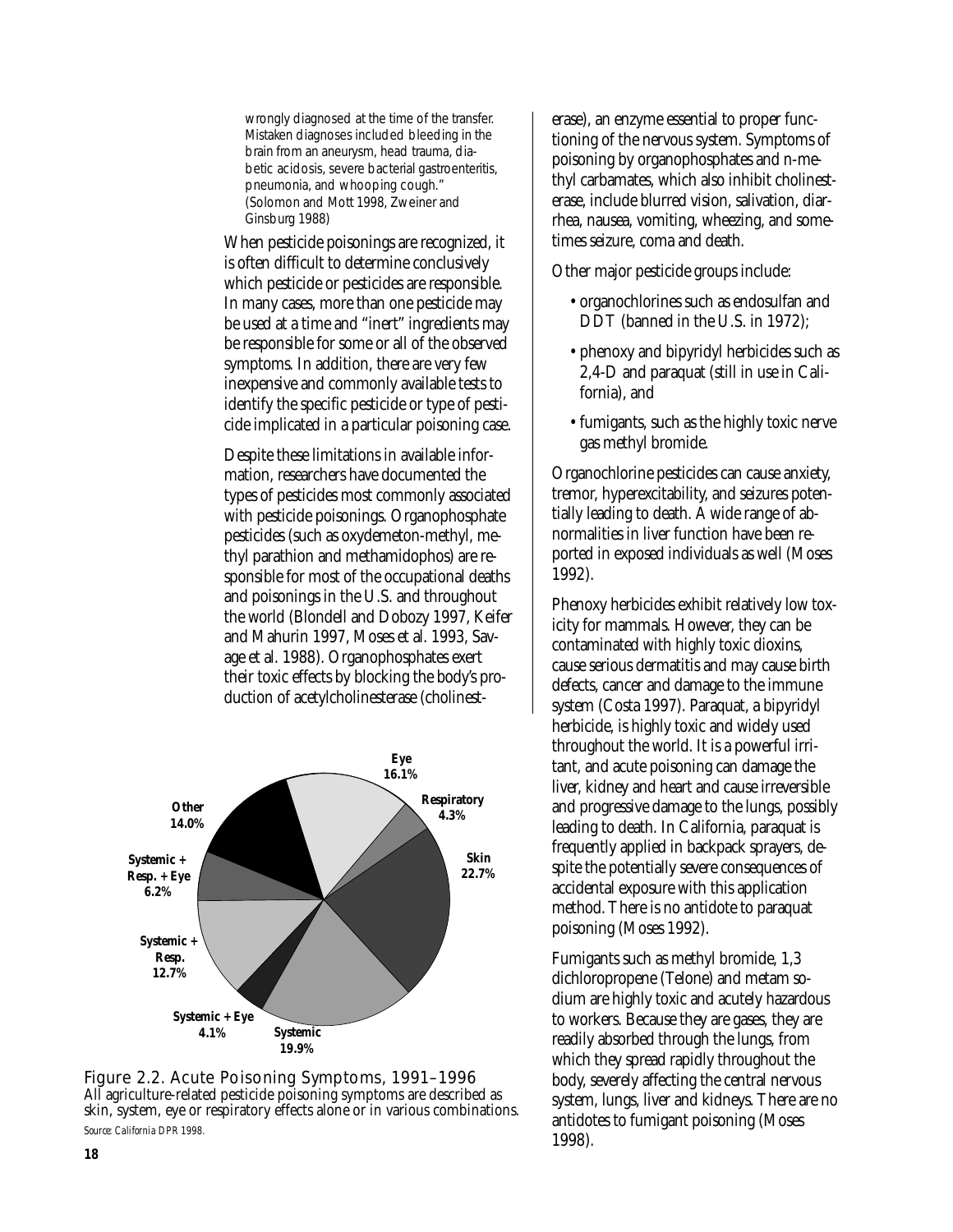#### Chronic Effects of Pesticide Exposure

While it is difficult to accurately diagnose acute effects of pesticide poisoning, diagnosis is extremely difficult with chronic or longterm effects. Chronic pesticide-related diseases may not develop until 15 or 30 years after exposure. The inherent difficulty in studying such diseases is exacerbated in migrant farmworker populations, which routinely move from state to state or even country to country.

These barriers mean that despite the fact that millions of farmworkers are exposed over extended periods of time to multiple pesticides, few studies have addressed the relationship between exposure and subsequent illness in this population (Levine et al. 1990). In 1993 the federal government conducted a nationwide analysis of all federal and state pesticide health monitoring systems, with a focus on farm-related exposures. Except for a few research studies, monitoring systems only included acute illnesses; none addressed delayed-onset or chronic effects. At the time of the study, only 25 states had laws or regulations requiring any pesticide illness reporting and only California had categories specific to



Many pesticides are known to cause birth defects.

illness associated with occupational exposure to pesticides on farms (U.S. GAO 1993).<sup>13</sup>

Although very limited data are available, studies which have been conducted show disturbing evidence of chronic effects of pesticide exposure among farmworkers. The following is a brief summary of some of these findings:

*Cancer:* One cancer study conducted in 1993 found that when compared to the general population, both farmers and farmworkers have increases in multiple myeloma and cancers of the stomach, prostate and testis. In addition, farmworkers show unique increases in cancers of the mouth, pharynx, lungs and liver (Zahm and Blair 1993). The study also suggested that the true risk of elevated cancer among farmworkers may actually be higher, since farmworkers also experience higher death rates due to accident and other diseases<sup>14</sup>

*Birth defects and stillbirths:* Although increased numbers of birth defects have been recorded among farm area residents (Garry et al. 1996), very few studies have looked at birth defects among farmworkers. In one study of 990 single births in Imperial County, limb reduction defects occurred among offspring of agricultural workers three to 14 times more frequently than among the general U.S. population (Schwartz et al. 1986). The risk was greatest for mothers residing in counties with high agricultural productivity (2.4 times) and high pesticide use (3.1 times). In another study, occupational exposure to pesticides during the first and second trimesters increased the risk of stillbirths and early neonatal deaths by 5.5 and 4.8 times, respectively, compared to unexposed groups (Pastore et al. 1995).

*Developmental effects:* Many pesticides are known to disrupt the human endocrine system. The endocrine system is a complex array of glands, organs and tissues that secrete hormones (chemicals produced by the body) into the bloodstream and regulate a range of

Although limited data are available, studies show disturbing evidence of chronic effects of pesticide exposure among farmworkers.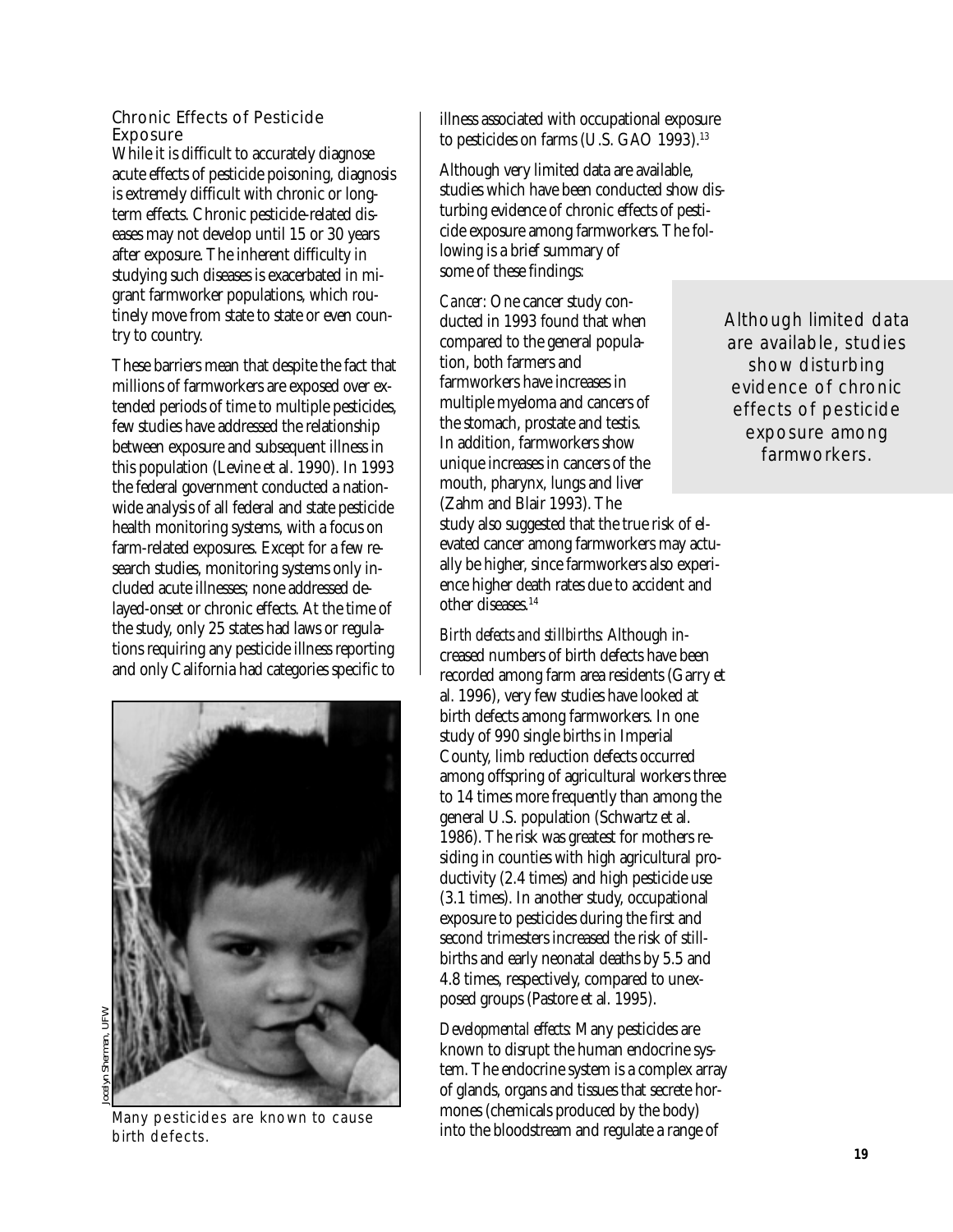physiological and neurological systems.15 Reproductive organs appear to be at particular risk for developmental abnormalities when pregnant women are exposed to endocrinedisrupting chemicals.16 In both sexes the brain, skeleton, thyroid, liver, kidney and immune system are also potential targets for endocrine-disrupting chemicals (Colborn et al. 1993). Since endocrine-disrupting chemicals persist in body fat, they may also exert their effects long after exposure.

Even with limited data available for both acute and chronic effects, a startling picture emerges of the dangers facing the thousands of farmworkers working in California's agricultural fields. In the following sections, we explore in more depth the barriers farmworkers face in coping with and documenting pesticide poisonings, as well as the limitations in the enforcement systems designed to protect them.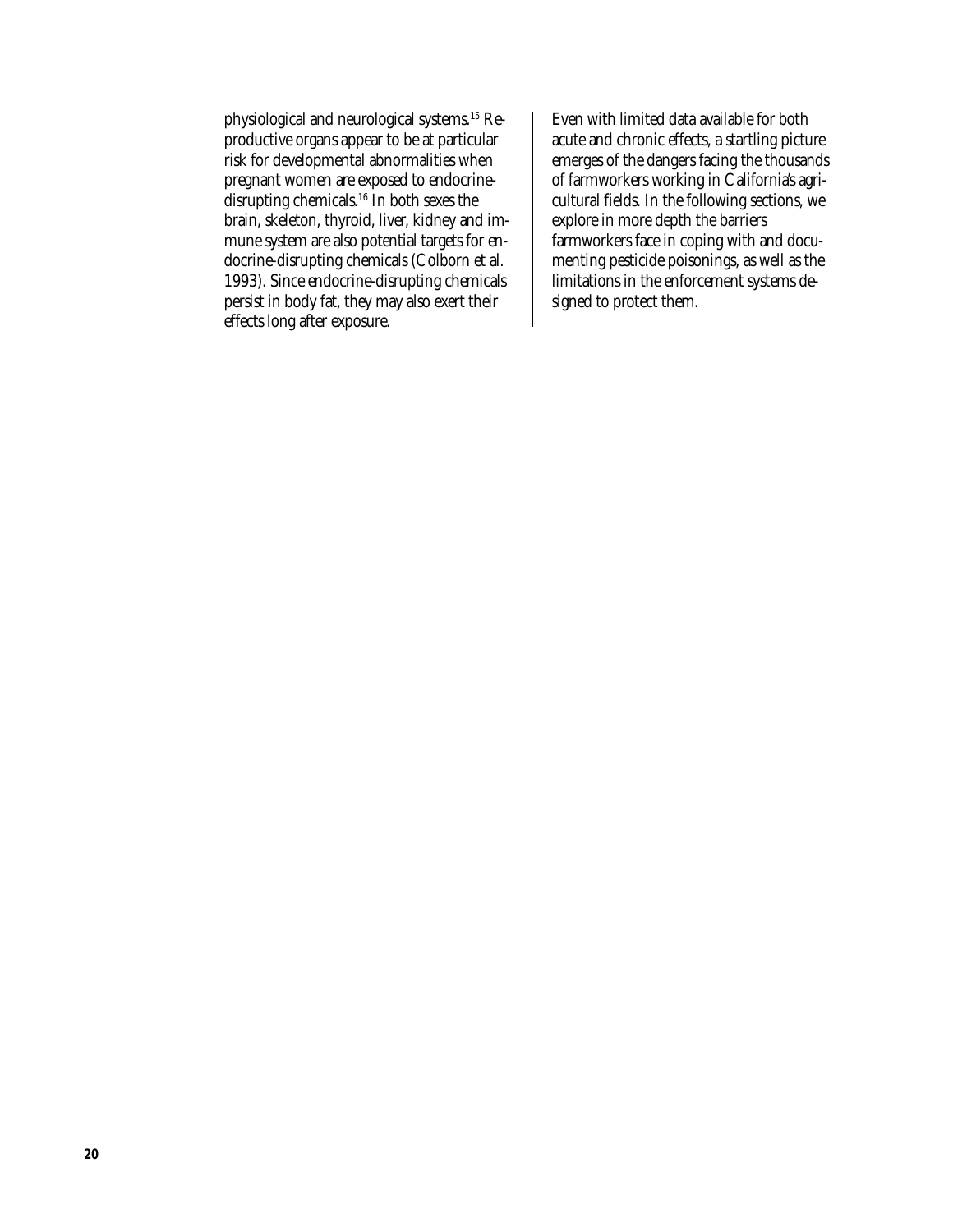## 3 Many Pesticide Poisonings Are Not Reported

Jaime has worked for a strawberry grower for several years.<sup>17</sup> In 1996, his hand was blistered by a pesticide. He went to his doctor for treatment and was told to get a list of all the pesticides used in the fields where he worked. His supervisor refused his request and told him pesticides could not have caused the burn. Jaime returned to work.

"My hand was covered with oozing blisters. I worked until noon, and when I took off my gloves to eat, the glove for my right hand was full of liquid and a lot of skin had come off. It made me nauseous; I couldn't eat and I decided to leave. I wanted to get Workers' Compensation but the company didn't agree. They did not believe me and they said that I should have gone to the company doctor. My supervisor also said that he wanted to see a blood sample. The dermatologist said that [blood work] had nothing to do with it because it was an external injury. I felt that the supervisor was just trying to threaten me.

"Finally, in order to get Workers' Compensation I had to go to the company doctor. The company doctor told me that I should have gone to him earlier and that I was only trying to take advantage of the company. I told him that I did not like the service there and that I had only come because the company had sent me. He did not believe me and insisted that I was only trying to take advantage of the company. Finally, after many problems, I was able to get Workers' Compensation, which I had deserved since the beginning."

Jaime's experience was better than most: he eventually succeeded in obtaining Workers' Compensation. Many farmworkers injured by pesticides never see a doctor or receive Workers' Compensation for their injury. The few analyses available indicate that nationwide, the majority of pesticide poisoning cases are never diagnosed or reported (Blondell 1996, U.S. GAO 1993).18

This chapter highlights the experiences of farmworkers whose pesticide poisonings go unreported and in many cases untreated. We examine various barriers to treatment and reporting of pesticide injuries and illnesses, including limited access to medical care, lack of information and training, employer intimidation and limited training of physicians regarding diagnosis and reporting of pesticide poisonings.

We then highlight some of the policy impacts of underreporting, including lack of attention to farmworker occupational health and safety, chronically underfunded medical services for the farmworker community and continued reliance on dangerous pesticides throughout the agricultural industry. More accurate reporting of poisonings would provide state officials, regulators and the public with a much clearer understanding of the full scope of the pesticide problem among farmworkers and more impetus to move toward solutions.

## Most Farmworkers Lack Health Insurance and Access to Medical Care

The National Agricultural Workers Survey estimates that a majority of the 600,000 California farmworkers and their families have no health insurance of any kind—either individual or employer-provided (Rosenburg et al. 1998). Some uninsured farmworkers can seek treatment at federally funded migrant health clinics, but far too many simply go without treatment. Recent immigrants, now ineligible for Medicaid as a result of recent "Welfare Reform," are now even less likely to seek medical treatment for work-related injuries.

Most farmworkers have limited access to routine medical screening and preventive care. A small minority who mix, load or apply pesti-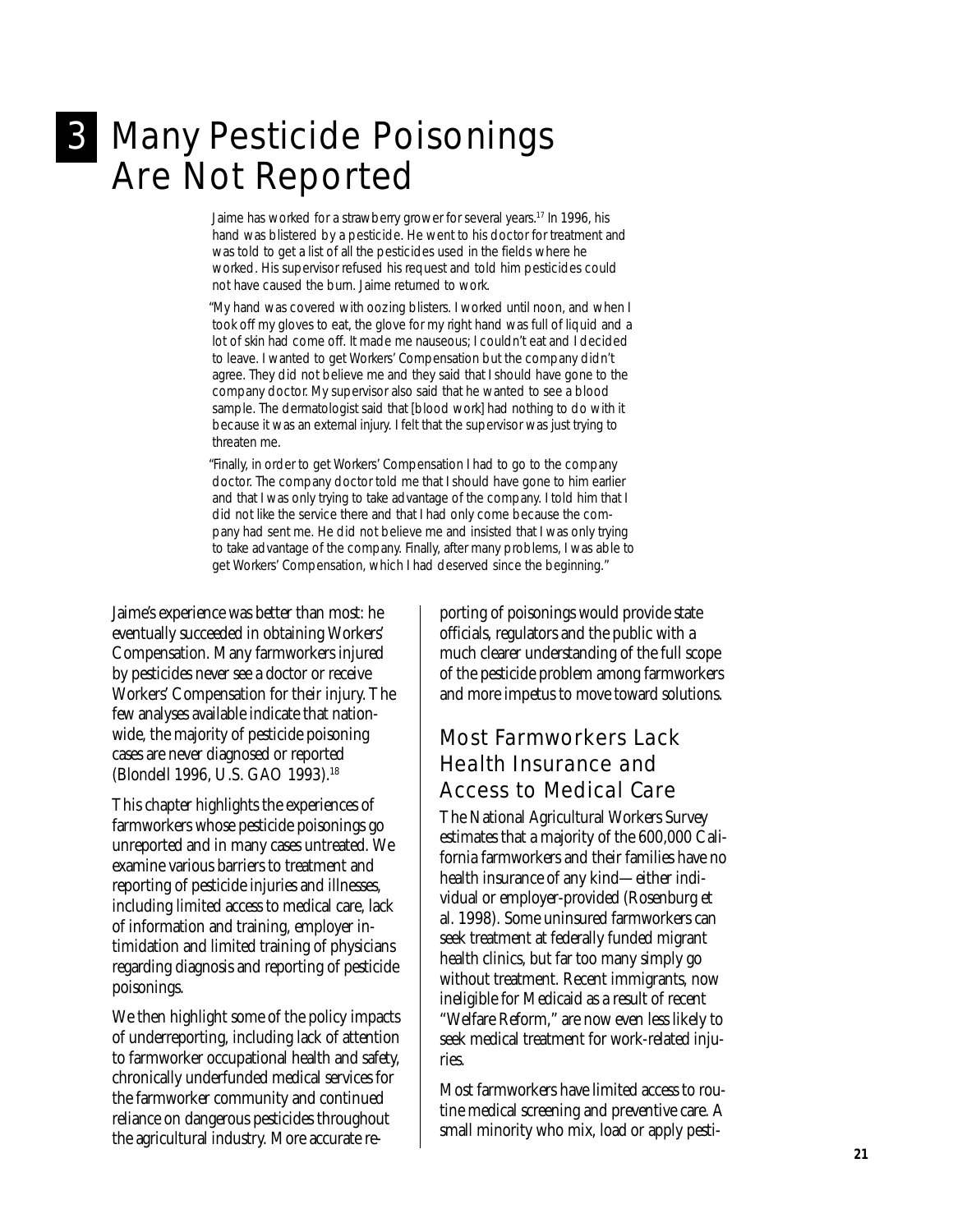cides directly and handle certain pesticides more than six days per month are required to participate in a medical surveillance program that includes testing for excessive exposure to these pesticides.19 Without more widespread screening and testing, the few blood tests available to identify poisoning by specific pes-

ticides are not being used to diagnose or monitor pesticide exposure in the majority of farmworkers.

Although agricultural employers are required to carry Workers' Compensation insurance to cover medical expenses and time taken off from work when related to all occupational injuries and illnesses, this safety net has not

proven effective in the treatment of pesticide poisonings. The physicians or clinics that growers hire to cover their "Workers' Comp" cases are often a source of frustration for injured workers. Some complain that these "company doctors" provide minimal treatment and send them back to the field. Others find that these physicians are inclined to protect the company from Workers' Compensation costs, and therefore minimize workers' injuries or diagnose their conditions as unrelated to work (farmworker testimonies).<sup>20</sup>

Some workers who seek medical attention for workplace injury—particularly for difficultto-diagnose pesticide-related illnesses—are either denied medical attention or threatened with being billed if the case is not conclusively proven as caused by workplace exposure to pesticides.<sup>21</sup> Many workers know from personal experience that pesticide poisoning is difficult to prove without cooperation of the grower in providing precise information about the chemicals to which the worker(s) may have been exposed.

## Workers Are Not Provided with Adequate Information and Training

Most farmworkers, including many pesticide applicators, do not know the names of the chemicals being used in the fields where they

work. While growers are required to train workers regarding the general risks and symptoms of poisoning, agricultural laborers are not covered by the Occupational Safety and Health Administration's (OSHA) Hazard Communication Standard, which requires employers to inform workers of the risks associated with each chemical in the workplace (OSHA 1983).

Unfortunately, many farmworkers never receive even the minimal training required, let alone the level of information provided by law to workers in non-agricultural workplaces who may be exposed to toxic chemicals. During the course of several routine inspections in California's Central Coast, county officials noted that individual pesticide applicators and sometimes whole crews of strawberry workers and their supervisors had not received training regarding the symptoms of pesticide exposure.22, 23 Dozens of county inspections revealed that farms lacked the mandatory postings and written warnings regarding the risks of pesticide exposure (Appendix G).

As noted above, this lack of information can mean that sickened workers are not adequately diagnosed or treated, even if they do seek medical treatment. It can also mean that workers are deprived of their legal rights under California's Proposition 65. This 1986 law requires that workers potentially exposed to chemicals known to cause cancer and/or reproductive harm must be informed of such dangers. Many farmworkers never receive such a warning.

## Grower Intimidation and Interference Silence Many Workers

The primary reason farmworkers are unlikely to report pesticide-related injuries and illnesses is fear of employer retaliation. For example:

• When Magdalena fell ill during her work as a picker at a large strawberry farm in Watsonville, California, she told her foreman that she believed her nausea and vom-

Most farmworkers do not know the names of the chemicals being used in the fields where they work.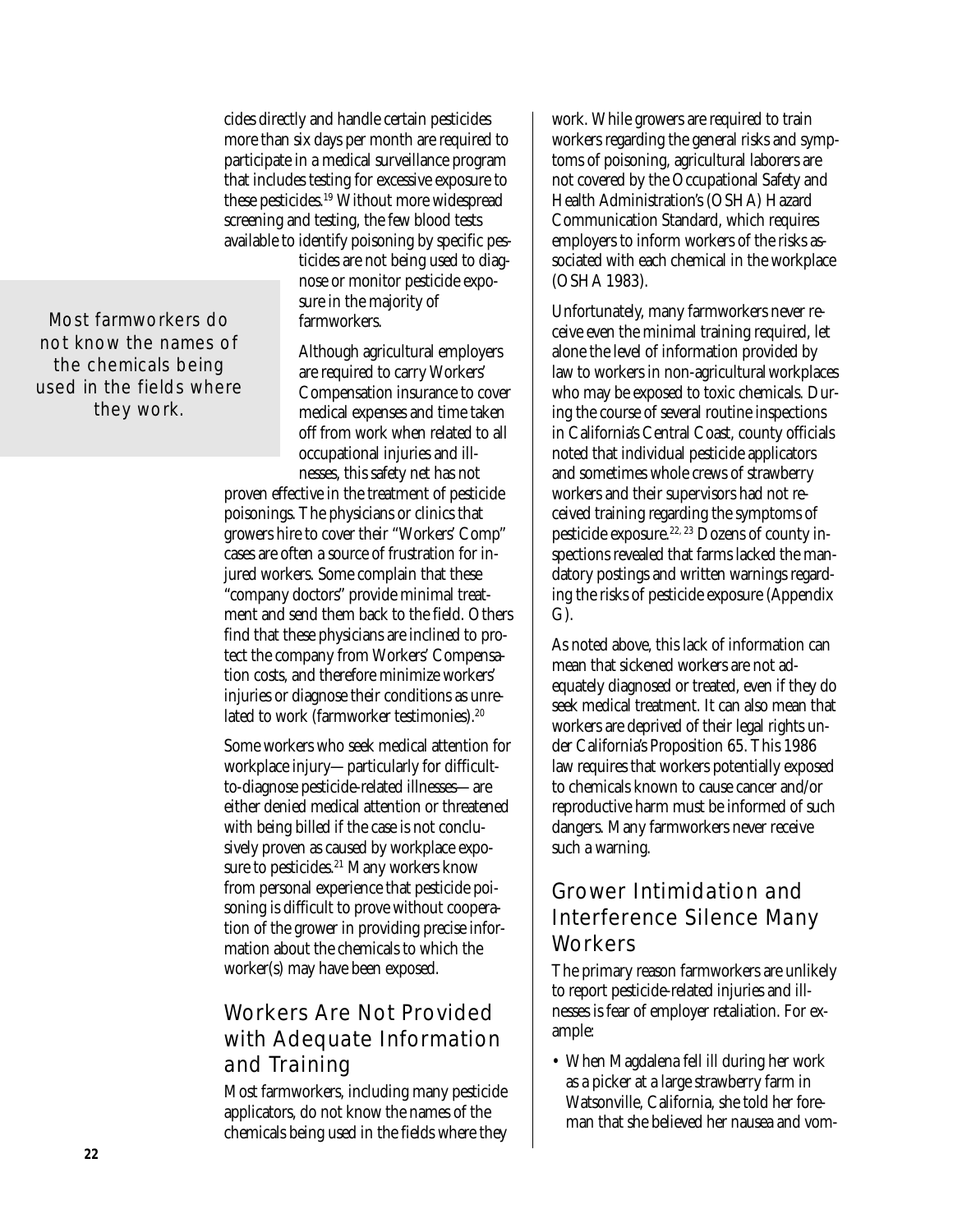iting were a result of pesticide exposure. She was grudgingly given permission to go to the company doctor, with a warning that she would have to pay for the visit herself if the doctor didn't declare her illness to be pesticide-related. Within days, she was fired.

• When Carla and several other co-workers smelled chemicals in the air, many of them felt nauseous. Carla doubled over and vomited in the field, retching even after her stomach was empty. She was brought to the office and questioned. Her husband, also a strawberry worker, had to leave the field and drive her to the clinic. After a couple of days of bed rest, Carla returned to work. The company management did not speak to her or ask how she felt. At the end of the season, she was not recalled to work for the company, and they refused to give her job back for two years.

The experiences of Magdalena and Carla are not uncommon, and most farmworkers are aware of such cases. Some workers who ask to see a doctor are told that if they are found to be in any way fraudulent in their claim, they will be prosecuted for up to \$50,000 under Workers' Compensation fraud provisions.24 Threats and retaliation keep a blanket of silence around work conditions that can include not only pesticide exposure, but pay scales well below minimum wage, sexual harassment and even threat of physical harm if workers blow the whistle on their employer. If workers are undocumented, their immigration status further silences them due to fear of deportation.

Worker complaints of chemical smells in the air, headaches, itching skin and nausea are often ignored and sometimes belittled by employers. Some are told that they must have the flu, others that they must "be hungover" or have "eaten bad tacos."25 The examples below provide additional evidence of the type of ridicule and intimidation farmworkers often face from employers:

• After 32 workers were poisoned by a potent nerve toxin, carbofuran, in a cotton field near Fresno, their foreman's initial re-

### Growers Discourage Injury Reporting

Increasingly, growers implement "incentive programs" that serve as a disincentive for injured workers to report accidents or work-related illnesses. The programs offer a barbeque or small bonus to a crew of 30 to 60 workers if no individual in the crew reports an injury. In this way, employers use peer pressure to discourage reporting and disingenuously portray these programs as "health and safety" programs.

sponse was that they must have eaten bad meat the night before. He offered milk and Maalox to soothe their stomachs. Only after several workers stumbled out of the field, some of them projectile vomiting, did the foreman and labor contractor send them to a clinic. Even then, many of the workers, disoriented and sickened by the toxic pesticide, had to drive themselves several miles to the clinic before they were decontaminated and treated.

• In Monterey County, an agricultural inspector met with a worker who had an initial complaint of rashes and blistering hands which he believed to be a result of pesticide exposure in the strawberry field where he worked. The inspector met with the injured worker and several others in a secluded spot where the workers told him that they feared their employer would shoot them for blowing the whistle

on him. They continued to detail a wide variety of problems ranging from pesticide exposure to minimum wage violations, months of unpaid work and physical threats from their employer.

Retaliation against injured workers is illegal but all too common, and can have a chilling effect on an entire workforce. Federal and state laws prohibit retaliation against workers exercising their rights, but until these laws are effectively enforced, they offer little consolation to an injured—or fired—worker.

Retaliation against injured workers is illegal but common, and can have a chilling effect on an entire workforce.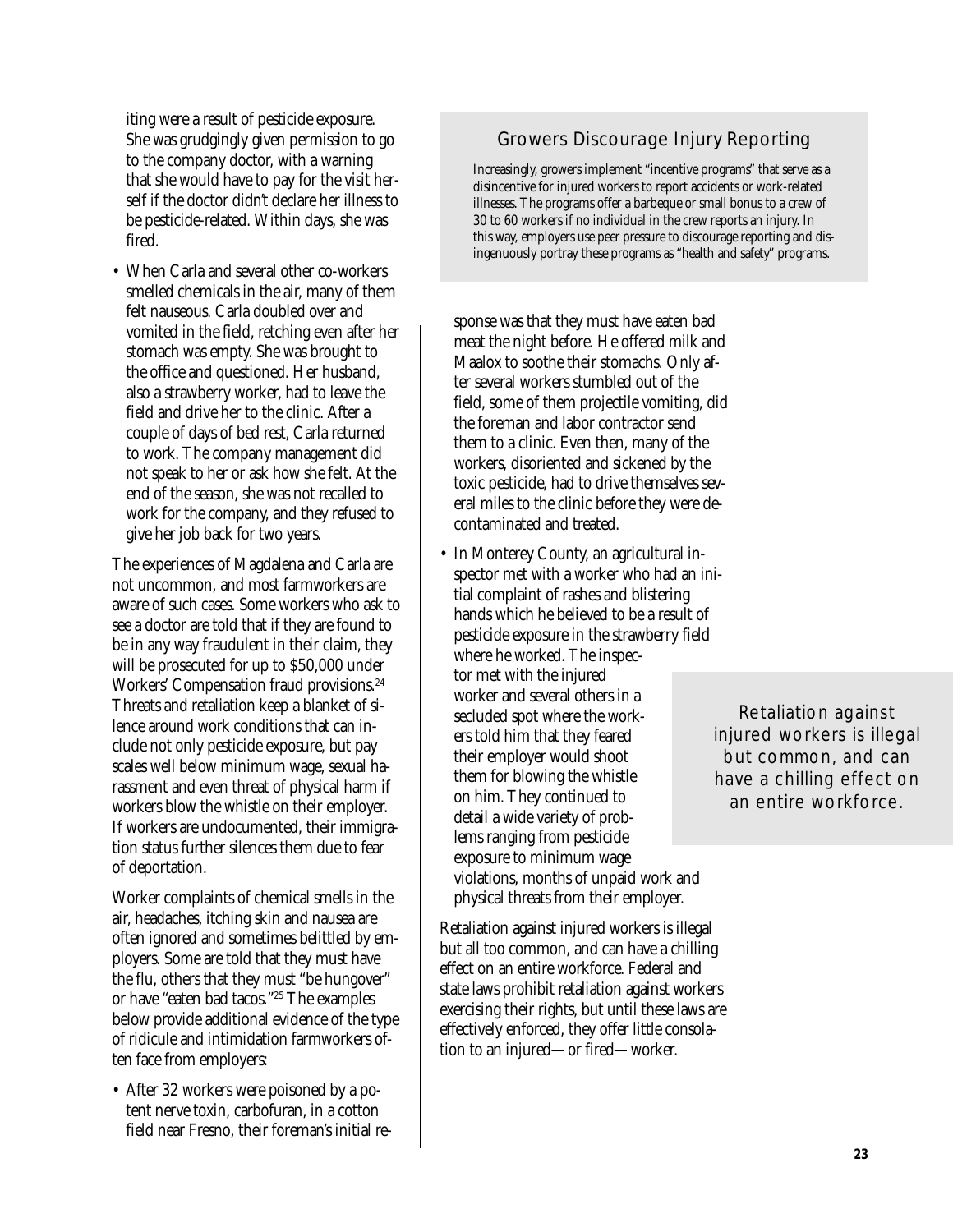## Doctors and Clinics Need to Improve Reporting

Many doctors are unaware that they are required to report any illness suspected of being related to pesticide exposure, even when definitive diagnosis is not possible. Pesticide illnesses can be extremely difficult to diagnose. Many symptoms are systemic, and resemble those of the flu. In addition, the sheer number of chemicals potentially involved in a given incident can be staggering. Accurate diagnosis is further hampered by the fact that many workers have not been trained or provided with adequate information about the chemicals they may have been exposed to in the fields.

The effectiveness of DPR's Pesticide Illness Surveillance Program depends heavily on accurate and timely reporting by doctors of sus-

> pected pesticide poisonings. Yet doctors who frequently treat farmworkers report that they are over-burdened with enormous case loads, and either lack time to fill out paperwork for pesticide reporting or are simply unaware of the state's reporting requirements. OSHA has had authority to fine doctors for failure to report pesticide illness for years but has failed to do so. Recent regulatory changes allow the California

Medical Board to cite and fine physicians for failing to report specific diseases, including suspected pesticide illnesses. 26

The requirement to report, however, does not make reporting a reality. Many cases are identified through reviews of Workers' Compensation reports, rather than being directly reported to the county health department or agricultural commissioner. When weeks pass before a county learns of an incident, it can be extremely difficult for a thorough investigation to take place, and the incident is likely to be considered only "possibly" related to pesticides.

## Policy Impacts of Underreporting

Close to 4,000 agricultural poisoning cases were documented in California between 1991 and 1996 (and an as yet untallied number since then). Federal and state agencies acknowledge that documented poisoning statistics greatly underestimate the size and scope of the problem, and ignore the chronic health impacts of pesticide exposure (Pease et al. 1993, U.S. GAO 1993). This underestimation perpetuates problems of inadequate farmworker medical services, lack of attention to farmworker health and safety, and continued reliance on dangerous pesticides in California agriculture.

Medical services available to farmworkers are limited and suffer from chronic underfunding. Federally-funded migrant clinics are only able to treat a small portion of the hundreds of thousands of farmworkers and their families who are uninsured in California. Many workers rely on emergency room services or simply go without medical care. Possible poisoning victims are untreated and incidents are unreported when farmworkers have no access to health care in areas chronically short of physicians and hospitals (Slesinger 1992). Farmworkers, who are known to suffer high injury and death rates as a result of their work, clearly need additional resources for medical services from state and local governments as well as their employers.

Scant attention to farmworker health issues reflects little political will to protect farmworkers from on-the-job hazards, including pesticide exposure. Farm work is consistently ranked among the top three most hazardous occupations in the U.S., and farmworkers suffer the highest rate of chemical-related occupational illness of all job categories in the country (Bureau of Labor Statistics 1987). Yet other hazardous industries have received much more attention from OSHA. Since its creation, OSHA standards, regulation and enforcement have brought about significant decreases in injuries in manufacturing and construction. For ex-

Farmworker poisonings result from routine, legal agricultural applications of pesticides, as well as violations of regulatory protections.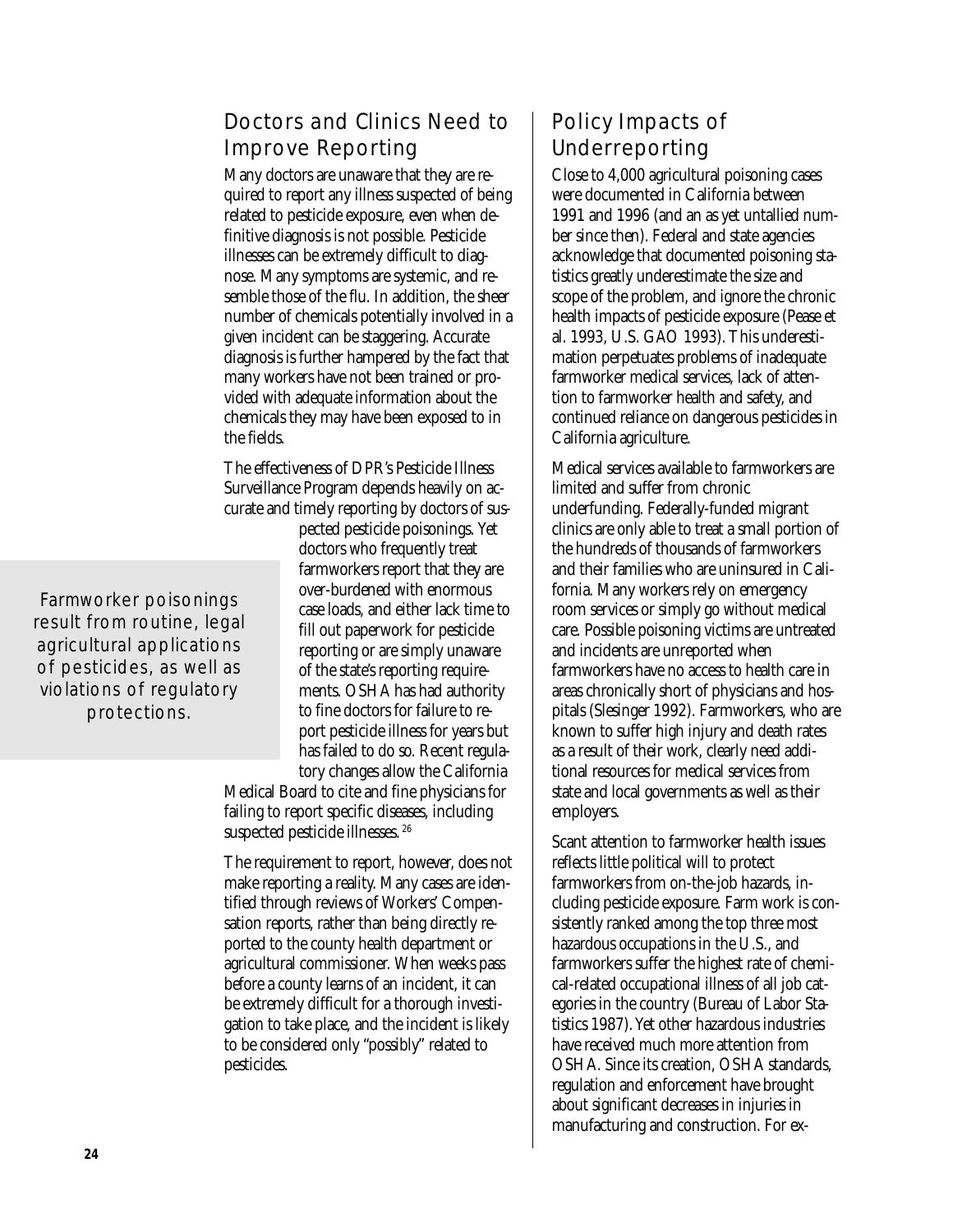ample, the Mine Safety Act has reduced injury rates in mines by 57% since 1973. By contrast, agricultural injury and illness rates remain among the highest in the nation, ranging from 9.4% to more than 12% between 1990 and 1996 (AFL-CIO 1999, Bureau of Labor Statistics 1995, Runyan 1993).

Direct comparison between the federal government's response to mining versus agricultural health problems reveals particularly stark inequalities. Agriculture and mining are the two most hazardous industries in the country. Yet on a per worker basis, the federal budget for occupational safety in 1985 was estimated to be \$4.34 per worker for all industries, \$181 per mine worker and only 30 cents per agricultural worker (Schenker 1991).

The continued increase of pesticide use in California is another reflection of the lack of concern at the policy level regarding farmworker exposure to pesticides. Farmworker poisonings result from routine,

legal agricultural applications of pesticides, as well as violations of regulatory protections. Economically viable non-chemical alternatives exist and are in use on many crops throughout the state, particularly in the burgeoning organic production sector. Information about many of these alternatives, however, is not widely available to growers, who rely heavily on information provided by private pest control advisors. Recognition of the full scope of farmworker poisonings would contribute to the urgency of promoting safer and sustainable alternatives.

Farmworkers often fall through cracks in the system. Many workers have learned from painful experience that politically and economically powerful agribusiness interests often outweigh farmworkers' rights in setting regulatory and enforcement priorities. As a result, significant health needs of the farmworker community remain largely unmet, and pesticide poisonings continue.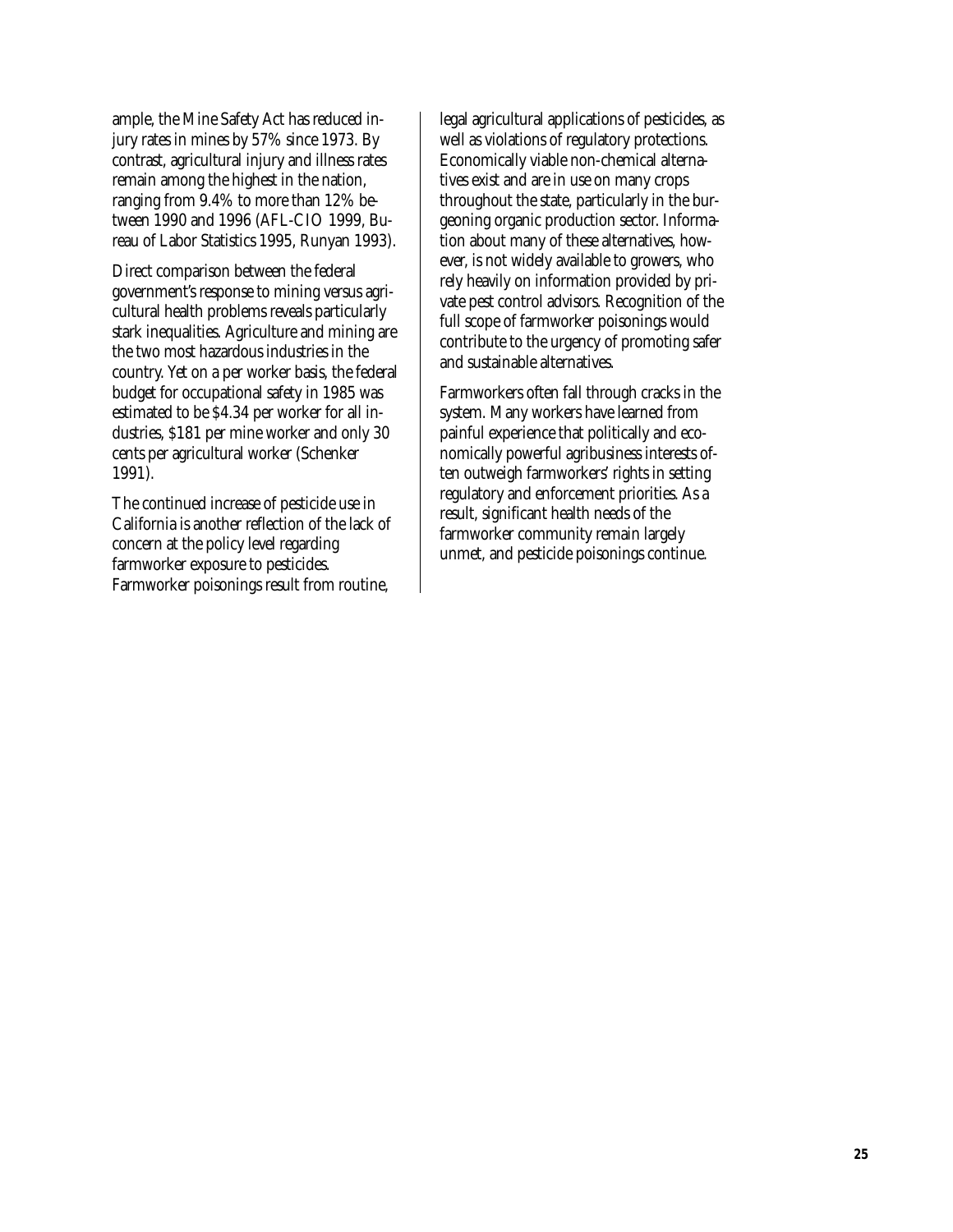# 4 Enforcement of Pesticide Laws Is Weak and Uneven

Inspection Finding: Paraquat [extremely toxic herbicide] being used without waterproof apron, faceshield or closed loading system. Worker wearing sandals. No training or supervision. No soap for washing. No current use permit or Notice of Intent. Grower told inspector that "applicator jumped the gun."

Consequence: Told to comply with the law-no monetary fine. –Santa Cruz County 4/6/98

Farmworker experience shows that even applications which follow the letter of the law can result in exposure or illness. Thousands of farmworkers are legally exposed to pesticide residues every year in California's agricultural fields. The risk of poisoning is even higher, however, when laws designed to protect workers from pesticide exposure are not effectively enforced.

On its face, California's system for enforcing pesticide laws is impressive. Agricultural commissioners' offices in 55 of 58 counties have a duty to conduct numerous annual "spot

check" inspections of pesticide use practices and records and to investigate episodes of suspected pesticide poisoning or misuse. Investigations are triggered when pesticide illness reports are filed with the county or when a worker or other individual files a complaint with the agricultural commissioner about pesticide misuse. The Santa Cruz County inspection outcome above, how-

ever, provides a sobering example of the system's shortcomings.

A few counties do conduct fairly thorough inspections and investigations and issue fines for violations quite regularly. Unfortunately, these counties are the exception rather than the rule, and they are generally counties with less intensive use of pesticides. Inherent conflict of interest, inadequate training of inspectors, a practice of not issuing fines for most violations and a low fine structure all contribute to weak enforcement of pesticide laws.

## Commissioners Avoid Issuing Fines

County agricultural commissioners' jobs include the sometimes conflicting duties of promoting prosperity of conventional agriculture and enforcing pesticide safety laws. In each county, the elected Board of Supervisors approves the appointment of the agricultural commissioner. This political situation exacerbates the conflict for commissioners in counties where agricultural interests have considerable political power.

Inspections of farms and pest control operations are also often less than thorough because, unlike OSHA inspectors, agricultural inspectors have no special training in industrial hygiene (identification, assessment and control of work hazards). Many inspectors do not speak Spanish, rendering questioning of farmworkers during routine inspections impossible and delaying interviews during poisoning investigations.

Agricultural commissioners issue fines for only about a tenth of the violations they document. In FY 1996/97, only 657 civil penalties (fines) and 184 orders to immediately "Cease and Desist" unsafe pesticide use were issued statewide for pesticide violations (Figure 4.1). The vast majority of actions (5,153) were "Notices of Violation" and "Letters of Warning," which carry no fine and are not recorded in permanent statewide records. This means that for more than 85% of the documented violations for this period, no central record exists of either the nature of violation or the names of businesses receiving

No county in the Central Valley, the state's agricultural heartland, issued more than an average 25 fines per year.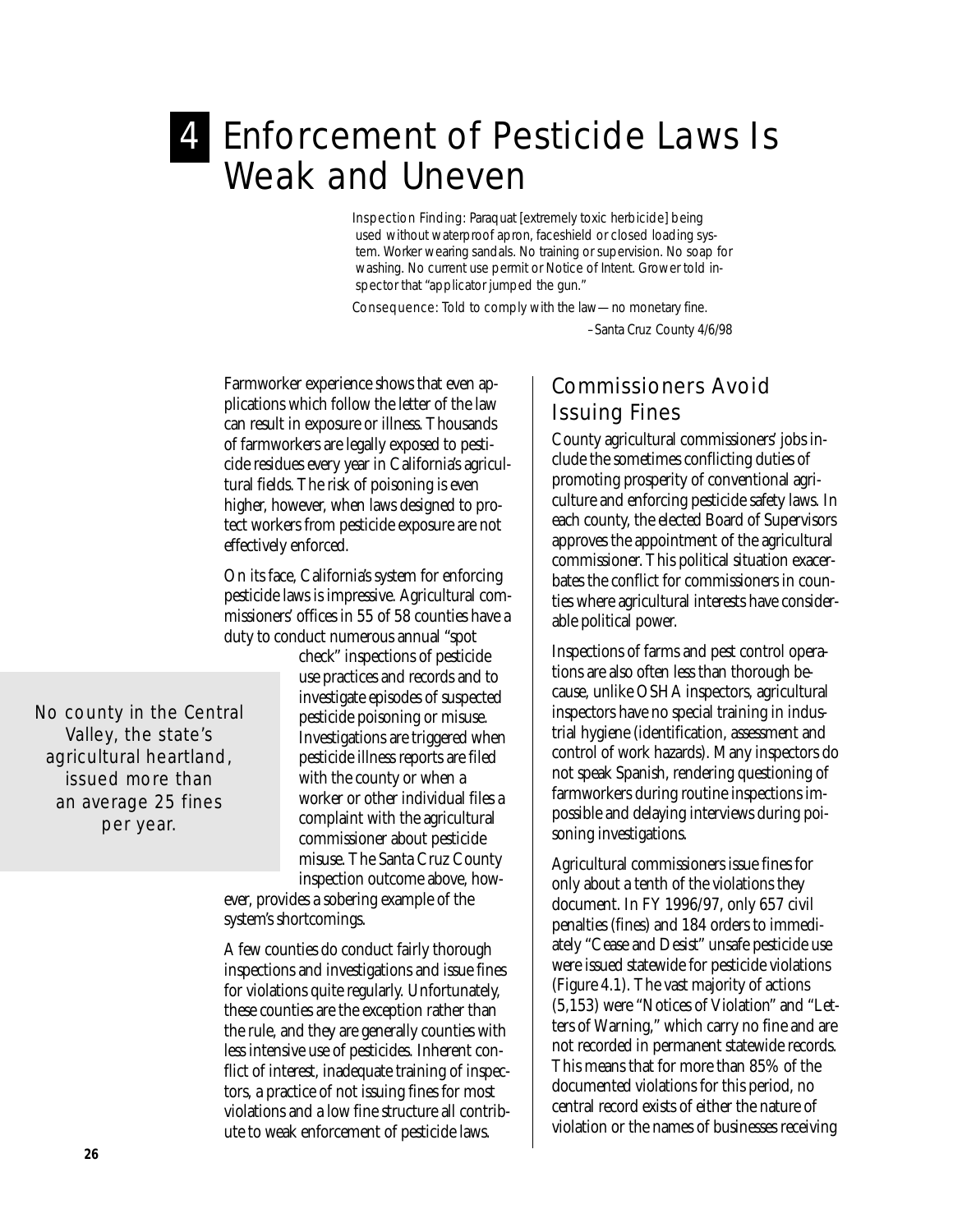warning notices. As will be detailed below, hundreds of additional violations result in no action whatsoever.

## Fines for Violations Are Low

Serious pesticide violations are defined as violations "creating an actual health or environmental hazard" or repeat violations "posing a reasonably possible health or environmental hazard." The required fine ranges from \$401 to  $$1,000$ , as specified by state regulation.<sup>27</sup> Higher penalties are possible if cases are referred for criminal prosecution, but this almost never occurs (averaging less than one case per year statewide). Fines for moderate violations, which "pose a reasonable possibility of creating a health or environmental hazard" or are repeat record-keeping violations, range from \$151 to \$400. Fines for minor violations which pose no health or environmental hazard may be less than \$151.

From 1991 to 1997, almost half of all fines issued statewide were less than \$151, and less than 5% exceeded \$1,000 (Figure 4.2 and Appendix H). The few large fines issued typically resulted from investigations of pesticide drift or early field reentry affecting large crews of workers. This approach is analogous to the highway patrol issuing speeding tickets only when a huge pile-up occurs, and just sending a letter that says, "Please don't speed" to other violators.

By comparing the five counties issuing the greatest number of fines to the five counties which reported the most agricultural pesticide use for 1995, it is evident that counties with greater agricultural pesticide use and more cases of agricultural pesticide illness issue very few fines (Table 4.1). These include four Central Valley counties where leading labor-intensive crops include grapes and citrus, and Monterey County, a leading producer of lettuce, broccoli, and strawberries, crops also harvested by hand.

No county in the Central Valley, the state's agricultural heartland, issued more than an average 25 fines per year. Fresno County, for example, approved 7,857 permits for restricted pesticide use in FY 1995/96 and re-





*Source: California DPR 1997a.*



Figure 4.2. Statewide Fines, FY 1991/1992–1996/97 *Source: California DPR 1998a.*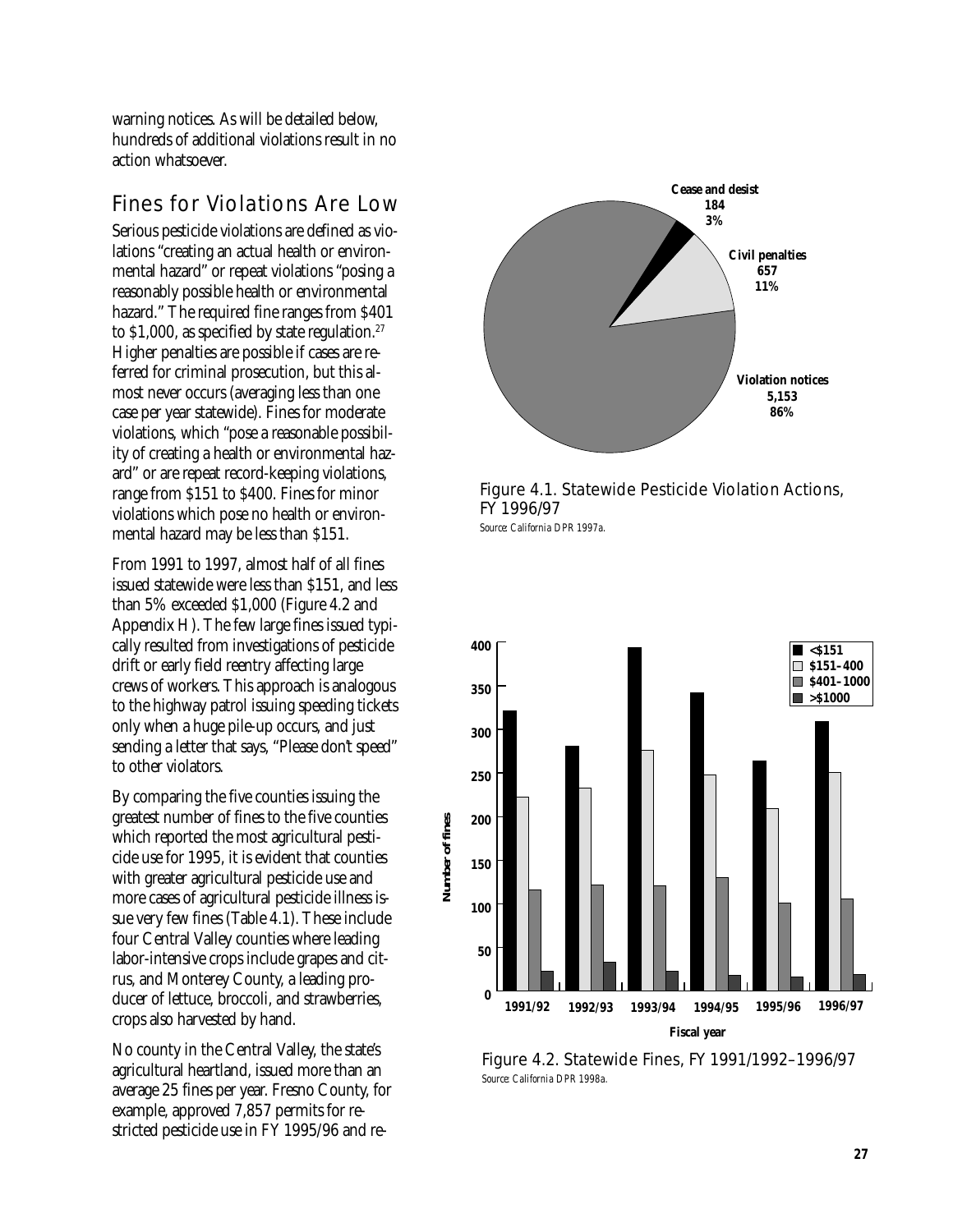| <b>County</b>   | Avg. $#$<br>Fines/yr.<br>$(1991 - 1997)^*$ | Avg. Total<br><b>Amount</b> of<br>Fines/Yr. | <b>Pesticide</b><br>$U$ se**<br>(1995) | <b>Restricted</b><br><b>Use Permits</b><br>$(1995 - 1996)$ | <b>Pesticide</b><br><b>Illnesses</b><br>(1996) |
|-----------------|--------------------------------------------|---------------------------------------------|----------------------------------------|------------------------------------------------------------|------------------------------------------------|
| Los Angeles     | 124                                        | \$24,885                                    | 208                                    | 474                                                        | 8                                              |
| Orange          | 53                                         | 9,281                                       | 994                                    | 570                                                        | 6                                              |
| San Luis Obispo | 42                                         | 10,673                                      | 161                                    | 955                                                        | $\overline{2}$                                 |
| Sacramento      | 43                                         | 9.793                                       | 2,429                                  | 606                                                        | 5                                              |
| Riverside       | 40                                         | 11,194                                      | 4.471                                  | 823                                                        | 5                                              |
| Kern            | 24                                         | 9.337                                       | 24.108                                 | 2,166                                                      | 268                                            |
| Fresno          | 19                                         | 8,634                                       | 39.805                                 | 7,857                                                      | 99                                             |
| <b>Tulare</b>   | 17                                         | 8,402                                       | 17,927                                 | 5,809                                                      | 43                                             |
| <b>Monterey</b> | 12                                         | 5,458                                       | 10,122                                 | 1,395                                                      | 50                                             |
| San Joaquin     | 7                                          | 2.458                                       | 11.646                                 | 3.328                                                      | 30                                             |

## Table 4.1 Top Five Counties for Agricultural Pesticide Fines vs. Top Five Counties for Pesticide Use

\* Annual averages of number and dollar value of fines from FY 1991/92 to 1996/97.

\*\* "Pesticide use" is agricultural pesticides, listed in thousands of pounds of active ingredient (Liebman 1997).

*Sources: California DPR 1998a, 1997a.*

ported 99 cases of pesticide illnesses. Yet this county assessed an annual average of only 19 fines for pesticide safety violations in FY 1991/92–1996/97. In contrast, primarily urban Los Angeles County approved only 474 permits and issued an average of 124 fines annually. (See Appendix I for the enforcement record of all counties.) For FY 1996/97 (most recent data available) the Central Valley counties of San Joaquin and Stanislaus assessed no fines. Both are among the top ten counties for agricultural pesticide poisoning (Table 2.3).

### Table 4.2. Types of Safety Violations Cited that Resulted in Fines, 1991/92–1995/96

| <b>Violations</b>                              | # Times Cited | % of Total |
|------------------------------------------------|---------------|------------|
| <b>Pesticide Handler Protections:</b>          | 2.781         | 72.7       |
| <b>Protective Gear and Equipment</b>           | 1679          |            |
| Training/Supervision/Warning                   | 653           |            |
| <b>Emergency Medical Care/ Wash Facilities</b> | 44.9          |            |
| Drift, Negligence, Unlicensed Businesses       | 831           | 21.7       |
| <b>Fieldworker Protection</b>                  | 216           | 5.6        |
|                                                |               |            |

*Source: California DPR 1998a.*

## Pesticide Handlers Are Unprotected, Fieldworker Safety Is Neglected

Between FY 1991/92 and FY 1995/96, a total of 2,781 pesticide handler safety violations led to fines, indicating that handlers were not receiving legally required protection. During the same period, only 216 fieldworker pesticide safety violations led to fines (Table 4.2).

#### Pesticide Handlers Are Not Receiving Proper Protection

Workers who mix, load and apply pesticides ("pesticide handlers") are at the highest risk of death or severe acute poisoning because they handle concentrated pesticide formulations. The cornerstones of pesticide handler safety regulations are requirements for training, use of protective gear and clothing to reduce exposure, and provision of washing facilities to clean up after exposure. The profile of violations resulting in fines reveals that protective gear and training are frequently lacking. Failure to use, provide or maintain protective equipment for pesticide handlers was cited 1,155 times between 1991 and 1996.28 (For details see Appendix G.)

Frequent failure to provide and maintain protective gear and closed systems is alarming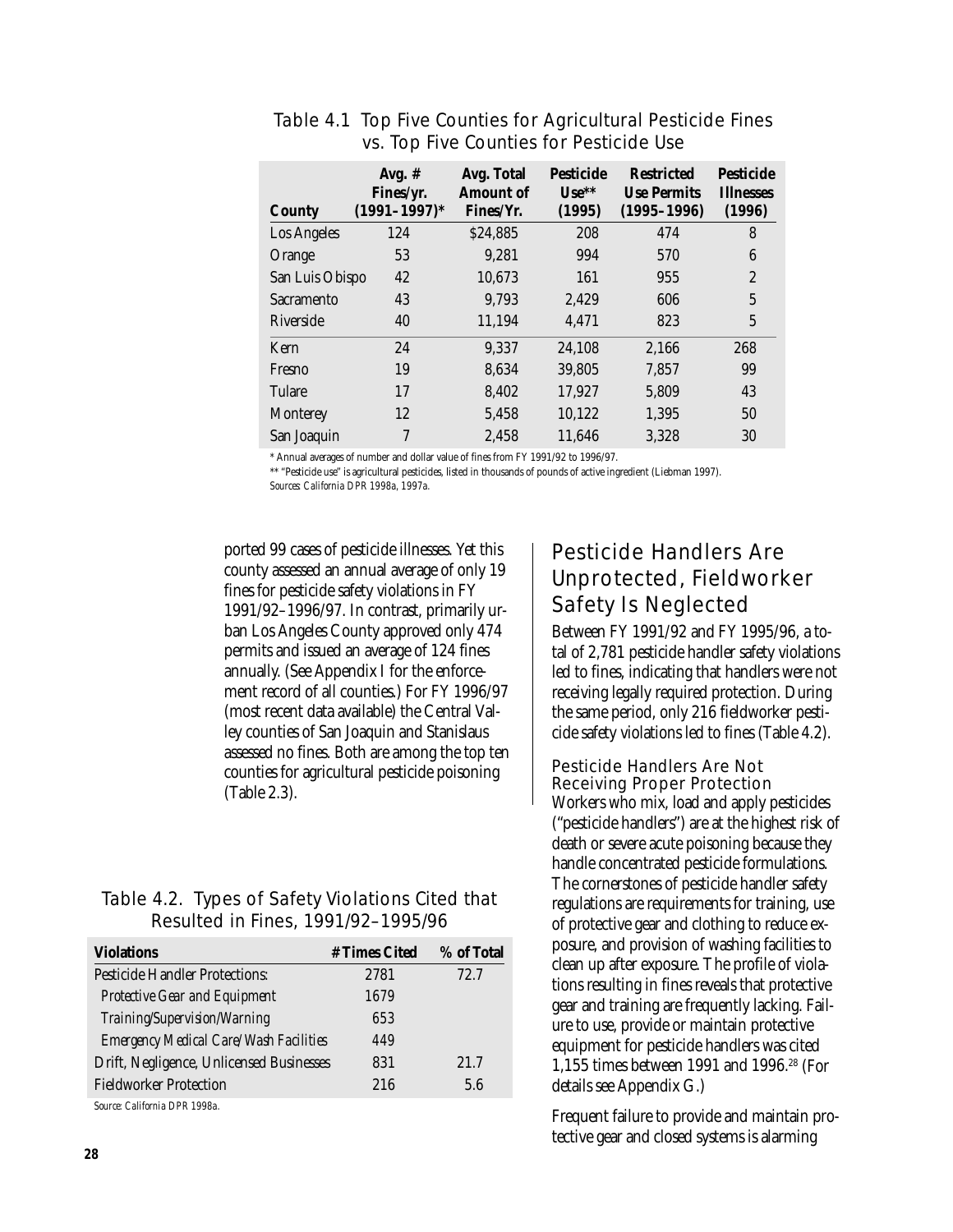and inexcusable. It is not, however, surprising to find that citations for failure to wear the gear are common. Protective gear, such as gloves, coveralls and respirators, is uncomfortable and unbearably hot in summer weather and can be cumbersome and slow down work. Because of these limitations, occupational health and safety experts consider personal protective gear the least desirable form of protection (Soule 1991). Emphasis must be shifted to eliminating use of the most toxic pesticides and providing engineering controls, such as enclosed tractor cabs with air filters.

Inadequate pesticide handler safety training was involved in 536 fines during the five-year period. Inadequate emergency medical care provisions for pesticide handlers played a part in 247 fines. A 1992 Monterey County poisoning case<sup>29</sup> illustrates the perils of delayed emergency treatment and inadequate training:

A 22 year-old pesticide applicator splashed the extremely toxic insecticide Phosdrin on himself when handling an improperly closed container. He was directed to shower and then go back to work applying Phosdrin throughout his shift. He began to feel ill but worked the full shift because he was afraid of reprimand. On the way home from work he drove to the doctor. His blood cholinesterase was found to be depressed 75% below baseline, the level needed for proper nervous system function. He was hospitalized and treated. It took over two months for his cholinesterase to return to baseline levels.

#### Fieldworker Safety Is Neglected

Current fieldworker pesticide safety regulations are designed to protect fieldworkers by prohibiting work in fields immediately following pesticide application and during restricted entry intervals (REIs). Provision of wash-water, soap and towels in fields is also required, as is posting of general information about pesticides. These regulations have major weaknesses. The U.S. EPA acknowledges that most REIs are set to prevent acute poisoning, but are not designed to protect workers from chronic health effects (U.S. EPA 1992)*.* Workers are supposed to be directed to bathe and change to clean clothes at the end of each workday. However, they often



Fieldworkers are frequently exposed to pesticide drift

lack adequate access to showers, extra clothes and laundry facilities to follow this advice. Workers do not know which fields to stay out of because posting is only required if the REI is eight days or greater or if posting is required on the label. Otherwise only oral warnings, notoriously unreliable and impossible to trace, are required.

From FY 1991/92 to 1995/96 only 216 violations of farmworker pesticide protections, such as REI violations, failure to provide washwater, and failure to post treated fields, resulted in fines. Unfortunately, the small number of fines related to fieldworker safety violations does not mean all is well. Over this same time period agricultural commissioners conducted 15,028 fieldworker inspections statewide and noted 2,888 safety violations or "non-compliances."

This disturbing record of neglect of hazards to fieldworkers must be reversed. Appropriately targeted, thorough fieldworker safety inspections with fines levied for violations could have a significant impact in documenting these violations and promoting better protection of fieldworkers.

This disturbing record of neglect of hazards to fieldworkers must be reversed.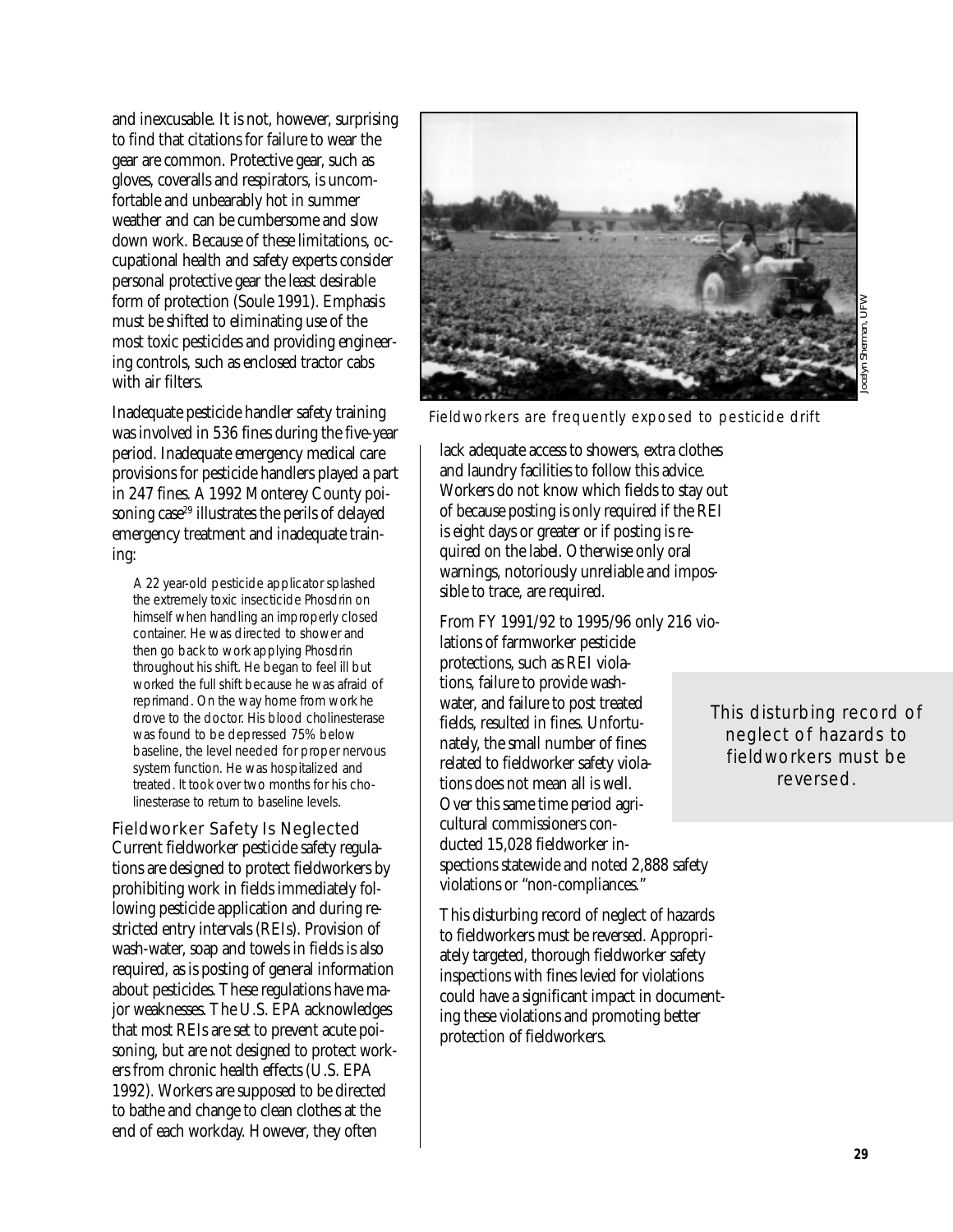## When No Violation Is Found, Worker Illnesses Are Ignored

County inspectors are in the best position to monitor how well laws are protecting workers. However, in the two episodes highlighted below, workers clearly became ill but the cases were closed without further follow-up because no specific violations were found:

"I started working in this field about 9:30, moving pipe . . . when I started to get a headache and feel nausea. By the time I finished the row, the symptoms were strong. I could smell an odor in the field. The supervisor took me to urgent care. . . . No blood sample was taken until the next day."

**Report Conclusion:** The restricted entry interval for Metasystox R expired at 2:30 am. The irrigator entered the field about 7 hours later and his illness complaint was handled correctly by the supervisor. No regulations were violated, and no action will be taken at this time.

#### —Santa Barbara Investigation 10/21/98 (Santa Barbara Episode #1998-994)

 [A worker] was spraying the end of the strawberry field. . . . The wind was blowing five to seven mph south to north. This was the direction he was traveling when pesticide got in his eyes around the goggles he was wearing. . . . Later he was experiencing redness and itching around both eyes.

 **Report Conclusion:** Because label requirements were followed for personal protective equipment and the application method was done in a suitable manner, no violation [enforcement action] is recommended.

—Monterey Investigation 6/6/97

## A Closer Look at Worker Safety Violations: County Case Studies

A sample of pesticide exposure investigation reports and pesticide use inspection records for 1995–1998 was collected from the top strawberry producing Central Coast counties of Monterey, Santa Barbara, Santa Cruz and Ventura to get a closer look at the types of violations found and actions taken. This summary is limited to worker safety violations and does not include use reporting or other record-keeping violations.

Information on these specific inspections was requested because strawberry production is both pesticide and labor intensive. In the strawberry industry growers use as many as 148 different pesticides in various formulations, often in combinations of up to four pesticides. Strawberries are the most chemical

intensive crop in the state of California (Liebman 1997) and also one of the most labor intensive, with a harvest season that extends for eight to nine months of the year. For every strawberry worker, an estimated 200 pounds of pesticides are applied.30

This review of county records reveals a disturbing pattern of failure to issue fines for violations that create a clear risk of injury or illness (see Appendix J for full summary of findings):

- Failure to provide wash-water, soap and towels for fieldworkers resulted in a Notice of Violation in only 28 instances and a minimal \$151 fine in three instances. In contrast, field sanitation regulations require CalOSHA inspectors to assess a minimum \$750 fine for inadequate handwashing facilities for fieldworkers.31
- In 75 instances, failure to provide adequate protective gear for pesticide handling resulted in no action or only a Notice of Violation.
- Fines were rarely assessed for repeat violations uncovered in repeat inspections of a single employer's farm or spray operations.

### Monterey County

Review of 192 pesticide field inspections conducted in Monterey County between 1995 and 1998 show that numerous violations with clear potential to cause illness resulted in no fine (Table 4.3). These included 40 violations of protective gear requirements; 11 instances of failure to provide washing facilities for fieldworkers; ten violations of Monterey County's field posting ordinance, which requires posting in fields after application of any pesticide with a reentry interval of at least 24 hours; four violations of statewide posting requirements; and five instances of use of equipment unsafe to operate.

Sixteen pesticide episode investigations conducted between 1996 and 1998 were reviewed. Fines were assessed as a result of five of these investigations. While four fines were in the serious range, they seem very low given the extent of worker illness and risk of illness in each case: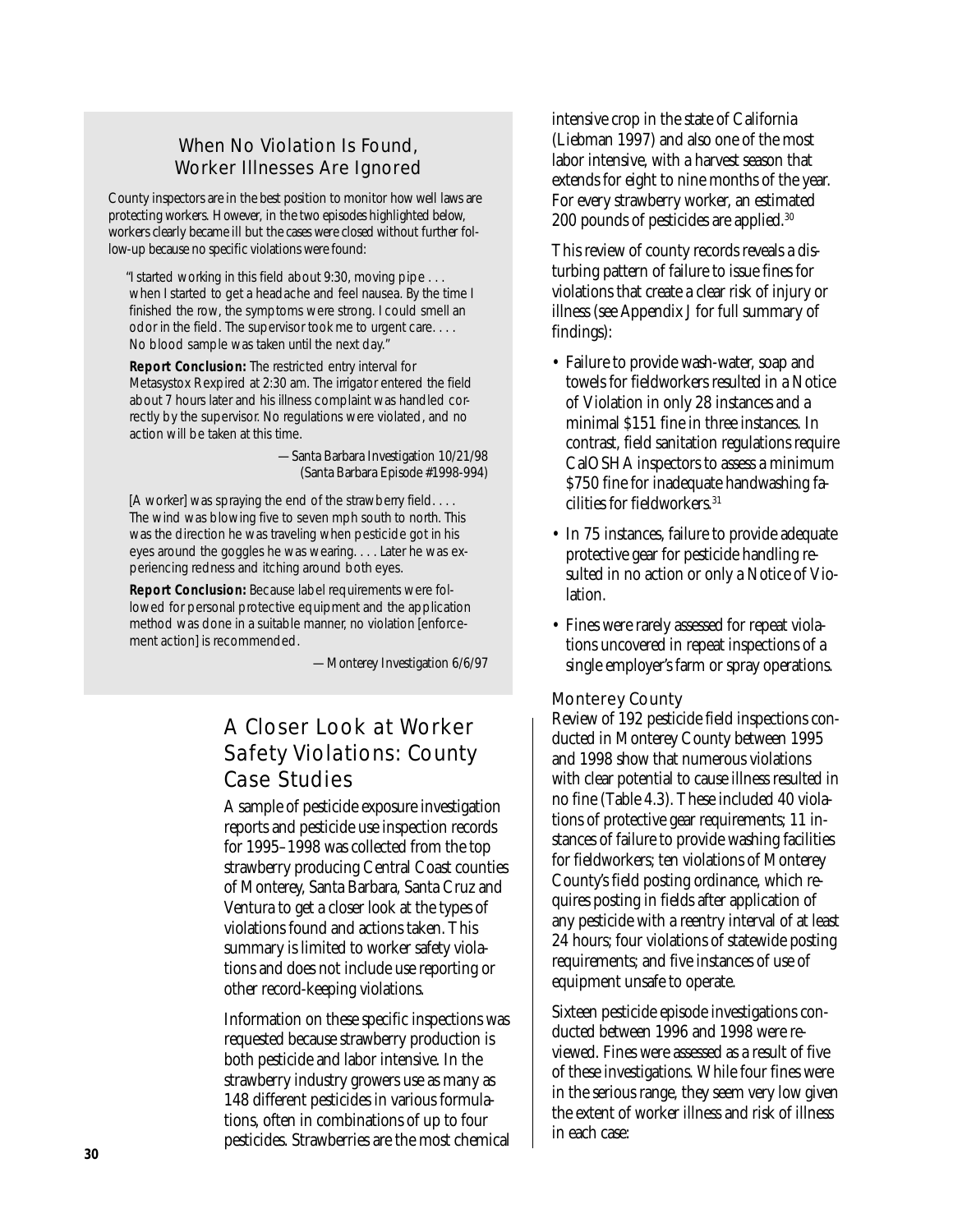| <b>Type of Violation or Hazard</b><br>Pesticide solution draining down road towards workers<br>No soap for mixer/loader/applicators<br>Use of high toxicity organophosphate above legal rate<br>without protective gear<br>Crew allowed into posted field became ill<br>Crew weeding in posted field but no illness<br>Spraying within 500 ft. of road during school bus hours<br>Equipment in poor repair caused exposure and illness<br>Pesticides transported in van with workers | No             | Notice/               |         |
|--------------------------------------------------------------------------------------------------------------------------------------------------------------------------------------------------------------------------------------------------------------------------------------------------------------------------------------------------------------------------------------------------------------------------------------------------------------------------------------|----------------|-----------------------|---------|
|                                                                                                                                                                                                                                                                                                                                                                                                                                                                                      |                | <b>Action Warning</b> | Fine*   |
|                                                                                                                                                                                                                                                                                                                                                                                                                                                                                      |                |                       | \$300   |
|                                                                                                                                                                                                                                                                                                                                                                                                                                                                                      |                |                       | \$300   |
|                                                                                                                                                                                                                                                                                                                                                                                                                                                                                      |                |                       |         |
|                                                                                                                                                                                                                                                                                                                                                                                                                                                                                      |                |                       | \$500   |
|                                                                                                                                                                                                                                                                                                                                                                                                                                                                                      |                |                       | \$2,000 |
|                                                                                                                                                                                                                                                                                                                                                                                                                                                                                      |                |                       | \$200   |
|                                                                                                                                                                                                                                                                                                                                                                                                                                                                                      |                |                       | \$150   |
|                                                                                                                                                                                                                                                                                                                                                                                                                                                                                      |                |                       | \$400   |
|                                                                                                                                                                                                                                                                                                                                                                                                                                                                                      |                | $\mathbf{1}$          |         |
| No emergency medical care plan                                                                                                                                                                                                                                                                                                                                                                                                                                                       |                | 3                     |         |
| No washing facilities for applicators                                                                                                                                                                                                                                                                                                                                                                                                                                                |                | 6                     |         |
| No Monterey County required field posting                                                                                                                                                                                                                                                                                                                                                                                                                                            | $\overline{c}$ | 8                     |         |
| Fieldworker Pesticide Info Sheet A-9 not posted at field                                                                                                                                                                                                                                                                                                                                                                                                                             | $\overline{7}$ | 22                    |         |
| Adequate protective gear not provided                                                                                                                                                                                                                                                                                                                                                                                                                                                | $\overline{c}$ | 38                    |         |
| Application equipment not safe to operate                                                                                                                                                                                                                                                                                                                                                                                                                                            |                | 5                     |         |
| Inadequate respiratory protection program                                                                                                                                                                                                                                                                                                                                                                                                                                            | $\mathbf{1}$   | $\overline{7}$        |         |
| Violations of statewide posting requirements                                                                                                                                                                                                                                                                                                                                                                                                                                         |                | $\overline{4}$        |         |
| No washing facilities for fieldworkers                                                                                                                                                                                                                                                                                                                                                                                                                                               |                | 11                    |         |
| No application-specific fieldworker training                                                                                                                                                                                                                                                                                                                                                                                                                                         | 3              | 3                     |         |
| Violation of methyl bromide worker buffer zone                                                                                                                                                                                                                                                                                                                                                                                                                                       |                | $\overline{2}$        |         |
| Methyl bromide reentry interval violation                                                                                                                                                                                                                                                                                                                                                                                                                                            |                | 1                     |         |
| No applicator training                                                                                                                                                                                                                                                                                                                                                                                                                                                               |                | $\boldsymbol{6}$      |         |
| Field supervisor not trained                                                                                                                                                                                                                                                                                                                                                                                                                                                         |                | 3                     |         |
| Safety/training violations for methyl bromide<br>field fumigation                                                                                                                                                                                                                                                                                                                                                                                                                    |                |                       | \$800   |
| Methyl bromide buffer zone misrep., worker entry,<br>ripped tarp                                                                                                                                                                                                                                                                                                                                                                                                                     |                |                       | \$3,000 |
| Insecticide drift resulting in illness of 12 fieldworkers                                                                                                                                                                                                                                                                                                                                                                                                                            |                |                       | \$2,000 |
| <b>Percent of Total</b>                                                                                                                                                                                                                                                                                                                                                                                                                                                              | 10%            | 84%                   | 6%      |

#### Table 4.3. Monterey County Summary

\* Each fine specific to one episode. Fines for record-keeping violations not listed here.

- Drift of diazinon applied by an airblast sprayer in a neighboring apple orchard resulted in illness in 12 strawberry harvesters. The applicator was fined \$2,000.<sup>32</sup>
- A grower was fined \$800 for not training two individuals who worked as shovelers in a methyl bromide application and for directing one worker to enter the fumigated field to repair the tarp without testing the air or providing respiratory protection. An additional \$400 fine for allowing a worker to enter the buffer zone while working as a field-guard was overturned on the grounds

that the worker may only have spent a brief time in the buffer zone. For the same incident, the fumigation company was also fined \$3,000 for misrepresenting the residential buffer zone on the permit, sending employees to repair the tarp without air monitoring or respiratory protection, and allowing the tarp to become damaged.

• A crew of 27 harvesters became ill after working for two hours in a field treated just a day and a half earlier with the organophosphate Metasystox R, which has an REI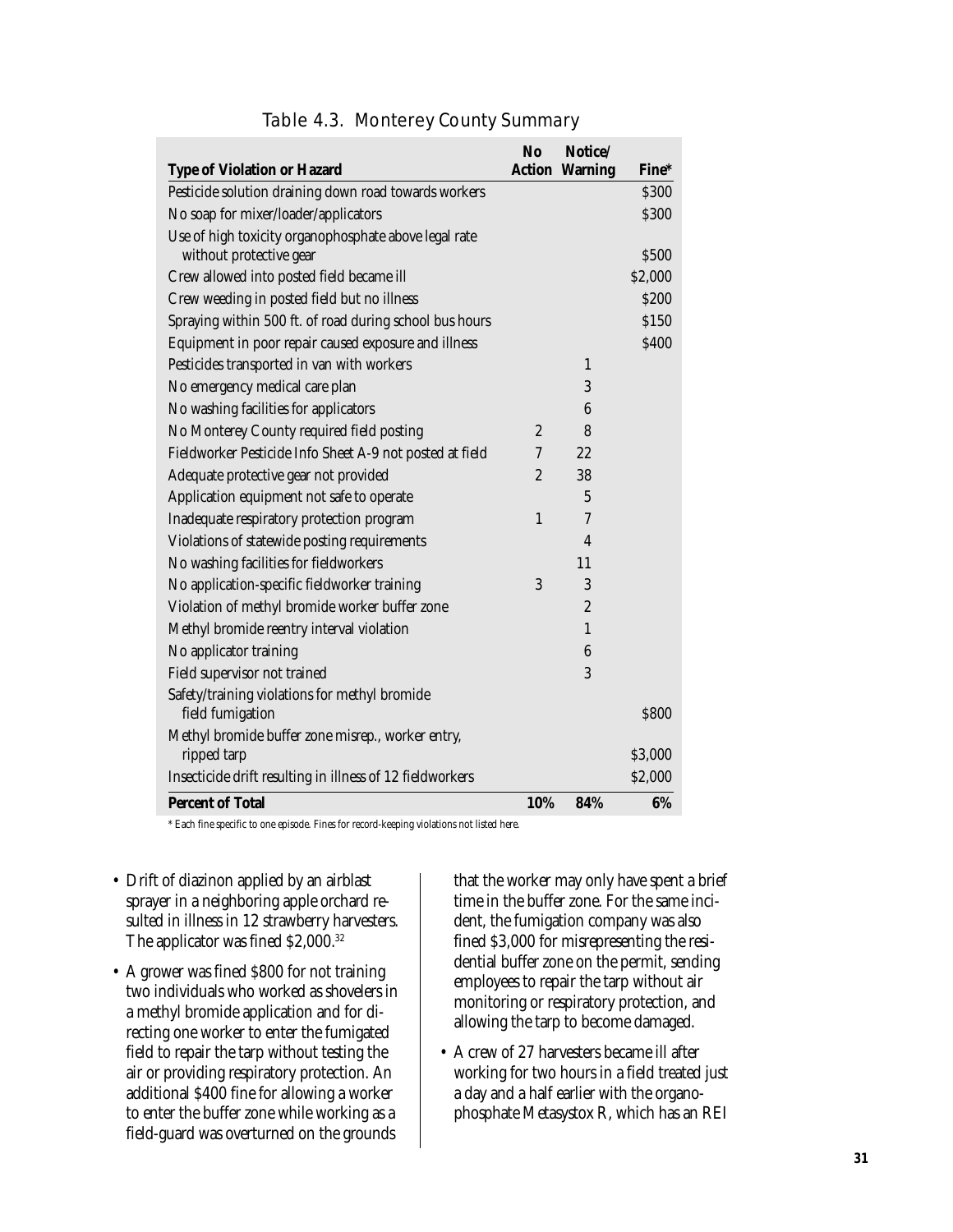of 72 hours. The grower and contractor were each fined \$1,000.

- A crew of four was found weeding in a posted field during an REI but the fine was only \$200 because "no illnesses resulted."
- A greenhouse was fined \$500 for failure to provide protective gloves and clothing and for use of a highly toxic organophosphate above the allowable label rate, resulting in illness of the applicator.
- A grower was fined \$400 for failure to maintain safe equipment after a leaky valve caused applicator exposure and illness.
- As a result of a property loss investigation, compensation of \$1,500 was paid for damages from herbicide drift on a strawberry field.<sup>33</sup>
- The agriculture commissioner's office was contacted the day a worker first went to a doctor, who removed her from work for a week due to a depressed cholinesterase level.34 The commissioner's office attempted to contact the ill worker at the doctor's office but for unexplained reasons

did not visit the worksite until two weeks later. By that time it was too late to sample plants and the greenhouse floor for organophosphate pesticides. The employer denied using pesticides other than bleach. Sales records were not checked, and the names of household pesticides found in the storage area were not listed in the report.

#### Santa Barbara County

Half of the 18 Santa Barbara pesticide exposure investigations reviewed had unexplained delays in physician reporting to the agricultural commissioner, delays in commissioner initiation of investigation, or both.<sup>35</sup> Delays can seriously compromise investigations because pesticide residues degrade and memories fade.

Treatment of fumigant drift incidents was inconsistent. One October 1996 investigation, triggered by a neighbor's complaint about a methyl bromide field fumigation,

resulted in a \$450 fine for drift, violation of the buffer zone and holes in the fumigation tarp. In contrast, a similar complaint about illness from drift of the fumigant metam sodium resulted in only a "Letter of Warning," even though permit conditions were clearly violated.

In three investigations, safety violations were clearly documented but no fines or even written violation notices were issued. In two of these instances, repair of contaminated equipment was conducted without proper training or protective gear. In the third, improper use of valves caused organophosphate insecticide to spew onto the handler; the mistake was attributed to "human error" rather than inadequate training and supervision. In one case of potential drift affecting a crew of fieldworkers, no field samples were taken to assess extent of drift.36

One hundred and twelve violation notices and five inspection reports were also reviewed. Santa Barbara County was quite proactive in levying fines for methyl bromide permit condition violations. In three instances of methyl bromide buffer zone violations and eight instances of violation of the county's specific ambient temperature permit condition, the violators were assessed \$300 fines. Fines of \$151 were assessed in three instances for failure to provide washing facilities for fieldworkers, but only violation notices were issued in 17 other instances. Fines of \$151 were assessed twice for failure to wear protective gear, but no action was taken in four other violations of protective gear requirements.

#### Santa Cruz County

A review of 93 pesticide use inspection reports for Santa Cruz County for 1997 and 1998 revealed numerous violations with clear potential to cause human illness which resulted in no fine. These included 31 instances of failure to provide adequate protective gear, and ten instances of unsafe use of the highly toxic herbicide paraquat, which is corrosive to skin and eyes and can cause lung damage and even death.

Safety violations in paraquat use included mixing and loading without closed systems,

Delays can seriously compromise investigations because pesticide residues degrade and memories fade.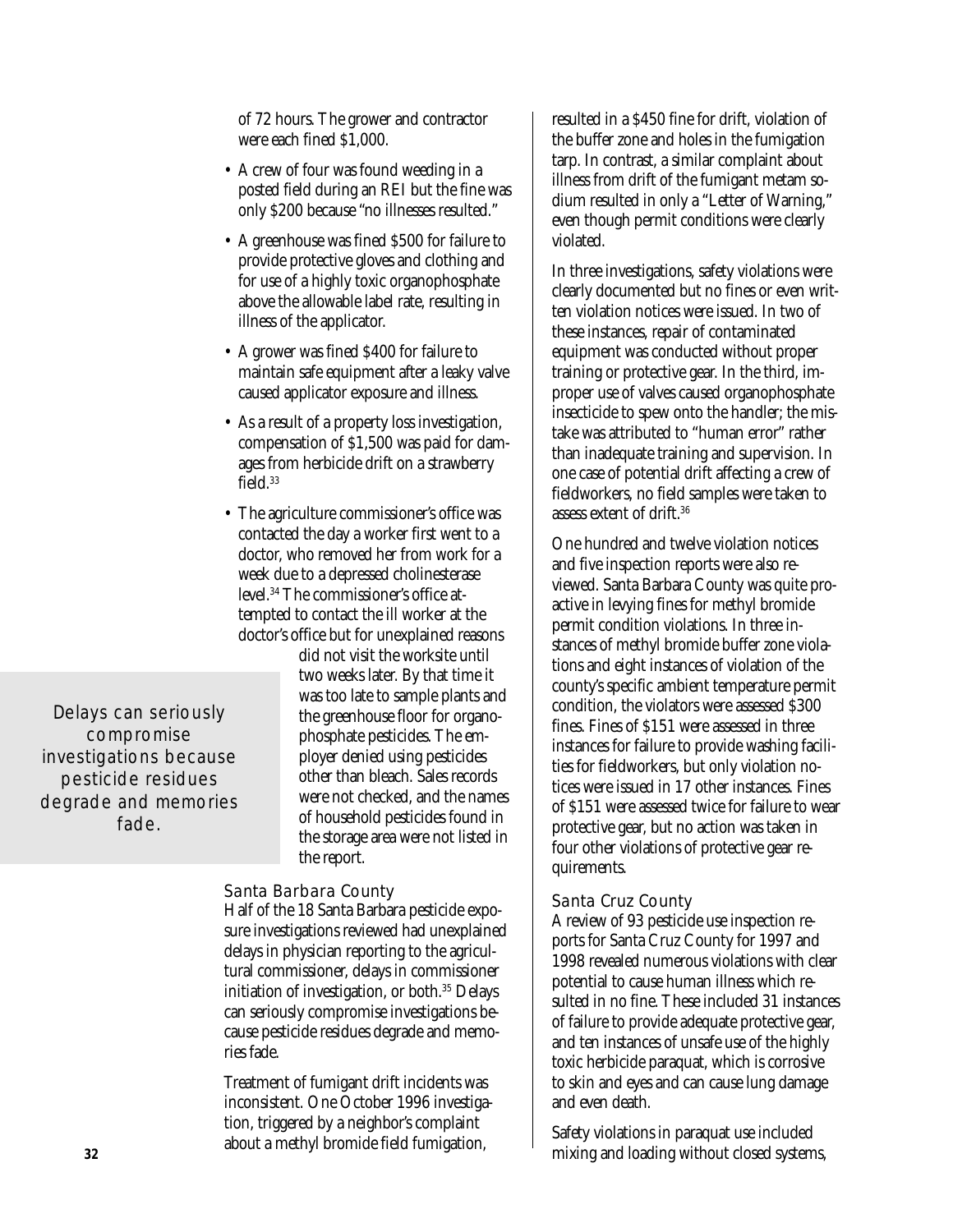applying paraquat with backpack sprayers without required protective clothing, lack of washing facilities at the application site, mixing paraquat at twice the legal rate, and not preventing spills from spreading.

Only six violation notices were issued. For the other inspections where violations were found, no action was taken.

#### Ventura County

Inspection Finding: On February 7, 1996, fieldworkers were harvesting strawberries during a restricted entry interval (REI); an inspector stopped the operation. On February 8, 1996, during the same REI, the farm operator sent the fieldworkers back into the treated field.

Consequence: No enforcement actions were taken (California DPR 1997b).

The Ventura County agricultural commissioner's office has recently come under public scrutiny for falling short in carrying out its duty to enforce pesticide regulations and for failing to take necessary actions to protect workers and the public from pesticides. The reappointment of Agricultural Commissioner Earl McPhail, who has held his post for 20 years, is currently in jeopardy. Program deficiencies pointed out in DPR Annual Effectiveness Evaluations include multiple instances of failure to issue fines for serious or repeat violations, failure to issue any fines for FY 1995/96, failure to conduct enough inspections, and failure to complete investigations in a timely manner.

The Ventura County agricultural commissioner has had \$11,000 of funding (from the

pesticide mill tax) withheld by DPR since 1994 due to these serious pesticide enforcement program weaknesses. DPR conducts both annual and semi-annual evaluations of each agricultural commissioner's office, but rarely takes the action of withholding funding for enforcement program deficiencies. Ventura County inspection records are not presented in this report because they lack sufficient detail.

## Conclusion

Striking problems in the state's regulation and enforcement of pesticide laws were revealed through our examination of statewide pesticide enforcement statistics and a closer look at several counties. When pesticide users are not held accountable for their actions, agricultural workers and the general public are forced to bear the costs of their disregard for safety rules. This longstanding policy of leniency towards pesticide violations also puts law-abiding pest control applicators and growers at a competitive disadvantage.

It is sometimes debated whether enforcement is an effective tool for improving safety. Once again, the highway safety example provides insight: the drop in the number of traffic fatalities since implementation of the mandatory seat-belt law and stiffer penalties for drunken driving indicate that enforcement can indeed be effective. Our recommendations for strengthening California's system of enforcement and reducing the risk of farmworker poisonings are outlined in Chapter 5.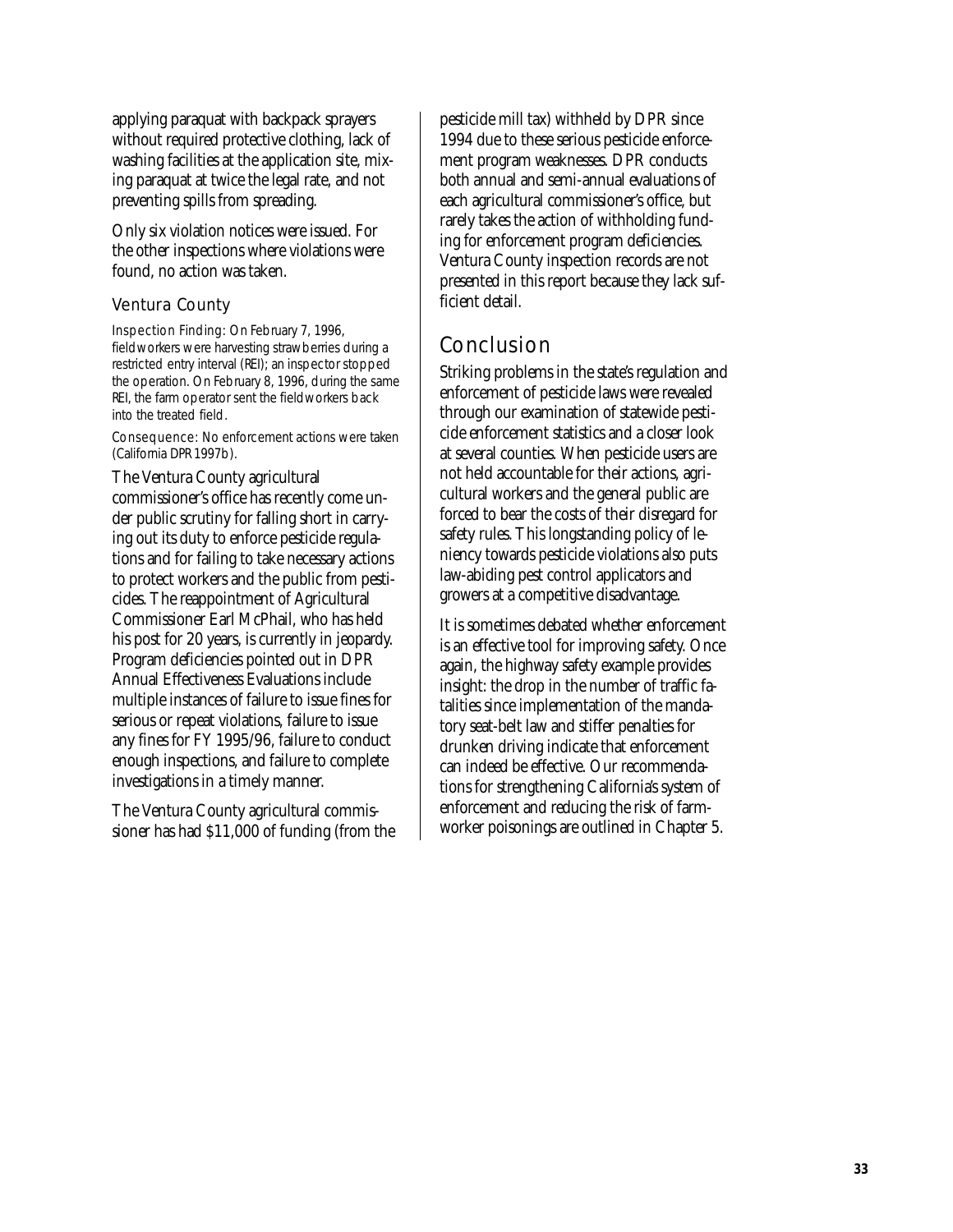# 5 Recommendations: Protecting Farmworkers from Pesticides

"Pesticide exposure can cause serious acute illness among farmworkers. In the incident described in this report, workers entered a field well before the end of a label-specified restricted entry interval (REI) and incurred pesticide exposure that resulted in a moderately severe illness. The incident demonstrates that 1) posted and oral warnings based on the REI are necessary to prevent illness among workers performing hand labor in fields recently treated with pesticides and 2) failure to adhere to an REI can result in substantial morbidity [illness] among exposed workers. Because this incident demonstrates that sole reliance on these control measures may be inadequate, the substitution of safer, less toxic alternative pesticides should be adopted when feasible" (CDC 1999).

As demonstrated in the above excerpt from a recent Center for Disease Control (CDC) report, reliance on notification measures alone is in many cases inadequate to prevent farmworker poisoning by pesticides. Farmworker experiences show that even pesticide applications which follow the letter of the law can result in exposure or illness.

The most important and urgently needed step to reduce exposure is eliminating use of pesticides which endanger the health and well-being of farmworkers throughout the state. Phasing out use of the most dangerous pesticides—those that cause cancer or reproductive harm, or are extremely toxic to the nervous system—would represent tremendous progress toward a more sustainable, healthy and humane agricultural system. Substituting safer alternatives for toxic materials is a well-established first step in worker protection as outlined in the widely accepted principles of industrial hygiene (Soule 1991). Specific steps needed to reach this goal and effectively promote viable alternatives are outlined in Recommendation #1 below.

To reduce the level of farmworker exposure to those pesticides which remain registered, we recommend outlawing several hazardous use practices, improving protection from drift and residue exposure, and significantly strengthening the existing enforcement system. Improved reporting and treatment of

pesticide illnesses are also critical, as is access to accurate information on pesticide use, violations and illnesses for both farmworkers and the general public. Below we explore these recommendations in greater detail, including some of the specific steps needed to reduce farmworker exposure to dangerous pesticides.

#### 1. Rapidly phase out use of the most toxic pesticides and promote healthy and sustainable alternatives.

- California's Department of Pesticide Regulation (DPR) should develop and implement a plan to phase out use of pesticides that cause cancer or reproductive harm or are highly poisonous acute nerve toxins. In addition, the agency should develop and implement a plan for reducing use of all pesticides, including setting annual goals for total use reduction and ensuring, at the same time, that toxicity is not increased.
- DPR should immediately prohibit use of pesticides that are most hazardous to workers (highly acute nerve toxins, carcinogens and pesticides that cause reproductive harm) on labor-intensive crops.
- California Environmental Protection Agency (CalEPA) should commit significant resources to organic agricultural research and programs to assist farmers in pesticide use reduction and in the transition to sustainable alternatives.<sup>37</sup>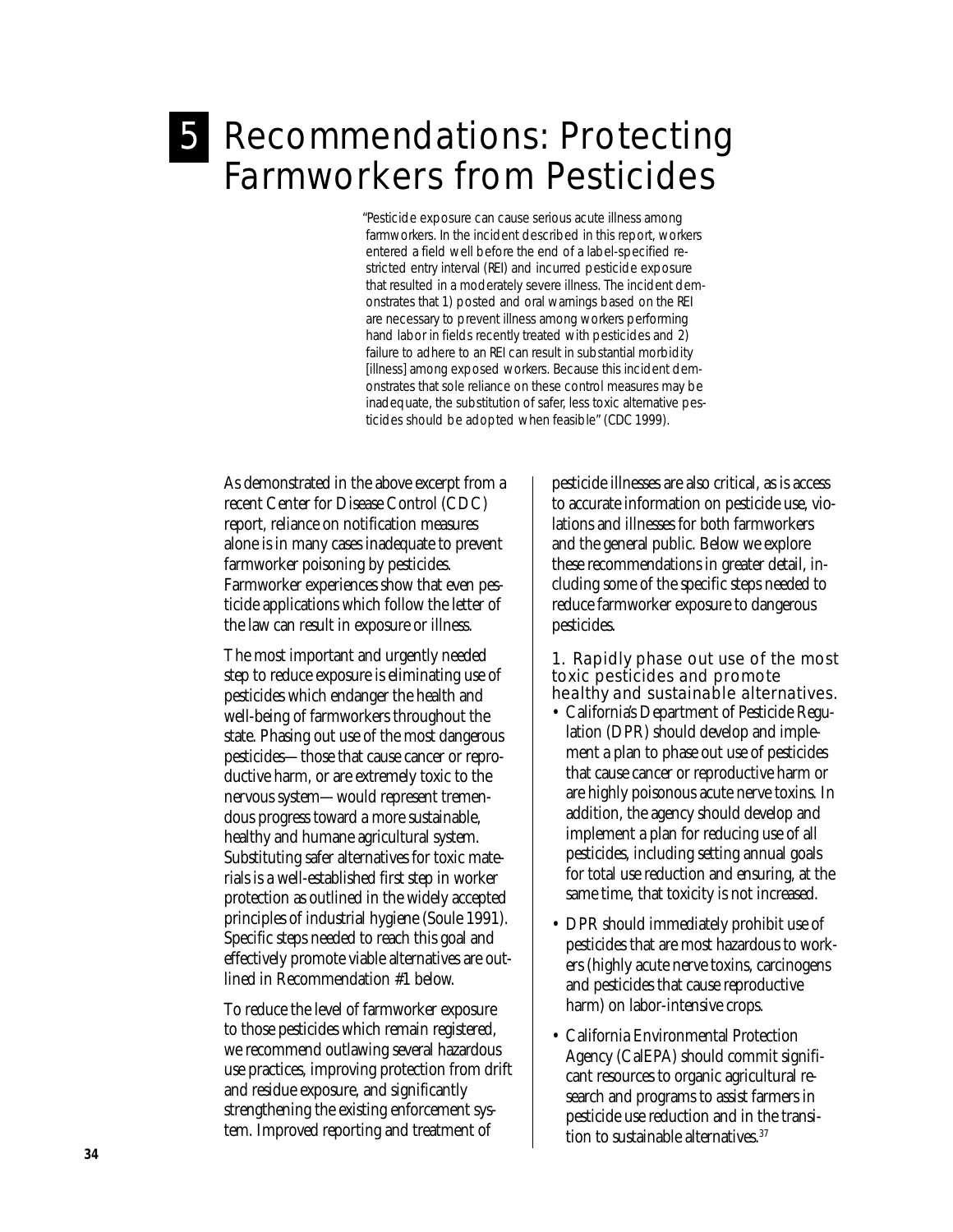• CalEPA and California Department of Food and Agriculture (CDFA) should increase their research and training budgets in each of the following areas: organic agriculture, biointensive and integrated pest management programs and pesticide use reduction programs. These expenditures should be analyzed annually and compared with expenditures in support of conventional agriculture. Results of this analysis should be made public and widely available.

#### 2. Improve regulations to reduce farmworker exposure.

- DPR should ban aerial spraying of agricultural pesticides, and prohibit use of backpack spraying for all restricted use pesticides and acute systemic toxins.
- DPR should expand posting requirements to apply to all agricultural pesticide applications. Warnings should be required prior to application along the perimeter of all areas where application occurs in such a manner that the warnings are highly visible to workers and other people who might enter the area. All posting signs should include pesticide name and reentry date and be written in the primary language(s) of the farmworkers.
- DPR should require that employers notify farmworkers 24 hours in advance of all pesticide applications in fields they work in or near.
- DPR should extend restricted entry intervals (REIs) to take into account multiple pesticide exposure and prevention of chronic health effects. Early reentry exceptions should be eliminated, and DPR should document and make public the scientific basis for REIs.
- DPR should establish and/or expand worker buffer zones for all fumigants and air-blast spraying.
- Growers should be required to provide washing and laundry facilities for farmworker use on any farm where pesticides are applied.
- Training requirements should be improved and enforced for all pesticide applicators and workers who enter fields or handle crops.
- Agricultural workers should be covered by OSHA's Hazard Communication Standard.

#### 3. Strengthen enforcement of existing laws.

- DPR should set minimum mandatory penalties that county agricultural commissioners must issue for violations of pesticide laws that could endanger the health and safety of workers. The option of issuing "Notices of Violations" and "Letters of Warning" should be abolished.
- DPR should increase fine levels for moderate and serious violations and enforce the automatic "serious" designation for repeat "moderate" violations, as specified in pesticide regulations.
- DPR should require pesticide users to be familiar with regulatory requirements. The "ignorance excuse," a policy of leniency towards violators if they claim to be unfamiliar with relevant requirements, should be abolished. (The DPR Pesticide Policy Manual currently recommends issuance of a "Notice of Violation" rather than a fine for a violation that is a possible health and safety hazard if the violator is judged unfamiliar with pesticide regulatory requirements.)
- An independent review board should be established to annually evaluate the performance of each county agricultural commissioner, with participation from agricultural workers. Elected county officials should receive copies of all agricultural commissioner workplans and evaluations. DPR should exercise its authority to withhold funding from agricultural commissioners' offices that inadequately enforce regulations.
- DPR should require that every county agricultural commissioner's office have at least one bilingual investigator on staff.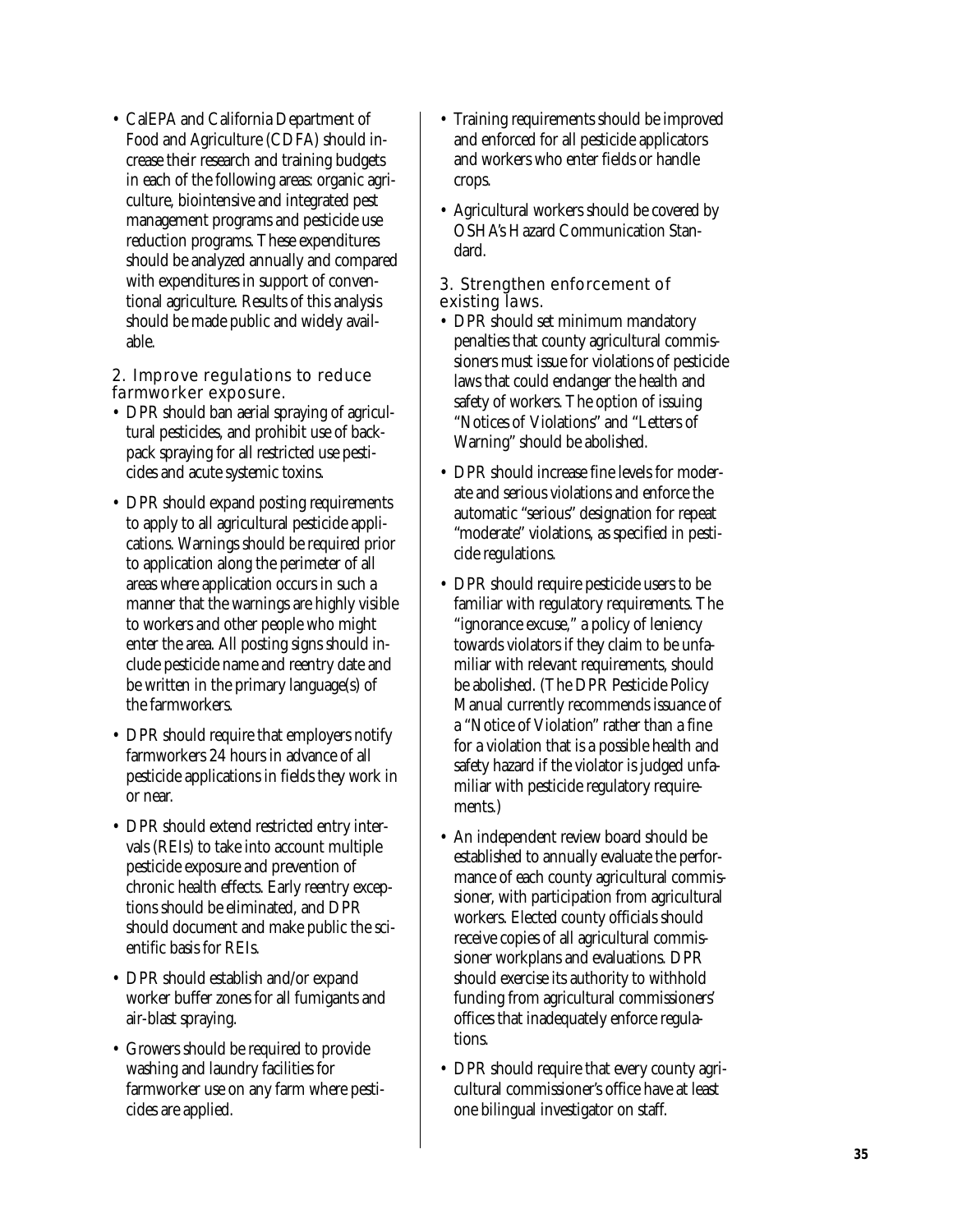- DPR should require special investigations of all pesticide illnesses resulting from legal use practices, rather than allowing agricultural commissioners to take no action in cases where no specific violations are found.
- Poisoning investigations should always involve the Department of Health Services' Occupational Health Branch and/or OSHA, in addition to DPR.
- State agencies should assess stiff penalties for employer retaliation against whistleblowers and for interference with workers' right to organize.
- Agricultural inspectors should enforce existing law (CCR, Title 8, Section 3457), which mandates a minimum \$750 fine for inadequate sanitation facilities, as specified in CalOSHA regulations.
- DPR should mandate that egregious violators whose actions endanger workers shall be referred for civil or criminal prosecution and/or have pesticide use permits and licenses revoked for a full growing season.

#### 4. Improve reporting of pesticide poisonings.

• Work "safety incentive" contests that provide bonuses or prizes to work crews when no injuries or illnesses are reported in a given time period should be prohibited.



DPR should expand posting requirements.

- Insurance companies should be required to immediately forward copies of "Doctor's First Report of Occupational Illness or Injury" involving pesticides to the Department of Health Services (DHS) and DPR Worker Health and Safety Branch.
- DHS should establish and fund a program to monitor long-term health impacts of pesticide exposure among farmworkers.
- DHS should expand its existing program to train doctors about pesticide poisoning diagnosis, treatment and reporting requirements. Crop-sheets highlighting symptoms of pesticide poisoning should be widely distributed to migrant health clinics and other physicians or health care providers.
- CalOSHA and the Medical Board of California should exercise their authority to fine doctors who fail to report pesticide poisonings promptly to the county health authorities.
- 5. Improve farmworker access to medical treatment.
- Failure of agricultural employers to provide workers and doctors with full information about chemicals involved in a possible exposure incident should constitute "interfering with access to medical treatment" and should be enforced aggressively. Regulations requiring employers to take exposed workers promptly to a doctor should be enforced.
- The federal government should increase funding for migrant clinics and other health care providers for farmworkers, including funding for free annual physicals to screen for symptoms of pesticide exposure. These free physical exams should be available to all, regardless of immigration status.
- Agricultural employers should be required to provide health insurance and/or establish a fund to finance farmworker health care costs.
- DHS should expand cholinesterase monitoring programs to include all field workers who could be exposed to organophosphates or carbamates during the course of their work.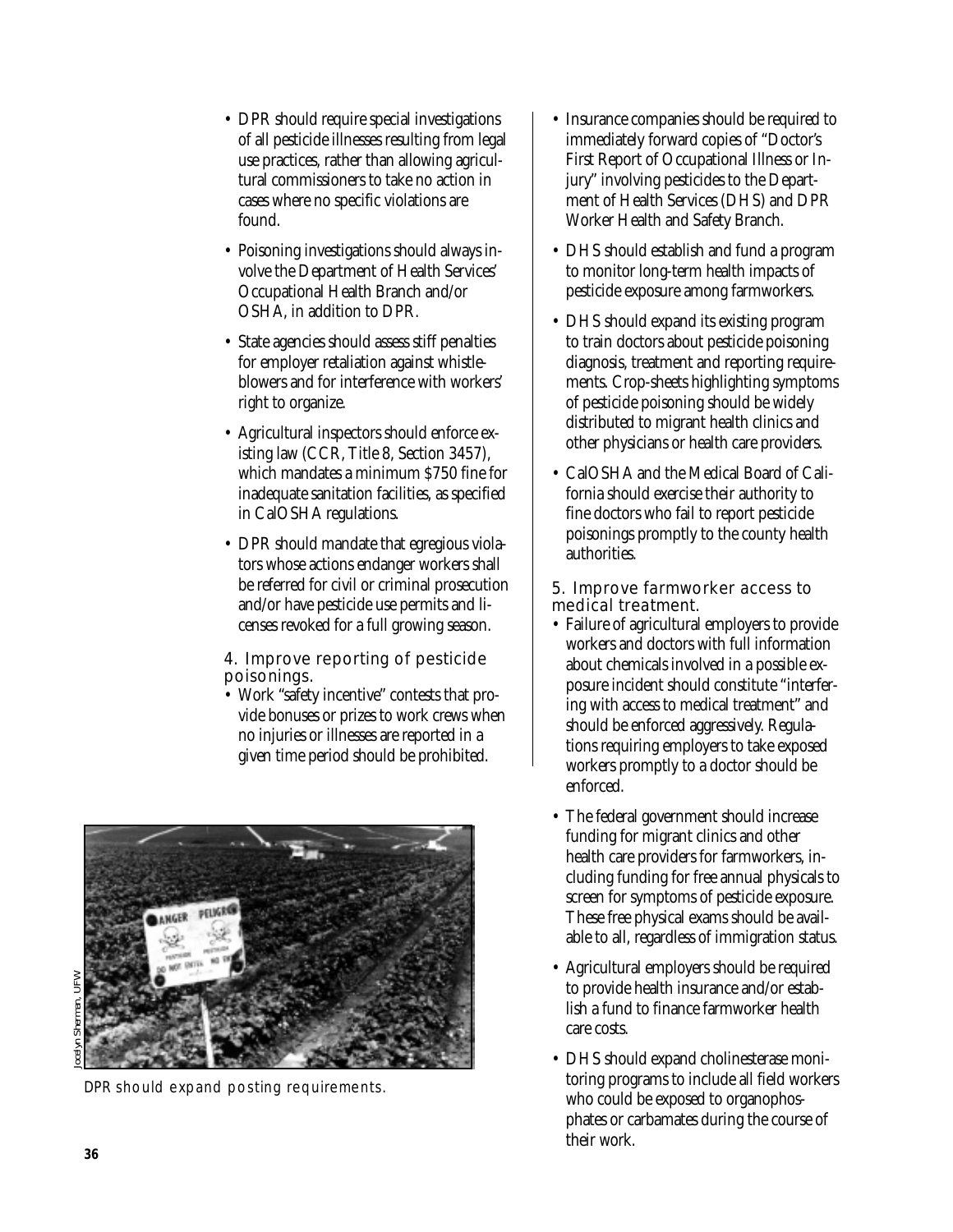#### 6. Ensure farmworker and public right-to-know.

- DPR should expand workers' right-toknow to include posting of REIs and descriptions of acute and chronic health effects associated with each chemical. The information should be posted in a neutral location on the farm in an understandable format and language.
- The Office of Environmental Health Hazard Assessment should ensure that all farmworkers are guaranteed "adequate warning" about exposure to carcinogens and reproductive toxins, as required under Proposition 65.
- County agricultural commissioners should document all drift inquiries; monitor, analyze and publish trends in inquiries and complaints; and institute mandatory site visits in response to repeated inquiries and/ or complaints.
- County agricultural commissioners should make the results of pesticide investigations

available to DHS and the public within three months of an investigation.

- DPR should release pesticide use and illness data no later than six months after the end of the year for which the information is reported, and should produce an analysis of pesticide use trends and reported poisonings.
- DPR should establish a public database with information on the amount of pesticides used, violations reported, number of workers affected by the violations and number of pesticide illnesses for each user/ grower. This integrated database could be an expansion of the Agricultural Civil Penalties database of pesticide enforcement actions, and would be analogous to the national Toxic Release Inventory and the statewide Hot Spots database for air polluting chemicals.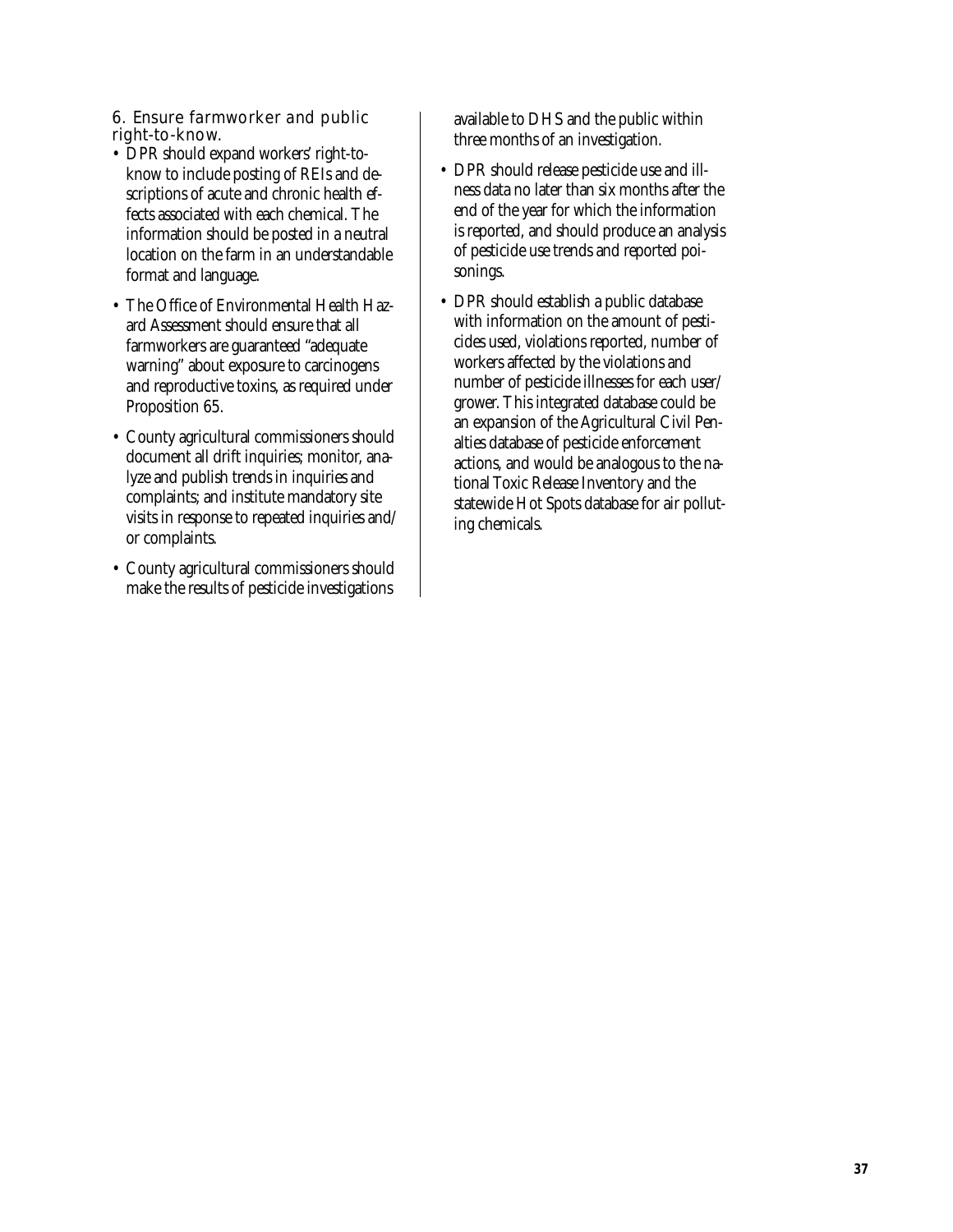## **Endnotes**

- 1 Farmworker accounts are excerpted from worker testimony and county pesticide episode investigation reports. Names have been omitted or changed to protect the workers.
- 2 Symptoms of acute pesticide poisoning occur shortly after exposure and are followed by relatively rapid recovery. Acute effects may result from a single exposure to one substance or from multiple exposures over a short time period.
- 3 Under state law in 12 states (including California), Workers' Compensation coverage is the same in agriculture as for all other industries. In 13 states, no Workers' Compensation coverage is required under state law for farmworkers. In 25 states, coverage is more limited in agriculture than in other industries (U.S. Dept. of Labor 1998).
- 4 This is clearly illustrated in the disparity among "buffer zones" around farms where the soil fumigant methyl bromide is applied. The buffer zone required for workers in a neighboring field is in some cases less than half that required for residential areas, itself an inadequate distance. Independent monitors have documented levels of methyl bromide drift well above what the state considers "safe," at distances more than ten times the official residential buffer zone (Environmental Working Group 1998).
- 5 See Appendix A for an overview of research methods.
- 6 Farmworker testimony collected from staff at the Organización en California de Líderes Campesinas, Inc. The name has been changed to protect the worker.
- 7 Inerts are all those ingredients not classified as pesticide active ingredients. They are added to pesticide formulations to make the pesticide more potent or easier to use. They include solvents, spreaders, stickers, wetting agents, carriers, fillers and other chemicals (Marquardt et al. 1998). At least 382 chemicals on the U.S. EPA list of pesticide inert ingredients are or were once registered as pesticide active ingredients (Knight 1997).
- 8 California physicians report chronic effects in less than 2% of cases (Das 1999). This reflects the difficulty of recognizing chronic pesticide-related illness.
- 9 Nationwide and in California, the organic food industry has grown by more than 20% per year for the past seven years (Lipson 1997).
- 10 While pesticide use explained only 57% of the variation in number of poisonings among these ten crops, the relationship was statistically significant (P = 0.02). Since high volume does not necessarily mean high toxicity and also does not reflect intensity (volume per acre of harvested area), it is not surprising that the relationship is not stronger.
- 11 Possible explanations for incomplete data include lack of information submitted from the attending physicians; and/or lack of information about on-farm pesticide use, exposure during equipment maintenance, or exposure at pest control company facilities.
- 12 Specifically, early field reentry and exposure during application of organophosphate insecticides and mixtures of organophosphate and n-methyl carbamates (cholinesterase inhibiting nerve toxins) were found to cause the most severe poisonings. While some dangerous organophosphates (e.g., mevinphos and ethyl parathion) are no longer registered, other nerve toxins (e.g., oxydemeton-methyl, methyl parathion, and methomyl) remain in heavy use.
- 13 Since this survey was conducted some other states (e.g., Washington) now monitor farm-related pesticide illnesses.
- 14 For example, the incidence of pulmonary disorders among farmworkers is three times that of farmers, and pesticide exposure is most likely a contributing factor (Garcia et al. 1996). For farmworkers who do live longer, cancers often appear after they have left agricultural work and hence other occupations most likely appear on death certificates (Zahm and Blair 1993).
- 15 Hormones are transported throughout the body and function to control virtually every bodily process and to maintain "homeostasis," or balance among different body sys-

tems. Too little or too much hormone can cause a wide range of physiological or neurological problems.

- 16 The organs most at risk include mammary glands, fallo- pian tubes, uterus, cervix and vagina in female fetuses; and prostate, seminal vesicles, epididymides and testes in male fetuses. Endocrine-disruptors may exert their negative effects indirectly as well if they impair the immune or nervous systems or cause cancer in endocrine glands (Benbrook 1996).
- 17 Farmworker accounts are excerpted from worker testimony and county pesticide episode investigation reports. Names have been omitted or changed to protect the workers.
- 18 According to a General Accounting Office report, U.S. EPA has "no capability to accurately determine national incidence or prevalence of pesticide illnesses that occur in the farm sector" (U.S. GAO 1993).
- 19 Under the medical surveillance program, applicators are required to have baseline cholinesterase blood tests and periodic blood tests during any period they are working with specified pesticides (Category I and II organophosphates and n-methyl carbamates) more than six days out of 30 (California Code of Regulations, Title 3, Section 6728).
- 20 Farmworker testimonies were collected and translated (from 1996 to 1998) by United Farm Workers of America, AFL-CIO.

- 23 This is also reflected in County Agricultural Commissioner Inspection Reports for Monterey and Santa Cruz Counties, 1996-1998.
- 24 Op. cit. (farmworker testimonies).
- 25 Op. cit. (farmworker testimonies).
- 26 Fines can range from \$100 to \$2,500, and county health officers have the authority to refer non-reporting physicians to the medical board for sanction (California Code of Regulations, Title 8, Division 1, Chapter 4.5, Subchapter 1, Article 5; and HSC Section 2950)
- 27 California Code of Regulations, Title 3, Section 6130.
- 28 In a majority of cases the violation was cited as a general violation of California Code of Regulations, Title 8, Section 6738 (Duty to Provide, Maintain and Use Protective Gear).
- 29 Monterey County investigation PEIR # 92-2046.
- 30 This figure is based on a pesticide application rate of 302 lbs. per acre and a UFW estimated figure of 1.5 workers needed to harvest an acre of strawberries.
- 31 California Code of Regulations, Title 8, Section 3457. CalOSHA has responsibility for worker protection in all industries so it does not have as much enforcement presence in agriculture as the county agricultural commissioners.
- 32 Monterey County Investigation 15-MON-98.
- 33 From the following Monterey County Investigation Reports, listed in order of description: ACP 95/96-002; ACP 95/96-001; ACP 96/97-008; ACP 96/97-006; ACP-96/ 97-010; ACP 96/97-003; Investigation Report of 2/14/ 97.
- 34 Monterey County Investigation ACP-MON-96/97-005.
- 35 Santa Barbara Investigations with unexplained delays: 38- SB-96; 97-342; 98 SM01E1; 98-48; 96-2128; 97-1830; 97-1389; 98-994; 97-1189.
- 36 From the following Santa Barbara County Investigation Reports, listed in order of description: ACP-SB-96/97- 006; Episode #98-48; Episode #98-SM01E1; Episode E97-1389; Episode #97-1304; Investigation #38-SB-96.
- 37 For additional information or a list of publications on promoting alternatives, contact Pesticide Action Network or Californians for Pesticide Reform.

<sup>21</sup> Ibid.

<sup>22</sup> Ibid.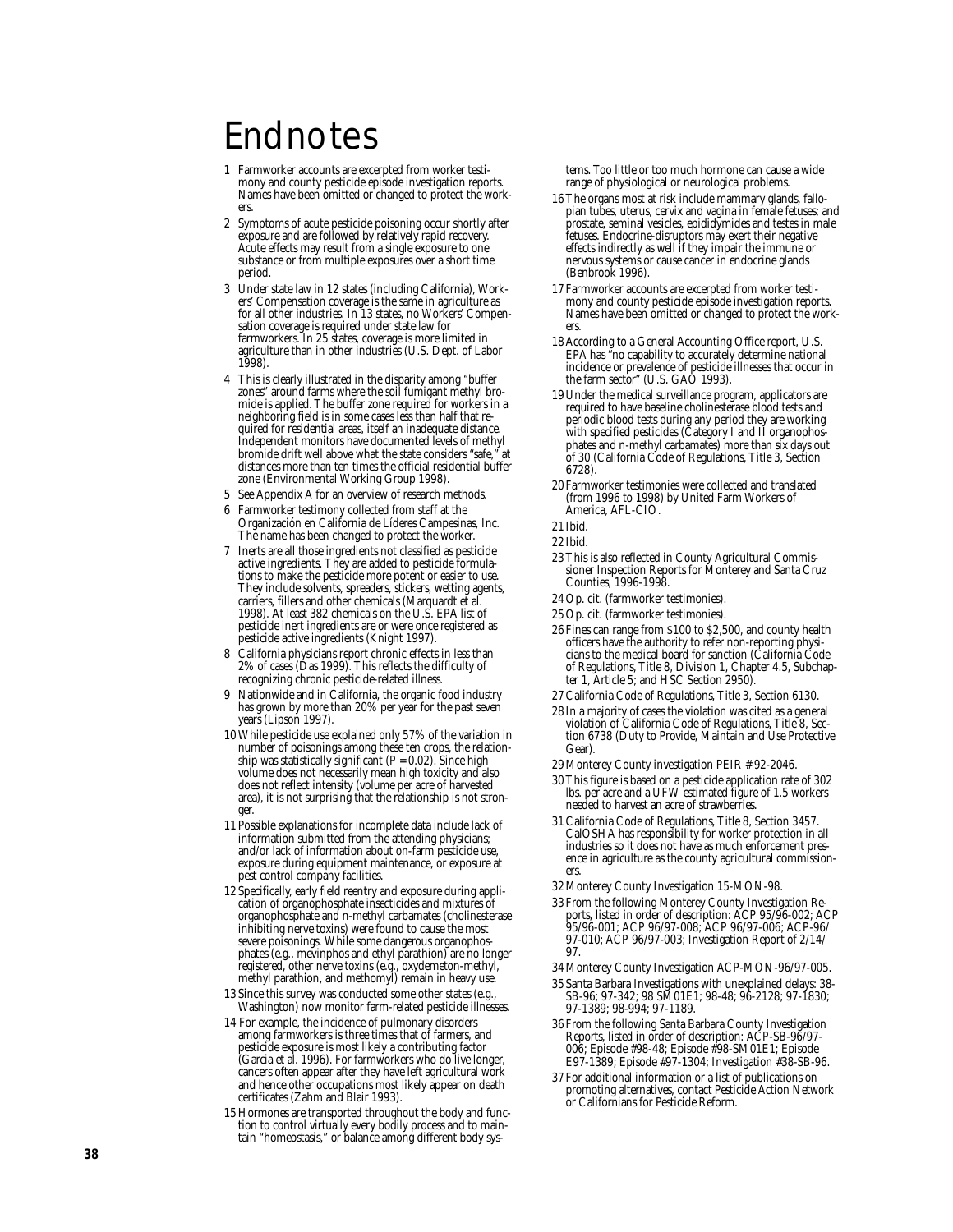## References

- AFL-CIO. 1999. Facts about OSHA and worker safety and health. AFL-CIO, Website: www.aflcio.org
- Benbrook, C. 1996. A primer on pesticides identified as endocrine disruptors and/or reproductive toxicants. National Campaign for Pesticide Policy Reform/The Tides Center, Washington, D.C.
- Blondell, J. 1997. Epidemiology of pesticide poison- ings in the United States, with special reference to occupational class. Occup. Med.: State of the Art Reviews, 12:209-220.
- Blondell, J.M. 1996. Memorandum: Review of registrant response to acute worker risk ranking meeting July 20, 1995. May 30, 1996. U.S. EPA, Washington, D.C.
- Blondell, J. and V.A. Dobozy 1997. Review of chlorpyrifos poisoning data. January, 1997 memorandum. Office of Prevention, Pesticides and Toxic Substances, U.S. EPA, Washington, D.C.
- Bureau of Labor Statistics. 1995. Incidence rate of non-fatal occupational injuries and illnesses, by industry and case type. U.S. Department of Labor, Washington, D.C.
- Bureau of Labor Statistics. 1987. 52 Federal Register 16050-16059. U.S. Department of Labor, Washington, D.C.
- California Department of Pesticide Regulation (DPR). 1999. Pesticide Illness Surveillance Program data 1991–1996, agricultural poisonings subset, provided by DPR in February, 1999. California EPA, Sacramento, CA.
- California Department of Pesticide Regulation (DPR). 1998a. Agricultural civil penalties data-base FY 91/92-95/96. California EPA, Sacramento, CA.<br>California Department of Pesticide Regulation
- California Department of Pesticide Regulation (DPR). 1998b. Pesticide use data 1995. Califor-nia EPA, Sacramento, CA.
- California Department of Pesticide Regulation (DPR). 1997a. Pesticide regulatory activities summary (Report 5), ENF 97-025, 1995/1996. California EPA, Sacramento, CA.
- California Department of Pesticide Regulation (DPR). 1997b. Annual effectiveness evaluation for Ventura County—Fiscal Year 95/96. Califor-nia EPA, Sacramento, CA.
- California Department of Pesticide Regulation (DPR) and California Agricultural Commission-ers and Sealers Association (ACSA). 1994. Enforcement guidelines: A uniform approach to pesticide enforcement activities. California EPA, Sacramento, CA.
- California OSHA 1997. Cal OSHA Reporter, News 00-6761, September 22. Department of Industrial Relations, San Francisco, CA.
- Centers for Disease Control (CDC). 1999. Farm worker illness following exposure to carbofuran and other pesticides – Fresno County, California, 1998. Morbidity and Mortality Weekly Report. 48:113-116.
- Colborn, T., F.S. vom Saal and A.M. Soto. 1993. Developmental effects of endocrine-disrupting chemicals in wildlife and humans. Environ. Health Persp. 101:378-384.
- Costa, L.G. 1997. Basic toxicology of pesticides. Occup. Med.: State of the Art Reviews, 12:251- 268.
- Cunningham, S. 1994. U.S. farmworkers in the 90s. Institute for Food and Development Policy, Oakland, CA.
- Das, Rupali MD. 1999. Occupational Health Branch, CA Department of Health Services, Personal communication. April.
- Department of Health and Human Services. 1990. Migrant health program, an atlas of state profiles which estimate number of migrant and seasonal farmworkers and members of their families. March. Migrant Health Branch, Rockville, MD.
- Dobnik, V. and T. Anthony. 1997. Farmers used to own slaves; now they rent them. Associated Press, December 15.
- Environmental Working Group. 1998. Methyl

bromide use near California schools, 1995. Environmental Working Group, Washington, DC. Federal Register. 1987. 52 Federal Register 16050,

- May 1.
- Garcia, J.G.N., K.S. Matheny-Dresser and A.D. Zerr. 1996. Respiratory health of hispanic mi-grant farm workers in Indiana. Am. J. Ind. Med. 29:23-32.
- Garry, V.G., D. Schreinemachers, M.E. Harkins, and J. Grifith. 1996. Pesticide appliers, biocides, and birth defects in rural Minnesota. Environ. Health Persp. 104:394-399.
- Greenhouse, S. 1998. As economy booms, migrant workers' housing worsens. New York Times, May 31.
- Goldman. L. 1998. Health care workers need training to recognize pesticide illness. Pesticide and Toxic Chemical News, Vol. 4.
- Keifer, M.C. and R.K. Mahurin. 1997. Chronic neurologic effects of pesticide overexposure. Occup. Med.: State of the Art Reviews 12:291- 304.
- Keith, L. 1997. Environmental endocrine disruptors. Wiley Interscience, New York, NY.<br>Knight, H. 1997. Hidden toxic "inerts": A tragicom-
- edy of errors. J. Pesticide Reform 17: 10-11.
- Leibman, J. 1997. Rising toxic tide: Pesticide use in California, 1991–1995. Pesticide Action Network, San Francisco, CA.
- Levine, R.S., C.B. Hersh and R.A. Hodder. 1990. Historical patterns of pesticide epidemiology research from 1945 to 1988. Epidem. 1:181-4.
- Lipson, M. 1997. Searching for the "O" word, Organic Farming Research Foundation, Santa Cruz, CA.
- Maddy, K.T., S. Edmiston and D. Richmond. 1990. Illness, injuries, and death from pesticide expo-sures in California 1949-1988. In Ware, G.W. (ed.), Reviews of Environmental Contamination and Toxicology. Vol 114. Springer-Verlag, NY.
- Marquardt, S., C. Cox and H. Knight. 1998. Toxic secrets: Inert ingredients in pesticides, 1987- 1997. Northwest Coalition for Alternatives to Pesticides, Eugene, OR.
- Mines, R., S. Gabbard and A. Steirman. 1997. A profile of U.S. farmworkers: demographics, household composition, income and use of services. U.S. Dept. of Labor, Office of the Assistant Secretary for Policy, Office of Program Economics Research Report #6. Washington,  $\overline{D}$  $\overline{C}$
- Moses, M. 1998. Pesticides. In Wallace, R.B. (ed.), Mascy-Rosenaus-Last Public Health and Preventive Medicine. Fourteenth Edition. Appleton & Lange, Stamford, CT.
- Moses, M. 1992. Pesticides. In J.M. Last and R.B. Wallace (eds.), Maxcy-Rosenau-Last Public Health and Preventive Medicine, 13th Edition. East Norwalk, CT.
- Moses, M. 1989. Pesticide-related health problems and farmworkers. Am. Assoc. Occup. Health Nurse J. 37: 115-126.
- Moses, M., E.S. Johnson, W.K. Anger, V.W. Burse, S.F. Horstman, R.J. Jackson, R.G. Lewis, K.T. Maddy, R. McConnell, W.J. Meggs and S.H. Zahm. 1993. Environmental equity and pesticide exposure. Toxicol. Indust. Health, 9:913-959.
- National Safety Council 1996. *Accident Facts*. National Safety Council, Itasca, IL.
- Occupational Health and Safety Administration (OSHA). 1983. Federal Hazard Communication Standard 29 Code of Federal Regulations 1910.1200. OSHA, Washington, D.C. Final Rule, November 25, 1983.
- Pesticide Action Network (PAN). 1996. Farm workers poisoned in pesticide drift accident. PANUPS, September 12. Pesticide Action Network, San Francisco, CA.
- Pastore, L., I. Hertz-Picciotto and J. Beaumont. 1995. A case-control study of stillbirths in rela-tion to residential and occupational exposures. Am. J. Epidemiol., 141:S73
- Rosenburg, H. R., A. Steirman, S.M. Gabbard and

R. Mines. 1998. Who works on California farms? Demographic and employment findings from the National Agricultural Workers Survey. NAWS Report No. 7, U.S. Department of Labor, Wash-ington, D.C.

- Runyan, J.L. 1993. A Review of accident data sources and research. USDA Economic Research Service. Washington, D.C.<br>Sandoval, Salvador, MD. 1999. Merced County
- physician, Personal communication.
- Savage, E.P., T.J. Keefe and L.M. Mounce. 1988. Chronic neurological sequelae of acute organo-phosphate poisoning. Arch. Environ. Health, 43:38-45.
- Schwartz, D.A., L.A. Newsum and R. Markowitz-Heifetz. 1986. Parental occupation and birth outcome in an agricultural community. Scand. J. Work Environ. Health, 12:51-54.
- Schenker, M.B. 1991. US Agricultural Health and Safety Center at Davis, News, Summer, Vol. 1, No. I.<br>Slesinger, D.P. 1992. Health status and needs of
- Slesinger, D.P. 1992. Health status and needs of migrant farm workers in the United States: A literature review. J. Rural Health, Research Reviews 8:227-234.
- Solomon, G.M. and L.M. Mott. 1998. Trouble on the farm: Growing up with pesticides in agricul-tural communities. Natural Resources Defense Council. New York, NY.
- Soule, R.D. 1991. Industrial hygiene engineering controls. In Clayton and Clayton (eds.), Patty's industrial hygiene and toxicology, Fourth Edi-tion, Volume 1, Part B. John Wiley and Sons, New York, NY.
- Stubbs, H.A., J. Harris and R.C. Spear. 1984. A proportionate mortality analysis of California agricultural workers, 1978-1979. Am. J. Indust. Med. 6:305-320.
- United Farmworkers of America (UFW). 1996. Five Cents for Fairness: The case for change in the strawberry fields. The Strawberry Workers' Cam-paign, Watsonville, CA, November.
- U.S. Department of Labor. 1998. State Workers Compensation Administration Profiles. Employ-ment Standards Administration, Office of Workers' Compensation Programs. January. Washington, D.C.
- U.S. Environmental Protection Agency (EPA). 1992. Worker Protection Standard: Final Rule 40 CFR Parts 156-170. Federal Register August 21, Vol. 57, No. 163.
- U.S. General Accounting Office (GAO). 1998. Child labor in agriculture: Changes needed to better protect health and educational opportuni-ties. GAO/HEHS-98-193, August. Washington,  $D C$
- U.S. General Accounting Office (GAO). 1993. Pesticide on farms: Limited capability exists to monitor occupational illnesses and injuries. GAO/PEMD-94-6, December. Washington, D.C.
- U.S. General Accounting Office (GAO). 1992. Farmworkers Health and Well-being at Risk. GAO/HRD-92-46. Washington, D.C.
- Weinbaum, Z., M.B. Schenker, M.A. O'Malley, E.B. Gold, and S.J. Samuels. 1995. Determinants of disability in illnesses related to agricultural use of organophosphates in California. Am. J. Indust. Med. 28:257-274.
- Zahm, S.H. and A. Blair. 1993. Cancer among migrant and seasonal farmworkers: an epidemiologic review and research agenda. Am. J. Ind. Med., 24:753-766.
- Zahm, S.H., M.H. Ward and A. Blair. 1997. Pesticides and cancer. Occup. Med.: State of the Art Reviews, 12:269-289.
- Zweiner, R. and C. Ginsburg. 1988. Organophos-phate and carbamate poisoning in infants and children. Pediatrics 81:121-126.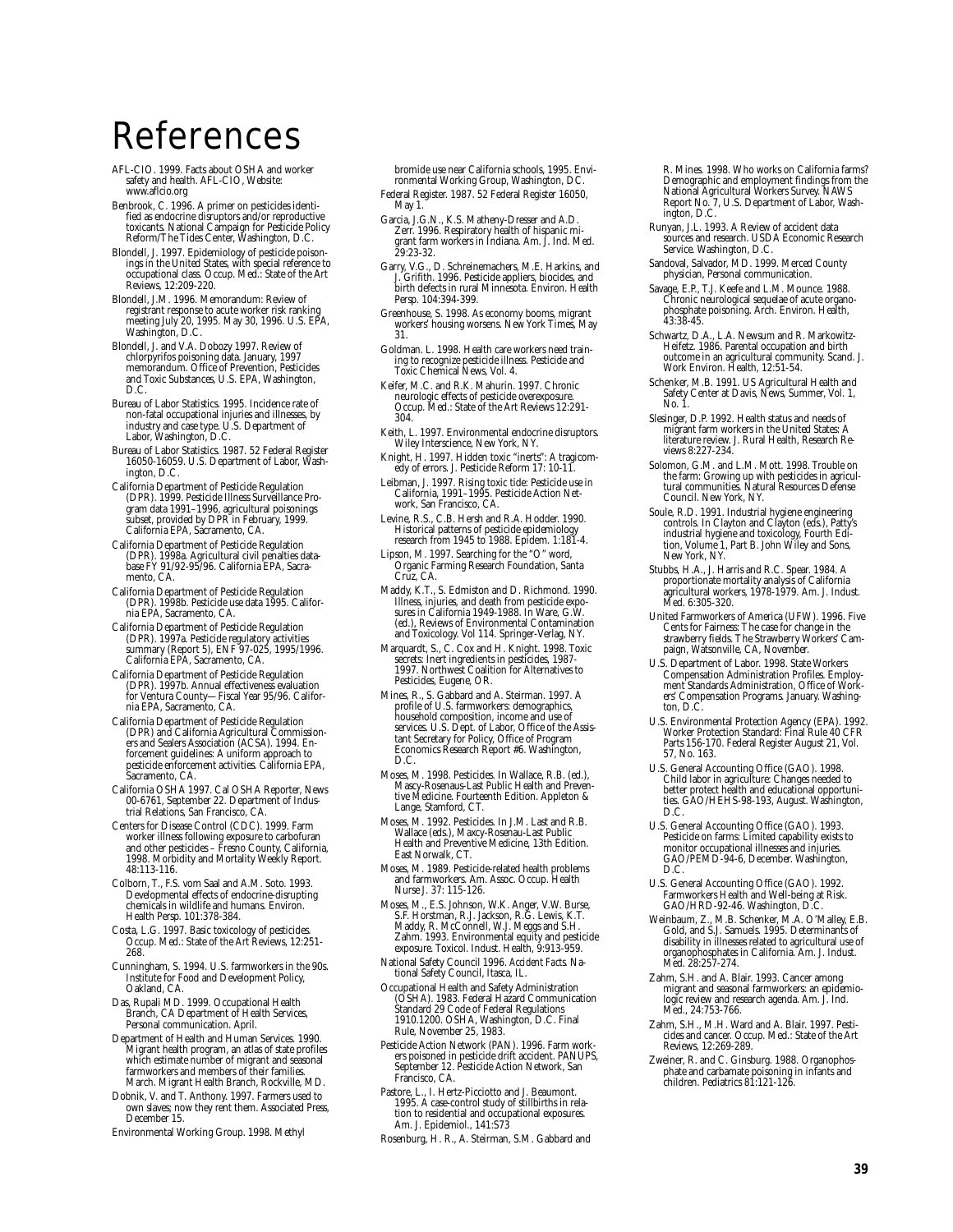## Appendix A Methods

#### Illness Data Analysis

We analyzed California Department of Pesticide Regulation (DPR) illness reporting data from 1991 to 1996 and compared the results with analyses of pesticide use data from 1991 to 1995 (Liebman 1997). At the time of preparation of this report, use data for 1996 were not available to the public.

Illness data analyzed included all cases identified, after investigation by DPR, as definitely, probably or possibly related to pesticide exposure and which were listed as agricultural cases, or provided a crop name, or in which pesticide use was intended to contribute to production of agricultural commodities, or in which the affected person worked for a food processing facility (DPR 1999).

#### Accounts from Workers

Sources of worker accounts included testimony from farmworkers collected and translated by the United Farm Workers (UFW) and excerpts from county pesticide episode investigation reports. Names have been omitted or changed to protect the workers.

#### Enforcement Data Analyses

Analyses of fines and pesticide use violations were prepared using data from the Agricultural Civil Penalties (ACP) Database for FY 1991/92 to 1996/97. These data are maintained by the California DPR Enforcement Unit. Data from 1990/91 were not used because many penalties (fines) had never been finalized. Six year averages of both the number and total dollar amount of fines levied by individual counties are presented to show each county's general level of enforcement activity over six recent years. That enforcement activity was compared to the most recent available agriculture-related pesticide illness data (1996), because it is plausible that the level of agricultural pesticide poisoning in a county could be affected by pesticide enforcement activity in preceding years.

The profile of pesticide safety violations resulting in fines addresses only the roughly

10% of all violations documented by agricultural inspectors which resulted in fines and excludes record-keeping violations. This profile utilizes the ACP database for Fiscal Years 1991/1992 to 1995/1996 because 1996/ 1997 data were received after this more complex analysis was completed. The ACP database sometimes refers to regulation sub-sections which detail very specific requirements. For example, California Code of Regulations (CCR) Title 3, Section 6738(a)(3) requires employers to "Assure precautions to prevent heat stress during protective gear use are taken." More often only a general section number, such as 6738: "Provision of protective equipment," is listed or retrievable. In many cases a single fine involves a number of code and regulation violations. However, the ACP database is not coded to allow analysis of most common groups of regulations violated at the same time.

#### County Enforcement Data

We collected county agricultural commission reports from 1996 through 1998 which were available to the public under the California Public Records Act. Documents were collected from the following counties: Santa Barbara, Ventura, Santa Cruz and Monterey. Specific documents requested and analyzed included: pesticide use monitoring inspections, field worker safety inspections, preapplication site inspections, notices of violation, notices of proposed action and notices of proposed decision, and pesticide episode incident reports. Use inspections and violations were requested only for strawberry and raspberry farms in order to limit the volume of documents. Incident reports and documents related to Agricultural Civil Penalties (Notices of Proposed Action and Decision) were requested for all agricultural commodities. These original documents were analyzed in the context of statewide data compiled by DPR. Specific investigations of pesticide illness episodes cited in the text are identified by investigation number or date of incident.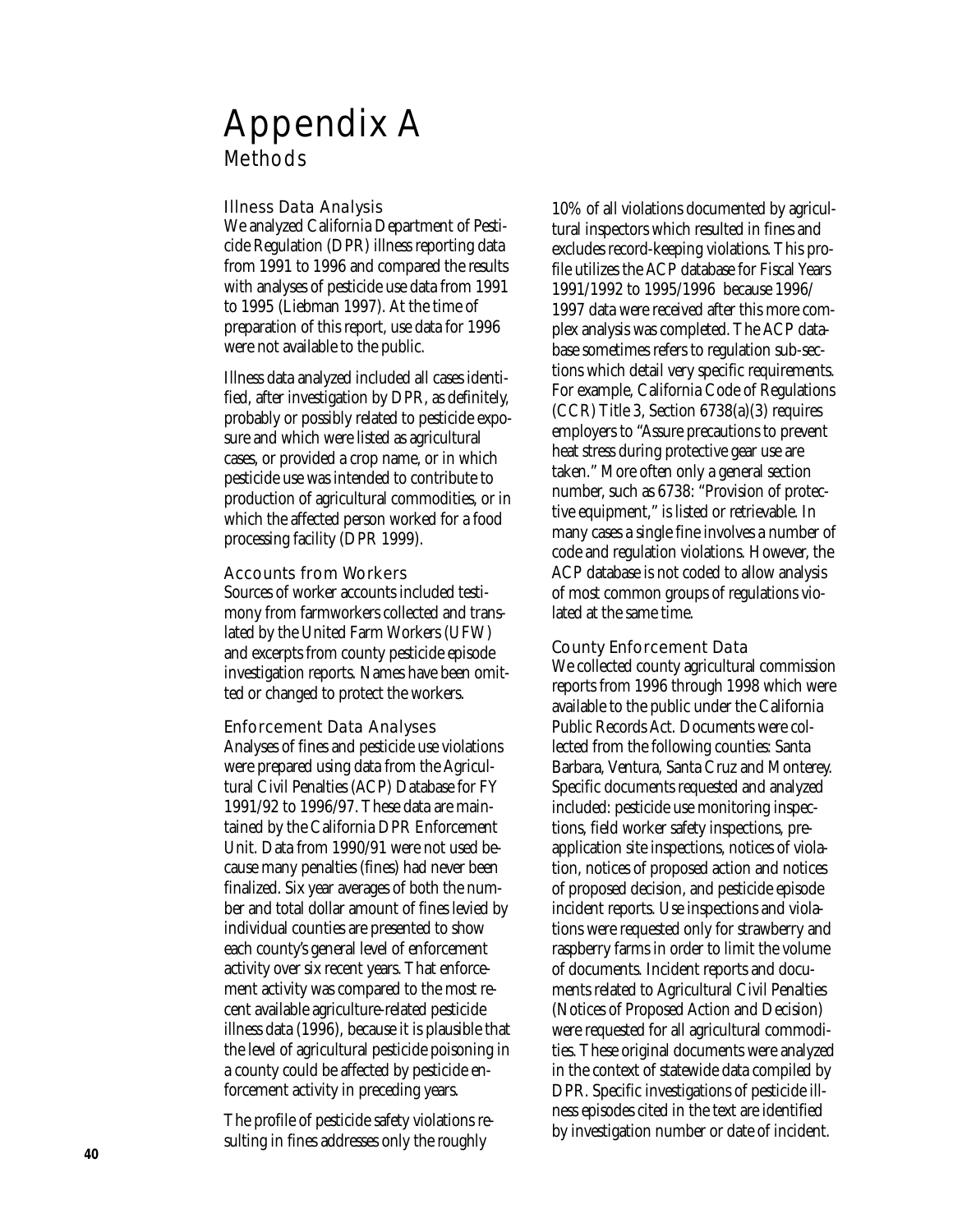## Appendix B Reported Use of Toxic Pesticides in California, 1995

This table is a compilation of data on the toxicology and reported use of pesticides in California in 1995 (the last year for which use data are available). Pesticides were included if they met two criteria: 1) they appear on the indicated official lists of toxic pesticides and 2) they were used in California in 1995. A description of the toxicology and hazard lists is included in the text.

Original source: Liebman (1997). Some figures were updated using corrected data from California DPR (1998b). Endocrine disruptors were also identified by Keith (1997).

Key to Hazard and Toxicity Lists

- A. U.S. EPA "Probable Human Carcinogens"
- B. California's Proposition 65 Pesticides that Cause Cancer
- C. California's Proposition 65 Pesticides that Cause Developmental **Toxicity**
- D. California's Proposition 65 Pesticides that Cause Female Reproductive Toxicity
- E. California's Proposition 65 Pesticides that Cause Male Reproductive Toxicity
- F. Endocrine Disrupting Pesticides
- G. U.S. EPA Category I Extremely High Acute Toxicity/Systemic Pesticides Labeled "DANGER/POISON"
- H. U.S. EPA Category II Organophosphate and Carbamate Nerve **Toxins**
- I. Restricted Use Pesticides. Six pesticides (atrazine, bentazon, bromacil, diuron, prometon, and simazine) are included on this list (potential to pollute ground water) only when used in a designated Pesticide Management Zone, that is, where they already have been detected in groundwater.

| <b>Pesticide</b><br>active<br>ingredient | Hazard<br>and<br><b>Toxicity</b> | <b>Pounds</b><br>of active<br>ingredient |
|------------------------------------------|----------------------------------|------------------------------------------|
| 1,2-Dichloropropane                      | B                                |                                          |
| 1,3-Dichloropropene                      | A, B, I                          | 409,821                                  |
| $2.4.5-T1$                               | F                                |                                          |
| $2.4 - D^2$                              | F.I                              | 462,204                                  |
| 3-Chloro-P-toluidine hydrochloride       | I                                | 0                                        |
| 4-Aminopyridine                          |                                  | 22                                       |
| Acifluorfen                              | A, B                             | 6                                        |
| Acrolein <sup>3,4</sup>                  | G.I                              | 363,127                                  |
| <b>Alachlor</b>                          | B, F                             | 41,119                                   |
| Aldicarb                                 | F, G, I                          | 358,659                                  |
| Aluminum phosphide                       | G, I                             | 90,968                                   |
| Amitrole                                 | A, B, F                          | 1,858                                    |

| <b>Pesticide</b>                           | <b>Hazard</b>   | <b>Pounds</b>    |
|--------------------------------------------|-----------------|------------------|
| active                                     | and             | of active        |
| ingredient                                 | <b>Toxicity</b> | ingredient       |
| Arsenic (inorganic) <sup>5</sup>           | B, G            | 125,055          |
| <b>Atrazine</b>                            | F, I            | 36,192           |
| Azinphos-methyl                            | G, I            | 432,248          |
| Bendiocarb                                 | $H_{\rm}$       | 1,526            |
| Benomyl                                    | C, E, F         | 196,154          |
| <b>Bentazon</b>                            | I               | 655              |
| <b>Bromacil</b>                            | $\rm I$         | 95,478           |
| Bromoxynil                                 | $\overline{C}$  | 119,815          |
| Cacodylic acid                             | A, B            | 44,431           |
| Cadmium                                    | A, B, F         | 0                |
| Captafol                                   | A, B            | $\boldsymbol{0}$ |
| Captan                                     | A, B            | 752,677          |
| Carbaryl                                   | F, H, I         | 856,687          |
| Carbofuran                                 | G, I            | 247,861          |
| Carbon disulfide                           | C, D, E         | $\bf{0}$         |
| Carbon tetrachloride                       | A, B            | $\boldsymbol{0}$ |
| Chlordanes <sup>6</sup>                    | A, B, F         | 184              |
| Chlordimeform                              | A, B, F         | 23               |
| Chlorophacinone                            | G               | 11               |
| Chloropicrin                               | G, I            | 2,798,239        |
| Chlorothalonil                             | A, B            | 1,130,282        |
| Chlorpyrifos                               | H               | 3,443,138        |
| Chromium (chromic acid)                    | B, G            | 117,092          |
| Creosote                                   | A, B            | 444,461          |
| Cyanazine                                  | $\mathcal{C}$   | 646,409          |
| Cycloheximide                              | $\mathcal{C}$   | 0                |
| Cyhexatin                                  | $\mathcal{C}$   | $\boldsymbol{0}$ |
| Cypermethrin                               | ${\bf F}$       | 98,827           |
| Daminozide                                 | A, B            | 7,868            |
| DDVP <sup>7</sup>                          | B, G            | 6,159            |
| DEF <sup>8</sup>                           | $\mathsf{G}$    | 885,595          |
| Diazinon                                   | H               | 1,228,066        |
| Dicofol                                    | ${\bf F}$       | 594,789          |
| Dicrotophos                                | G               | 113              |
| Dimethoate                                 | H               | 596,014          |
| Dinocap                                    | $\mathcal{C}$   | 13               |
| Dinoseb                                    | C, E, G         | 73               |
| Di-n-propyl isocinchomeronate <sup>9</sup> | B               | 1                |
| Disulfoton                                 | G, I            | 97,688           |
| Diuron                                     | I               | 1,071,028        |
| Endosulfan                                 | F, G, I         | 238,455          |
| Endothall, dipotassium salt                | G               | 6,297            |
| Endrin                                     | F, G            | 0                |
| Epichlorohydrin                            | A, B, E         | 0                |
| Esfenvalerate                              | F               | 44,698           |
| Ethion                                     | H               | 79               |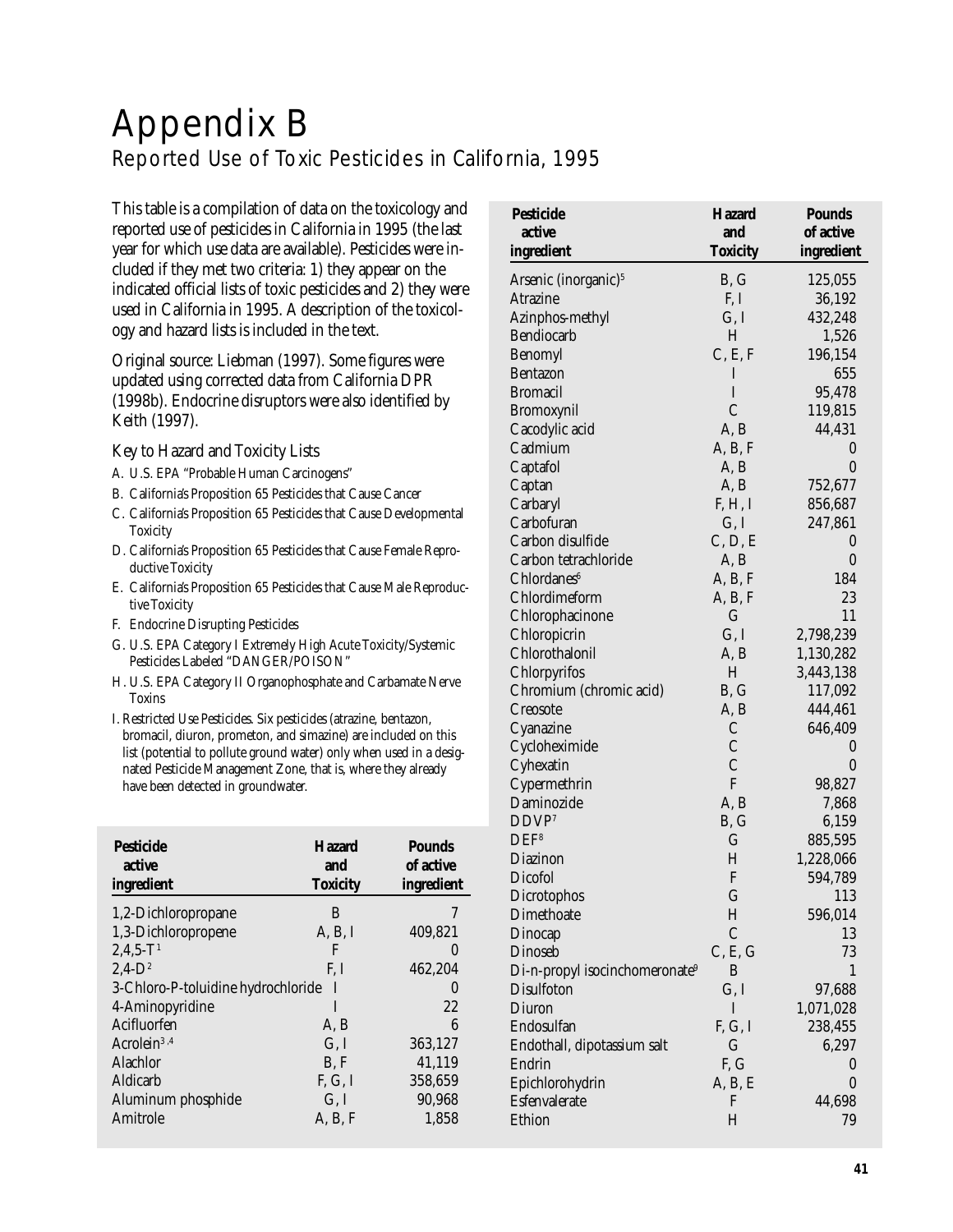*Appendix B continued*

| <b>Pesticide</b><br>active<br>ingredient | Hazard<br>and<br><b>Toxicity</b> | <b>Pounds</b><br>of active<br>ingredient | <b>Pesticide</b><br>active<br>ingredient                                   | Hazard<br>and<br><b>Toxicity</b>                                                         | <b>Pounds</b><br>of active<br>ingredient                                     |
|------------------------------------------|----------------------------------|------------------------------------------|----------------------------------------------------------------------------|------------------------------------------------------------------------------------------|------------------------------------------------------------------------------|
| Ethoprop                                 | G, I                             | 51,104                                   | Pronamide <sup>16</sup>                                                    | A, B                                                                                     | 114,557                                                                      |
| Ethyl acrylate                           | $\, {\bf B}$                     | 95                                       | Propanil                                                                   | $\bf{I}$                                                                                 | 40,022                                                                       |
| Ethylene dibromide                       | A, B, G                          | 90                                       | Propargite                                                                 | A, B                                                                                     | 1,799,584                                                                    |
| Ethylene dichloride                      |                                  |                                          | Propetamphos                                                               | $\boldsymbol{\mathrm{H}}$                                                                | 77,985                                                                       |
| (1,2-dichloroethane)                     | A, B                             | $\boldsymbol{0}$                         | Propoxur <sup>17</sup>                                                     | A, G                                                                                     | 3,296                                                                        |
| Ethylene oxide                           | B, D, G                          | $\boldsymbol{0}$                         | Propylene oxide                                                            | A, B                                                                                     | 155,890                                                                      |
| Fenamiphos                               | G, I                             | 190,027                                  | s,s,s-Tributyl phosphorotrithioate <sup>18</sup>                           | $\bf I$                                                                                  | 885,595                                                                      |
| Fenoxycarb                               | $\mathbf{A}$                     | 1,673                                    | Simazine                                                                   | I                                                                                        | 841,310                                                                      |
| Fenthion                                 | H                                | 413                                      | Sodium cyanide                                                             | G, I                                                                                     | 1,347                                                                        |
| Fenvalerate                              | ${\bf F}$                        | 25,770                                   | Strychnine <sup>19</sup>                                                   | G, I                                                                                     | 713                                                                          |
| Folpet                                   | A, B                             | $\boldsymbol{2}$                         | Sulfotep                                                                   | G, I                                                                                     | 510                                                                          |
| Fonofos                                  | G                                | 74,936                                   | Sulfuryl fluoride                                                          | $\mathsf{G}$                                                                             | 1,746,320                                                                    |
| Formaldehyde (gas)                       | A, B, G                          | 153,519                                  | Sulprofos                                                                  | H                                                                                        | 171                                                                          |
| Formetanate hydrochloride                | G                                | 104,846                                  | Terrazole <sup>20</sup>                                                    | A, B                                                                                     | 369                                                                          |
| Heptachlor                               | A, B, F                          | $\boldsymbol{0}$                         | Tetrachloroethylene <sup>21</sup>                                          | $\, {\bf B}$                                                                             | 742                                                                          |
| Iprodione                                | A, B                             | 587,301                                  | Thiobencarb                                                                | I                                                                                        | 571,075                                                                      |
| Lindane                                  | A, B, F, I                       | 4,653                                    | Thiodicarb                                                                 | A, H                                                                                     | 13,929                                                                       |
| Malathion                                | ${\bf F}$                        | 825,077                                  | Toxaphene                                                                  | A, B, F, G                                                                               | 1,353                                                                        |
| Mancozeb                                 | A, B, F                          | 678,316                                  | Tributyltin <sup>22</sup> . <sup>23</sup>                                  | F, G, I                                                                                  | 338                                                                          |
| Maneb                                    | A, B, F                          | 1,295,589                                | <b>Trichlorfon</b>                                                         | H                                                                                        | 4,552                                                                        |
| Metam sodium                             | A, I                             | 15,131,385                               | <b>Trifluralin</b>                                                         | $\mathbf{F}$                                                                             | 1,428,913                                                                    |
| Methamidophos                            | G, I                             | 515,127                                  | Vinclozolin                                                                | A, F                                                                                     | 49,869                                                                       |
| Methanol                                 | $\mathsf{G}$                     | 27                                       | Warfarin                                                                   | C, G                                                                                     | $\bf{0}$                                                                     |
| Methidathion                             | G, I                             | 321,750                                  | <b>Zinc Phosphide</b>                                                      | $\bf I$                                                                                  | 1,611                                                                        |
| Methomyl                                 | F, G, I                          | 823,399                                  | Zineb                                                                      | $\, {\bf B}$                                                                             | 494                                                                          |
| Methoxychlor                             | ${\bf F}$                        | 1,049                                    | <b>Ziram</b>                                                               | $\mathbf{F}$                                                                             | 1,638,552                                                                    |
| Methyl bromide <sup>10</sup>             | C, G, I                          | 17,519,744                               |                                                                            |                                                                                          |                                                                              |
| Methyl isothiocyanate <sup>11</sup>      | G, I                             | 123                                      | 1 2,4,5-T is listed as an endocrine<br>disrupter. DPR Pesticide Use Re-    | labeled for agricultural production<br>uses.                                             |                                                                              |
| Metolachlor                              | ${\bf F}$                        | 179,109                                  | ports have two listings for 2,4,5-T:                                       | 12 The U.S. EPA lists "o-phenylphenol"                                                   |                                                                              |
| Metribuzin                               | ${\bf F}$                        | 30,670                                   | $(1)$ 2,4,5-T Butoxyethanol ester, $(2)$<br>2,4,5-T Propylene glycol butyl |                                                                                          | as a B2 carcinogen; CA Proposition<br>65 lists "o-phenylphenate, sodium" as  |
| Mevinphos                                | G, I                             | 79,347                                   | ether ester                                                                | a carcinogen. Our category "o-                                                           |                                                                              |
| Molinate                                 | I                                | 1,411,346                                | We lump these two into the single<br>listing, $2,4,5$ -T."                 |                                                                                          | Phenylphenol" includes use of three<br>closely related chemicals that appear |
| Naled                                    | $\overline{G}$                   | 708,927                                  | 2 DPR Pesticide Use Reports specify<br>a large number of related 2,4-D     | in DPR Pesticide Use Reports:                                                            | orthophenylphenol, potassium salt,                                           |
| Nicotine                                 | C, G                             | 235                                      | salts, amines and ester, all of which                                      | and sodium salt.                                                                         |                                                                              |
| Nitrofen                                 | B, F                             | 24                                       | are included here.<br>Acrolein is listed as a Restricted Use<br>3          | 13 Paraquat refers to paraquat dichloride.<br>14 Parathion, ethyl is also known as ethyl |                                                                              |
| o-Phenylphenol <sup>12</sup>             | A, B                             | 49,178                                   | Pesticide when it is used as an<br>aquatic herbicide.                      | parathion and as parathion.                                                              |                                                                              |
| Oxadiazon                                | B                                | 21,485                                   | Acrolein is classified here as an<br>4                                     | 15 Parathion, methyl is also known as<br>methyl parathion.                               |                                                                              |
| Oxamyl                                   | G                                | 66,403                                   | herbicide, but can also be used as a<br>rodenticide.                       | 16 Pronamide is also known as                                                            |                                                                              |
| Oxydemeton-methyl                        | G, I                             | 121,949                                  | DPR Pesticide Use Reports list<br>5                                        | Propyzamide.<br>17 Propoxur is listed in the U.S. EPA                                    |                                                                              |
| Oxythioquinox                            | A                                | 9,535                                    | arsenic acid, arsenic pentoxide, and<br>arsenic trioxide, all of which we  | carcinogens list as Baygon.                                                              |                                                                              |
| Paraquat <sup>13</sup>                   | G, I                             | 862,832                                  | have combined into our listing<br>here.                                    | 18 S, S, S-Tributyl phosphorotrithioate is                                               | also known as tribufos and DEF 6.                                            |
| Parathion, ethyl <sup>14</sup>           | F, G                             | 13,642                                   | The category "Chlordanes" includes<br>6                                    | 19 Strychnine includes strychnine and                                                    |                                                                              |
| Parathion, methyl <sup>15</sup>          | F, G                             | 153,346                                  | related compounds (Oxychlordane,<br>and cis- and trans-Nonalchor)          | strychnine sulfate.<br>20 Terrazole is also known as Etradiazole.                        |                                                                              |
| p-Dichlorobenzene                        | B                                | $\boldsymbol{2}$                         | which are known endocrine                                                  | 21 Also known as perchloroethylene.                                                      |                                                                              |
| Permethrin                               | F                                | 323,663                                  | disruptors.<br>DDVP is also known as dichlorvos.<br>7                      | 22 Tributyltin is classified as a Restricted<br>Use Pesticide when it is labeled for     |                                                                              |
| Phorate                                  | G, I                             | 135,887                                  | 8<br>Also known as tribufos.                                               |                                                                                          | control of "fouling organisms in an                                          |
| Phosalone                                | H                                | 52                                       | Di-n-propyl isocinchomeronate is<br>9<br>also known as Dipropyl            | aquatic environment.'<br>23 DPR Pesticide Use Reports list several                       |                                                                              |
| Phosmet                                  | H                                | 267,886                                  | isocinchomeronate.                                                         | related tributyltin compounds:                                                           | tributyltin flouride, tributyltin male-                                      |
| Phosphamidon                             | G                                | 664                                      | 10 Methyl bromide is listed as a Devel-<br>opmental Toxin (OEHHA 1996)     | ate, tributyltin methacrylate,                                                           |                                                                              |
| Potassium hydroxide                      | G                                | 192                                      | for structural uses but not for<br>agricultural field use.                 | tributyltin neodecanate, and<br>tributyltin oxide. We lump these                         |                                                                              |
| Profenofos                               | H                                | 245,809                                  | 11 Methyl isothiocyanate is classified                                     | together into a single category,<br>"tributyltin."                                       |                                                                              |
|                                          |                                  |                                          | as a Restricted Use Pesticide when                                         |                                                                                          |                                                                              |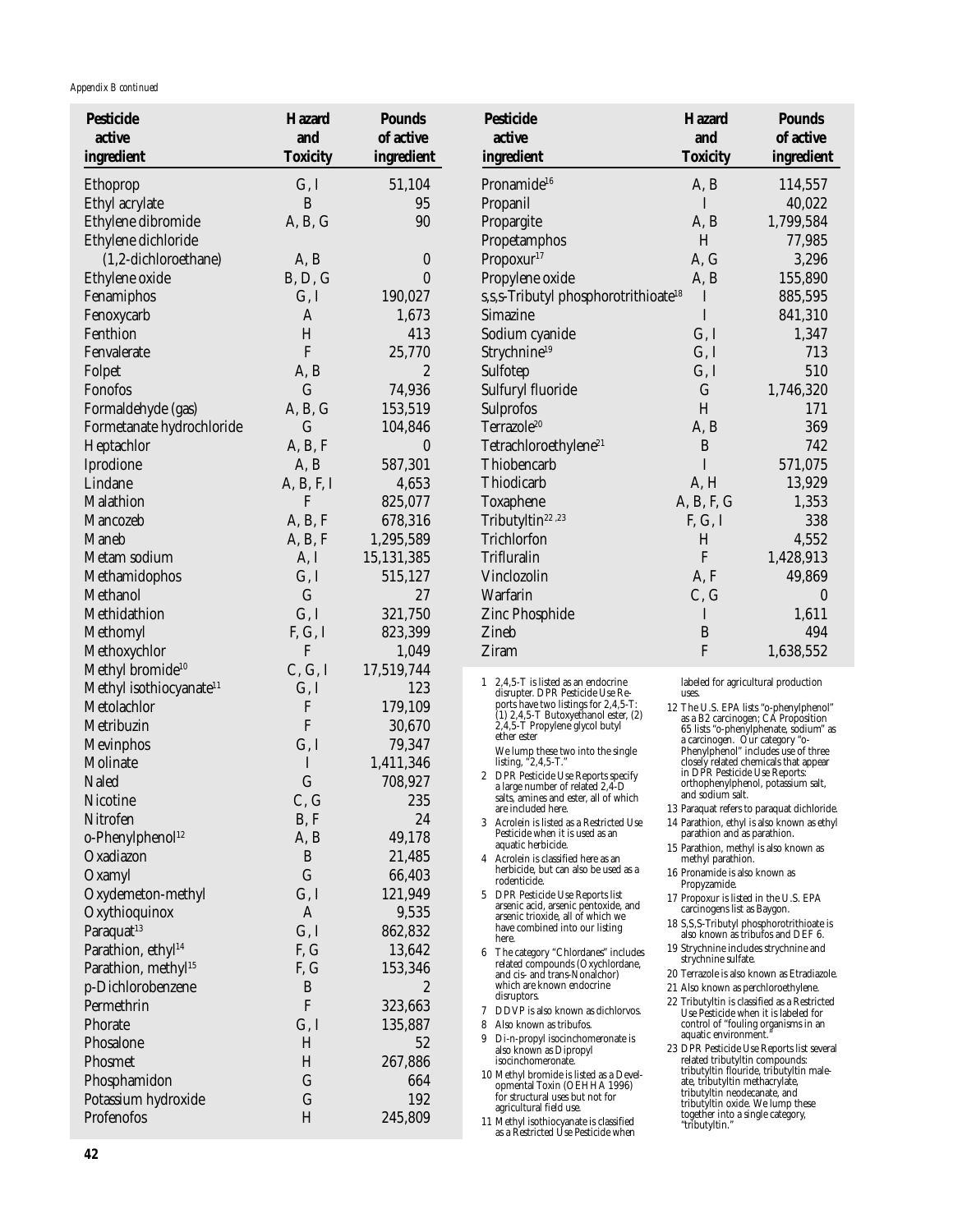## Appendix C All Crops Listed in DPR's 1991–1996 Pesticide Illness Reports

**Top ten crops:** alfalfa, almonds, broccoli, cotton, grapes, lettuce, oranges, ornamentals, strawberries, tomatoes.

**All other crops** (as listed by DPR): anemones, apples, apricots, arbor vitae, artichokes, ash trees, asparagus, asters, avocados, azaleas, basil, beans, bedding plants, bell peppers, blackeyes, brussel sprouts, cabbage, cactus, caneberries, cantaloupe, carnations, carrots, cattle, cauliflower, celery, cherries, chives, chrysanthemums, citrus, corn, cucumbers, cut flowers, cyclamen, dates, dried prunes, eggplant, elm trees, eucalyptus, fallow, figs, flowers, freesias, furniture, garbanzo beans, gardenias, garlic, gladiolas, grapefruit, green onions, gypsophila, heather, hedge, herbs, honeydew melons, hydrangeas, impatients, iris, kiwis, lemons, lilies, lima beans, logs, lumber, melons, mums & kalancho, mushrooms, nectarines, nursery plants, nursery stock, oak trees, oats, olives, onions, orchids, ornamental cactus, ornamental trees, pasture, peaches, pears, peppers, pine trees, pistachios, plums, poinsettias, pomegranates, potatoes, potted begonias, potted plants, primulas, prunes, pyracantha, raisins, rappini, rice, roses, safflower, sage, seed, seed garlic, seed potatoes, seedlings, snapdragons, spinach, squash, stone fruit, sugarbeets, sunflowers, sweet corn, tangelo, tarragon, tomatillos, trees, tulips, turf, turkeys, veronicas, walnuts, watermelon, wheat.

# Appendix D

Proportion of the Most Toxic\* Pesticides Among Possible Poisoning Agents in Top 10 Crops

|                | <b>Proportion of Most</b><br><b>Toxic Agents of</b> |
|----------------|-----------------------------------------------------|
| Crop           | <b>All Agents Listed**</b>                          |
| alfalfa        | 55.7                                                |
| almonds        | 48.6                                                |
| broccoli       | 54.7                                                |
| cotton         | 38.0                                                |
| grapes         | 19.9                                                |
| lettuce        | 57.8                                                |
| oranges        | 55.2                                                |
| ornamentals    | 34.8                                                |
| strawberries   | 33.9                                                |
| tomatoes       | 33.0                                                |
| other crops    | 33.9                                                |
| no crop listed | 32.3                                                |

\* These include pesticides categorized as carcinogens, nerve toxins, restricted use pesticides, reproductive toxins, endocrine disruptors and acute systemic toxins (Liebman 1997).

\*\* Since most compounds are listed more than once, these numbers represent the proportion of all listings of the *most toxic* compounds to the total of all listings of all compounds.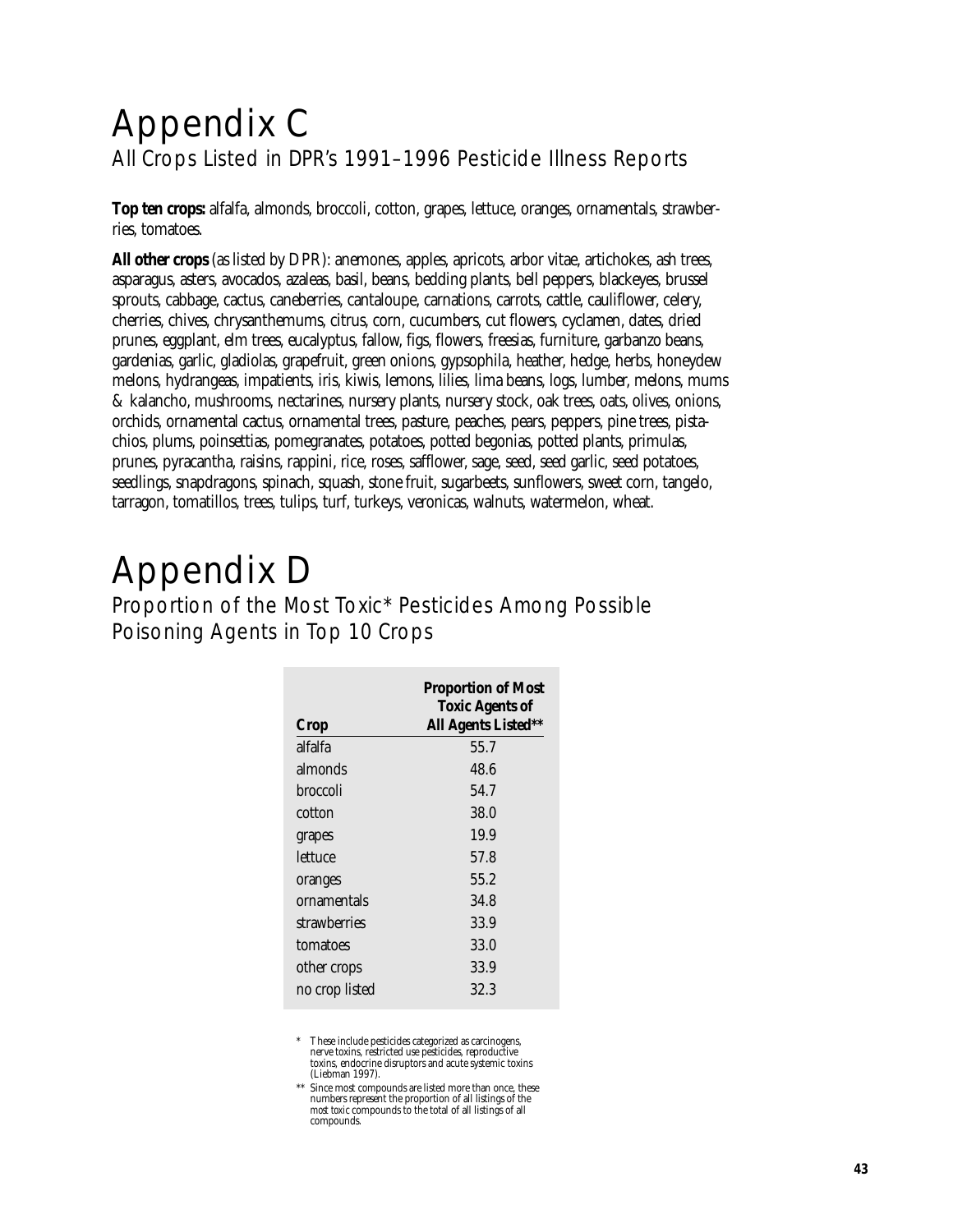# Appendix E

Top 7 Activities Associated with Pesticide Exposure (% of Total Number of Cases)

| <b>Activity</b>                                        | grapes      | cotton      | <b>broccoli</b> | oranges     | ornamen.    | almonds tomato |             | <b>lettuce</b>     | strawb.   | alfalfa          |
|--------------------------------------------------------|-------------|-------------|-----------------|-------------|-------------|----------------|-------------|--------------------|-----------|------------------|
| ground application                                     | 13.4        | 4.0         | 0.7             | 13.9        | 0.0         | 44.1           | 3.9         | 5.0                | 23.1      | 2.9              |
| hand application                                       | 4.3         | 1.0         | 0.7             | 2.4         | 34.6        | 2.9            | 4.9         | 2.0                | 5.1       | 4.3              |
| drift exposure                                         | 7.6         | 79.7        | 84.7            | 12.1        | 17.3        | 10.8           | 27.5        | 22.8               | 23.1      | 25.7             |
| drift into<br>neighboring areas*<br>mix/loading,       | 1.5         | 2.5         | 2.3             | 32.1        | 16.3        | 8.8            | 3.9         | 2.0                | $\theta$  | 31.4             |
| ground application                                     | $2.2\,$     | 2.5         | $\theta$        | 3.6         | $\theta$    | 11.8           | 2.0         | 3.0                | 6.4       | $\boldsymbol{0}$ |
| packing/processing                                     | $\theta$    | $\theta$    | 0.3             | 4.8         | $\theta$    | 2.0            | 18.6        | 2.0                | $\theta$  | $\theta$         |
| field residues                                         | 66.8        | 7.5         | 10.4            | 30.3        | 22.1        | 6.9            | 30.4        | 56.4               | 42.3      | 30.0             |
| Total # cases<br><b>Percent of Total</b><br>Included** | 539<br>95.7 | 399<br>97.2 | 307<br>99.0     | 165<br>99.4 | 104<br>90.4 | 102<br>87.3    | 102<br>91.0 | <b>101</b><br>93.1 | 78<br>100 | 70<br>94.3       |
|                                                        |             |             |                 |             |             |                |             |                    |           |                  |

Other activities in dataset included: aerial applicator, cleaning/fixing equipment, exposure to concentrate, flagger, fumigation chamber, field fumigation, tarp fumigation, mix- ing/loading–aerial, mixing/loading–hand.

\* Drift into non-targeted sites.

\*\* Due to rounding, the sum of the percentages may not equal the total shown in the last row.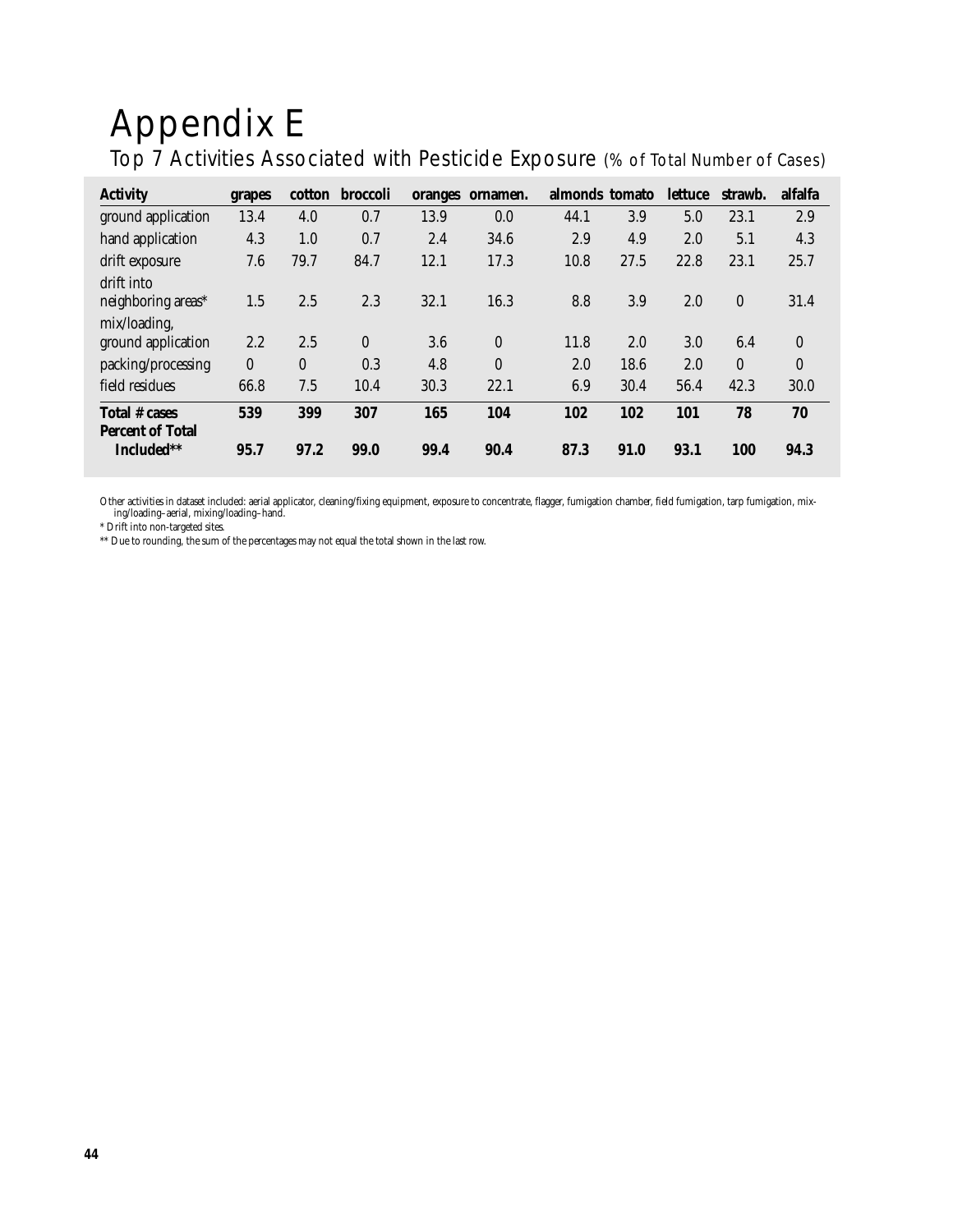# Appendix F

## Pesticide Posionings by County, 1991–1996\*

|                   |              |                     |            | $%$ of        |                                                                                                                                                                             |                  |                    |                         | $%$ of        |
|-------------------|--------------|---------------------|------------|---------------|-----------------------------------------------------------------------------------------------------------------------------------------------------------------------------|------------------|--------------------|-------------------------|---------------|
|                   | Total #      | <b>Main</b>         |            | county        |                                                                                                                                                                             | Total #          | <b>Main</b>        |                         | county        |
| <b>County</b>     | cases<br>534 | Crop(s)             | # cases    | cases<br>44.8 | <b>County</b>                                                                                                                                                               | cases<br>35      | Crop(s)            | # cases                 | cases<br>25.7 |
| Kern              |              | Cotton              | 239        |               | San Mateo                                                                                                                                                                   |                  | Ornamentals        | 9                       |               |
|                   |              | <b>Grapes</b>       | 121        | 22.7          |                                                                                                                                                                             |                  | <b>Flowers</b>     | 8                       | 22.9          |
| Fresno            | 515          | No crop**           | 157        | 30.5          | Sacramento                                                                                                                                                                  | 29               | No crop            | 12                      | 41.4          |
|                   |              | <b>Grapes</b>       | 136        | 26.4          | <b>Sutter</b>                                                                                                                                                               | 26               | No crop            | 10                      | 38.5          |
| <b>Monterey</b>   | 428          | <b>Broccoli</b>     | 152        | 35.5          |                                                                                                                                                                             |                  | Peaches            | 3                       | 11.5          |
|                   |              | No crop             | 79         | 18.5          |                                                                                                                                                                             |                  | <b>Tomatoes</b>    | 3                       | 11.5          |
| <b>Tulare</b>     | 399          | <b>Oranges</b>      | 142        | 35.6          | Alameda                                                                                                                                                                     | 25               | No crop            | 13                      | 52.0          |
|                   |              | No crop             | 88         | 22.1          | Solano                                                                                                                                                                      | 21               | No crop            | $\bf 8$                 | 38.1          |
|                   |              | <b>Grapes</b>       | 69         | 17.3          |                                                                                                                                                                             |                  | <b>Tomatoes</b>    | $\overline{c}$          | $9.5\,$       |
| San Joaquin       | 200          | No crop             | 117        | 58.5          |                                                                                                                                                                             |                  | <b>Ornamentals</b> | $\overline{c}$          | $9.5\,$       |
| Santa Barbara     | 180          | <b>Broccoli</b>     | 121        | 67.2          | Colusa                                                                                                                                                                      | 18               | No crop            | 8                       | 44.4          |
| <b>Kings</b>      | 167          | Cotton              | 91         | 54.5          | Glenn                                                                                                                                                                       | 15               | No crop            | $\overline{5}$          | 33.3          |
| <b>Stanislaus</b> | 138          | No crop             | 71         | 51.4          |                                                                                                                                                                             |                  | Prunes             | 4                       | 26.7          |
| <b>Imperial</b>   | 128          | <b>Broccoli</b>     | 24         | 18.8          | Mendocino                                                                                                                                                                   | 14               | <b>Grapes</b>      | 7                       | 50.0          |
|                   |              | Alfalfa             | 23         | 18.0          | San Bernardino                                                                                                                                                              | 13               | <b>Ornamentals</b> | $\bf 8$                 | 61.5          |
|                   |              | Watermelon          | 20         | 15.6          | Contra Costa                                                                                                                                                                | 12               | <b>Peppers</b>     | 7                       | 58.3          |
| Merced            | 127          | No crop             | 65         | 51.2          |                                                                                                                                                                             |                  | No crop            | 5                       | 41.7          |
| Ventura           | 119          | No crop             | $42\,$     | 35.3          | Tehama                                                                                                                                                                      | 12               | <b>Walnuts</b>     | 4                       | 33.3          |
|                   |              | Celery              | 23         | 19.3          | Humboldt                                                                                                                                                                    | 10               | No crop            | 7                       | 70.0          |
|                   |              | Citrus              | $20\,$     | 16.8          | San Benito                                                                                                                                                                  | 10               | No crop            | 3                       | 30.0          |
| San Diego         | 114          | No crop             | 27         | 23.7          |                                                                                                                                                                             |                  | Lettuce            | $\overline{c}$          | 20.0          |
|                   |              | Ornamentals         | 17         | 14.9          | Yuba                                                                                                                                                                        | 8                | <b>Walnuts</b>     | $\overline{5}$          | 62.5          |
|                   |              | Flowers***          | 17         | 14.9          | Del Norte                                                                                                                                                                   | 7                | No crop            | 4                       | 57.1          |
| Los Angeles       | 84           | No crop             | 49         | 58.3          | San Francisco                                                                                                                                                               | $\overline{4}$   | No crop            | 3                       | 75.0          |
| Madera            | 79           | <b>Grapes</b>       | 36         | 45.6          | Shasta                                                                                                                                                                      | $\sqrt{3}$       | No crop            | $\overline{\mathbf{c}}$ | 66.7          |
|                   |              | Alm/Cot             | 18         | 22.8          | Calaveras                                                                                                                                                                   | $\sqrt{2}$       | Other crops        | $\overline{c}$          | 100.0         |
|                   |              | $(9 \text{ ea.})$   |            |               | Lassen                                                                                                                                                                      | $\sqrt{2}$       | No crop            | $\boldsymbol{2}$        | 100.0         |
| Riverside         | 77           | <b>Grapes</b>       | 45         | 58.4          | Marin                                                                                                                                                                       | $\boldsymbol{2}$ | <b>Roses</b>       | $\mathbf{1}$            | 50.0          |
| <b>Butte</b>      | 73           | No crop             | 53         | 72.6          | Placer                                                                                                                                                                      | $\overline{c}$   | Ornamental         | $\mathbf{1}$            | 50.0          |
| Santa Cruz        | 71           | No crop             | 25         | 35.2          | Siskiyou                                                                                                                                                                    | $\boldsymbol{2}$ | Other crop         | $\mathbf{1}$            | 50.0          |
|                   |              | <b>Strawberries</b> | 20         | 28.2          | Lake                                                                                                                                                                        | 1                | <b>Grapes</b>      | $\mathbf{1}$            | 100.0         |
| Orange            | 56           | No crop             | 23         | 41.1          | Nevada                                                                                                                                                                      | $\mathbf{1}$     | No crop            | $\mathbf{1}$            | 100.0         |
|                   |              | <b>Strawberries</b> | 11         | 19.6          | Tuolumne                                                                                                                                                                    | $\mathbf{1}$     | <b>Grapes</b>      | $\mathbf{1}$            | 100.0         |
| Sonoma            | 55           | No crop             | 23         | 41.8          | <b>Total</b>                                                                                                                                                                | 3991             |                    |                         |               |
|                   |              | <b>Grapes</b>       | 22         | 40.0          |                                                                                                                                                                             |                  |                    |                         |               |
| Napa              | 47           | <b>Grapes</b>       | 34         | 72.3          |                                                                                                                                                                             |                  |                    |                         |               |
| Santa Clara       | 47           | No crop             | 23         | 48.9          | * Crops listed together for each county account for at least 50% of total poisoning                                                                                         |                  |                    |                         |               |
| Yolo              | 41           | <b>Tomatoes</b>     | 10         | 24.4          | cases in that county.                                                                                                                                                       |                  |                    |                         |               |
|                   |              | No crop             | 8          | 19.5          | ** When no crop was identified in the DPR data, the term "no crop listed" is used.<br>*** Different flowers are grouped here and are listed, along with all other crops, in |                  |                    |                         |               |
| San Luis Obispo   | 37           | <b>Grapes</b>       | 10         | 27.0          | Appendix C.<br>Source: California DPR 1999.                                                                                                                                 |                  |                    |                         |               |
|                   |              | Lettuce             | $\sqrt{5}$ | 13.5          |                                                                                                                                                                             |                  |                    |                         |               |

No crop 5 13.5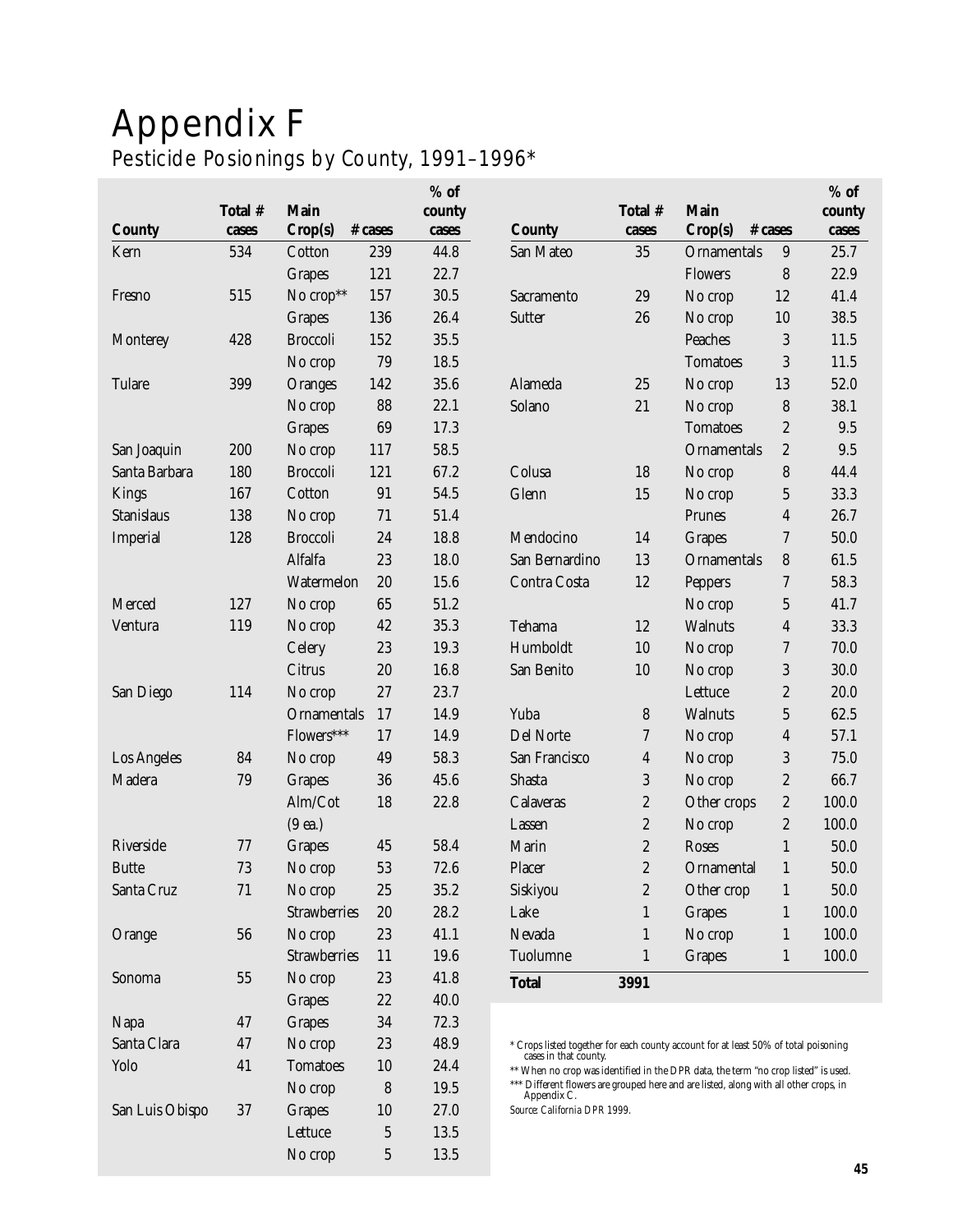# Appendix G

Pesticide Safety Violations Profile, 1991/92–1995/96

| $Reg.$ # | Fines for Violations of Pesticide Handler Protections, 1991-1996<br><b>Description</b> | # Times Cited |
|----------|----------------------------------------------------------------------------------------|---------------|
|          | Protective Gear and Equipment                                                          |               |
| 6738     | Provision and Maintenance of Protective Gear                                           | 1,155         |
| 6736     | Coveralls for Category I and II Pesticides                                             | 228           |
| 6793     | <b>Minimal Exposure Pesticides Protections</b>                                         | 27            |
| 6746     | <b>Closed Systems for Category I Pesticides</b>                                        | 72            |
| 6678     | <b>Service Containers Labeled</b>                                                      | 177           |
| 6742     | Safe Equipment                                                                         | 20            |
|          | Training/Supervision/Warning                                                           |               |
| 6724     | <b>Training of Pesticide Handlers</b>                                                  | 536           |
|          | In a manner employee understands                                                       | (36)          |
|          | Pesticide-specific training                                                            | (175)         |
|          | Inadequate training records                                                            | (99)          |
| 6702     | <b>Employer Responsibility</b>                                                         | 87            |
| 6723     | <b>Hazard Communication for Handlers</b>                                               | 30            |
|          | <b>Emergency Medical Care/Wash Facilities</b>                                          |               |
| 6726     | Adequate Provision for Emergency Medical Care                                          | 247           |
| 6602     | Pesticide Labels at Use Site                                                           | 148           |
| 6734     | Decontamination Facilities for Handlers                                                | 28            |
| 6728     | <b>Medical Supervision</b>                                                             | 26            |
|          | Fines for Drift, Negligence, Unlicensed Businesses 1991-1996                           |               |
| Reg#     | <b>Description</b>                                                                     | # Times Cited |
| 6614     | Duty to Protect Persons, Animals, Property                                             | 260           |
| 6434     | Notice of Intent (NOI)                                                                 | 149           |
| 6600     | <b>General Standard of Care</b>                                                        | 113           |
| 12972    | <b>Failure to Prevent Substantial Drift</b>                                            | 42            |
| 11791    | False Claim, Careless Negligent Action                                                 | 50            |
| 11701    | <b>Unlicensed Business</b>                                                             | 217           |
|          | Fines for Violations of Fieldworker Protections 1991-1996                              |               |
| Reg#     | <b>Description</b>                                                                     | # Times Cited |
| 6770     | <b>Field Reentry After Pesticide Application</b>                                       | 44            |
| 6732     | <b>Field Posting During Restricted Entry Intervals</b>                                 | 32            |
| 6618     | Notice of Applications to and by Property Owner                                        | 31            |
| 6761     | <b>Hazard Communication for Fieldworkers</b>                                           | 30            |
| 6766     | <b>Emergency Medical Care Provision</b>                                                | 21            |
| 6768     | Wash Facilities for Fieldworkers                                                       | 42            |
| 6776e    | <b>Chemigation Posting</b>                                                             | 16            |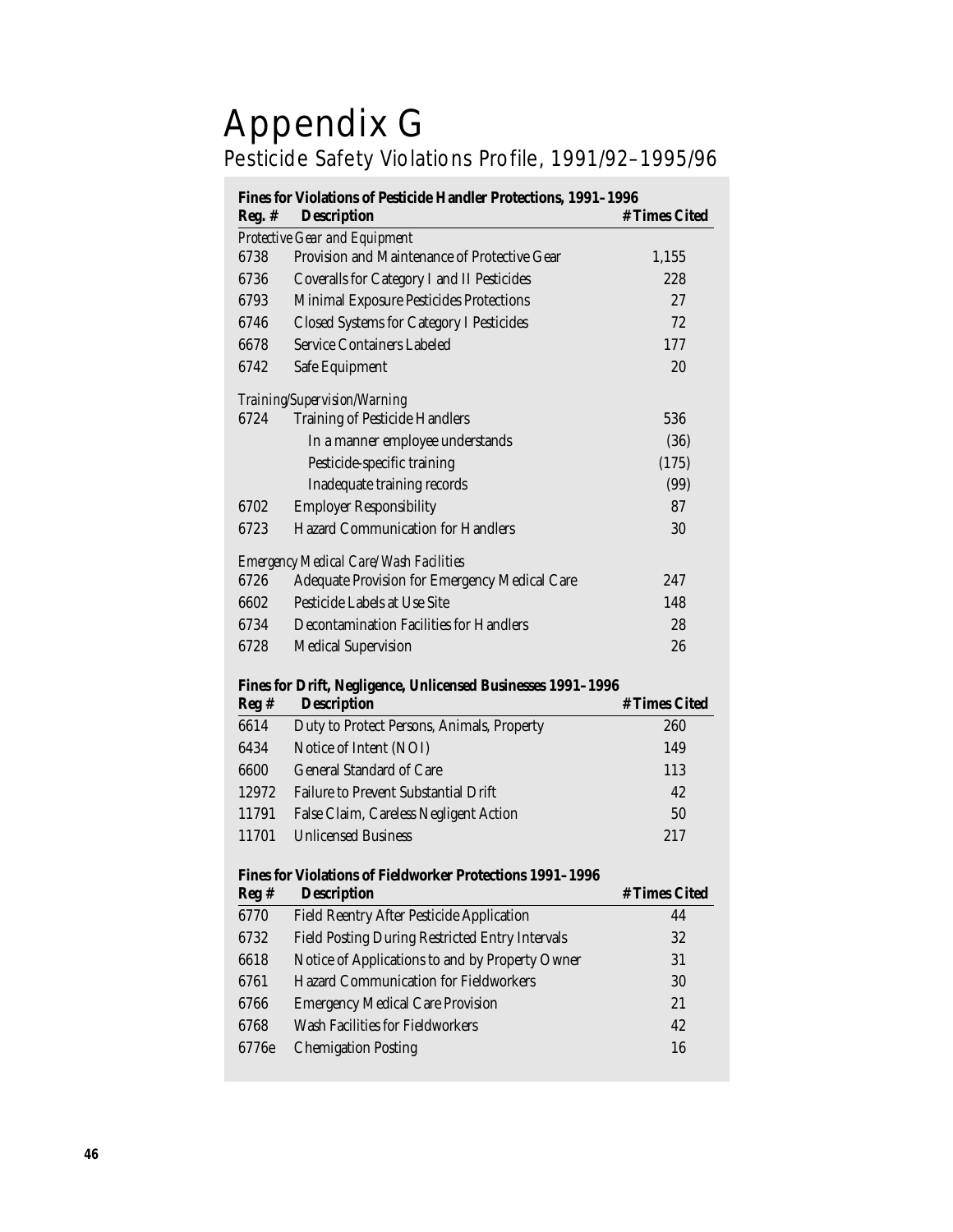# Appendix H

Number of Fines by Fine Level—Statewide Total, FY1991/92–1995/96

| <b>Fiscal year</b> | <b>Minor</b><br><b>Violation</b><br>$<$ \$151 $(%)$ | <b>Moderate</b><br><b>Violation</b><br>$$151-400\,(%)$ | <b>Serious</b><br><b>Violation</b><br>\$401-1,000 (%) | $> $1,000$ (%) |
|--------------------|-----------------------------------------------------|--------------------------------------------------------|-------------------------------------------------------|----------------|
| 1991/92            | 321 (47%)                                           | 223 (33%)                                              | 116 (17%)                                             | 23 (3%)        |
| 1992/93            | 281 (42%)                                           | 233 (35%)                                              | 122 (18%)                                             | 33 (5%)        |
| 1993/94            | 394 (48%)                                           | 276 (34%)                                              | 121 (15%)                                             | 23 (3%)        |
| 1994/95            | 342 (46%)                                           | 248 (34%)                                              | 130 (18%)                                             | 18 (2%)        |
| 1995/96            | 264 (45%)                                           | 209 (35%)                                              | 101 (17%)                                             | 16 (3%)        |
| 1996/97            | 309 (45%)                                           | 251 (37%)                                              | 106 (15%)                                             | 19 (3%)        |

*Source: California DPR 1998.*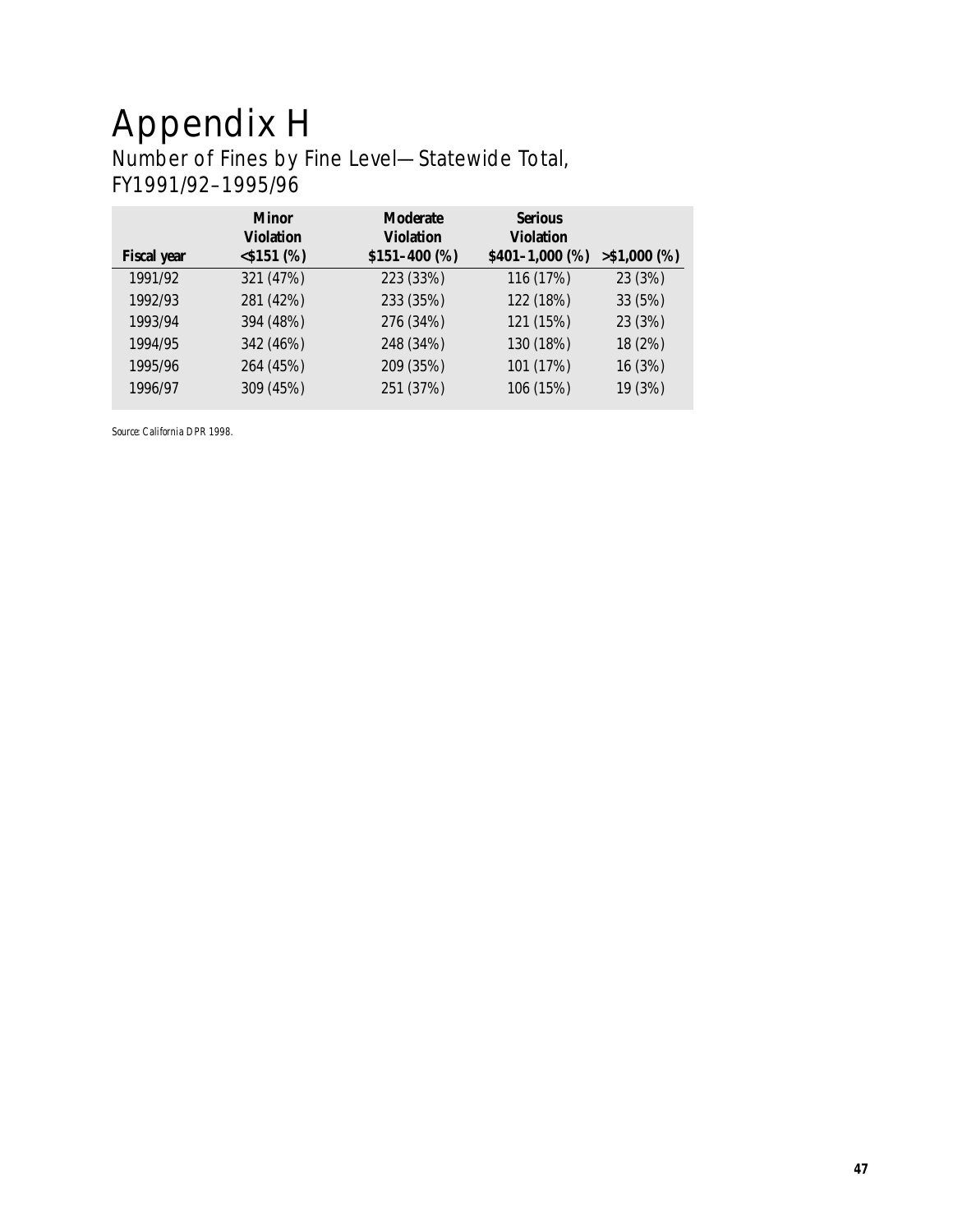# Appendix I

Average Annual Pesticide Fines— All Counties, FY1991/92–1996/97

| <b>Total</b><br><b>Pesticide</b><br><b>Pesticide Use</b><br><b>Restricted</b><br><b>Fines</b> per<br><b>Year</b><br><b>Illnesses</b><br><b>Pesticide Use</b><br><b>Fines</b><br><b>County</b><br>(Thousands lbs.)<br>15.0<br>Alameda<br>\$3,492<br>159<br>147<br>250<br>Amador<br>2.0<br>136<br>103<br>12.0<br><b>Butte</b><br>2,887<br>$\overline{4}$<br>3,505<br>1,417<br>3.2<br>Calaveras<br>1,317<br>33<br>107<br>8.7<br>Colusa<br>2,725<br>$\overline{4}$<br>2,936<br>1,162<br>$\overline{c}$<br>13.5<br>357<br>296<br>Contra Costa<br>2,671<br>3<br>Del Norte<br>222<br>26<br>$\boldsymbol{0}$<br>$\bf{0}$<br>19.2<br>8,034<br>99<br>39,805<br>Fresno<br>7,857<br>9.3<br>2,713<br>$\overline{2}$<br>Glenn<br>2,286<br>810<br>Humboldt<br>$\boldsymbol{0}$<br>$\boldsymbol{0}$<br>60<br>40<br>31.8<br>15,896<br>8,273<br>1,643<br>Imperial<br>14<br>78<br>0.2<br>8<br>10<br>Inyo<br>24.0<br>268<br>24,108<br>Kern<br>9,337<br>2,166<br>7.2<br>24<br>Kings<br>1,835<br>6,475<br>1,915<br>0.5<br>Lake<br>58<br>950<br>176<br>124.0<br>24,885<br>$\bf 8$<br>208<br>474<br>Los Angeles<br>17.3<br>11<br>1,504<br>Madera<br>7,617<br>9,513<br>9.7<br>55<br>Marin<br>3,718<br>66<br>1.7<br>$\sqrt{2}$<br>Mendocino<br>500<br>1,668<br>241<br>16.3<br>Merced<br>3,612<br>22<br>7,877<br>2,473<br>Modoc<br>0.5<br>152<br>408<br>143<br>0.2<br>25<br>Mono<br>10<br>$\bf{0}$<br>12.3<br>10,122<br>1,395<br>Monterey<br>5,458<br>50<br>5.3<br>2,855<br>272<br>Napa<br>1,034<br>7<br>$0.8\,$<br>37<br>Nevada<br>25<br>10<br>52.7<br>9,281<br>994<br>570<br>$6\phantom{.}6$<br>Orange<br>Placer<br>4.0<br>1,383<br>226<br>213<br>0.2<br>$\bf{0}$<br>27<br>Plumas<br>$\boldsymbol{0}$<br>39.5<br>11,194<br>823<br>Riverside<br>$\mathbf 5$<br>4,471<br>42.7<br>5<br>9,793<br>2,429<br>606<br>Sacramento<br>3.3<br>650<br>San Benito<br>618<br>244<br>472<br>San Bernardino<br>31.5<br>8,974<br>349<br>22.7<br>535<br>San Diego<br>8,737<br>10<br>1,040<br>1.7<br>San Francisco<br>1,562<br>13<br>8<br>6.8<br>30<br>3,328<br>11,646<br>San Joaquin*<br>2,458<br>42.2<br>$\sqrt{2}$<br>1681<br>955<br>San Luis Obispo<br>10,673<br>$3.5\,$<br>$\boldsymbol{6}$<br>182<br>1,467<br>201<br>San Mateo<br>9,088<br>13<br>3,386<br>Santa Barbara<br>26.8<br>640<br>14.2<br>$\boldsymbol{6}$<br>244<br>316<br>Santa Clara<br>4,529<br>17<br>5.8<br>1,689<br>495<br>Santa Cruz<br>2,142<br>633<br>289<br>200<br>Shasta<br>1.0<br>800<br>Siskiyou<br>1.8<br>426<br>261<br>Solano<br>6.7<br>1,700<br>1,672<br>816<br>7.2<br>561<br>1,833<br>10<br>3,925<br>Sonoma<br>5.7<br>26<br>Stanislaus*<br>2,075<br>2,811<br>5,504<br>15.5<br>$\bf 5$<br>3,308<br>3,497<br>1,549<br><b>Sutter</b><br>Tehama<br>8.0<br>2,080<br>895<br>433<br>43<br><b>Tulare</b><br>16.7<br>8,402<br>17,927<br>5,809<br>Tuolumne<br>1.7<br>800<br>16<br>6<br>$5.5\,$<br>42<br>1,671<br>5,553<br>1,475<br>Ventura<br>Yolo<br>27.2<br>4,104<br>10<br>3,120<br>1,097<br>Yuba<br>2.2<br>800<br>1,735<br>474 | <b>Number</b> | <b>Average</b> | 1996 | 1995 Ag. | 1996/97  |
|-----------------------------------------------------------------------------------------------------------------------------------------------------------------------------------------------------------------------------------------------------------------------------------------------------------------------------------------------------------------------------------------------------------------------------------------------------------------------------------------------------------------------------------------------------------------------------------------------------------------------------------------------------------------------------------------------------------------------------------------------------------------------------------------------------------------------------------------------------------------------------------------------------------------------------------------------------------------------------------------------------------------------------------------------------------------------------------------------------------------------------------------------------------------------------------------------------------------------------------------------------------------------------------------------------------------------------------------------------------------------------------------------------------------------------------------------------------------------------------------------------------------------------------------------------------------------------------------------------------------------------------------------------------------------------------------------------------------------------------------------------------------------------------------------------------------------------------------------------------------------------------------------------------------------------------------------------------------------------------------------------------------------------------------------------------------------------------------------------------------------------------------------------------------------------------------------------------------------------------------------------------------------------------------------------------------------------------------------------------------------------------------------------------------------------------------------------------------------------------------------------------------------------------------------------------------------------------------------------------------------------------------------------------------------------------------------------------------------------------------------------------------------------------------------------------------------------------------------------------------------------------------------------------------------------------------------------------|---------------|----------------|------|----------|----------|
|                                                                                                                                                                                                                                                                                                                                                                                                                                                                                                                                                                                                                                                                                                                                                                                                                                                                                                                                                                                                                                                                                                                                                                                                                                                                                                                                                                                                                                                                                                                                                                                                                                                                                                                                                                                                                                                                                                                                                                                                                                                                                                                                                                                                                                                                                                                                                                                                                                                                                                                                                                                                                                                                                                                                                                                                                                                                                                                                                           | of            | <b>Annual</b>  | Ag.  | Prod.    | Permits, |
|                                                                                                                                                                                                                                                                                                                                                                                                                                                                                                                                                                                                                                                                                                                                                                                                                                                                                                                                                                                                                                                                                                                                                                                                                                                                                                                                                                                                                                                                                                                                                                                                                                                                                                                                                                                                                                                                                                                                                                                                                                                                                                                                                                                                                                                                                                                                                                                                                                                                                                                                                                                                                                                                                                                                                                                                                                                                                                                                                           |               |                |      |          |          |
|                                                                                                                                                                                                                                                                                                                                                                                                                                                                                                                                                                                                                                                                                                                                                                                                                                                                                                                                                                                                                                                                                                                                                                                                                                                                                                                                                                                                                                                                                                                                                                                                                                                                                                                                                                                                                                                                                                                                                                                                                                                                                                                                                                                                                                                                                                                                                                                                                                                                                                                                                                                                                                                                                                                                                                                                                                                                                                                                                           |               |                |      |          |          |
|                                                                                                                                                                                                                                                                                                                                                                                                                                                                                                                                                                                                                                                                                                                                                                                                                                                                                                                                                                                                                                                                                                                                                                                                                                                                                                                                                                                                                                                                                                                                                                                                                                                                                                                                                                                                                                                                                                                                                                                                                                                                                                                                                                                                                                                                                                                                                                                                                                                                                                                                                                                                                                                                                                                                                                                                                                                                                                                                                           |               |                |      |          |          |
|                                                                                                                                                                                                                                                                                                                                                                                                                                                                                                                                                                                                                                                                                                                                                                                                                                                                                                                                                                                                                                                                                                                                                                                                                                                                                                                                                                                                                                                                                                                                                                                                                                                                                                                                                                                                                                                                                                                                                                                                                                                                                                                                                                                                                                                                                                                                                                                                                                                                                                                                                                                                                                                                                                                                                                                                                                                                                                                                                           |               |                |      |          |          |
|                                                                                                                                                                                                                                                                                                                                                                                                                                                                                                                                                                                                                                                                                                                                                                                                                                                                                                                                                                                                                                                                                                                                                                                                                                                                                                                                                                                                                                                                                                                                                                                                                                                                                                                                                                                                                                                                                                                                                                                                                                                                                                                                                                                                                                                                                                                                                                                                                                                                                                                                                                                                                                                                                                                                                                                                                                                                                                                                                           |               |                |      |          |          |
|                                                                                                                                                                                                                                                                                                                                                                                                                                                                                                                                                                                                                                                                                                                                                                                                                                                                                                                                                                                                                                                                                                                                                                                                                                                                                                                                                                                                                                                                                                                                                                                                                                                                                                                                                                                                                                                                                                                                                                                                                                                                                                                                                                                                                                                                                                                                                                                                                                                                                                                                                                                                                                                                                                                                                                                                                                                                                                                                                           |               |                |      |          |          |
|                                                                                                                                                                                                                                                                                                                                                                                                                                                                                                                                                                                                                                                                                                                                                                                                                                                                                                                                                                                                                                                                                                                                                                                                                                                                                                                                                                                                                                                                                                                                                                                                                                                                                                                                                                                                                                                                                                                                                                                                                                                                                                                                                                                                                                                                                                                                                                                                                                                                                                                                                                                                                                                                                                                                                                                                                                                                                                                                                           |               |                |      |          |          |
|                                                                                                                                                                                                                                                                                                                                                                                                                                                                                                                                                                                                                                                                                                                                                                                                                                                                                                                                                                                                                                                                                                                                                                                                                                                                                                                                                                                                                                                                                                                                                                                                                                                                                                                                                                                                                                                                                                                                                                                                                                                                                                                                                                                                                                                                                                                                                                                                                                                                                                                                                                                                                                                                                                                                                                                                                                                                                                                                                           |               |                |      |          |          |
|                                                                                                                                                                                                                                                                                                                                                                                                                                                                                                                                                                                                                                                                                                                                                                                                                                                                                                                                                                                                                                                                                                                                                                                                                                                                                                                                                                                                                                                                                                                                                                                                                                                                                                                                                                                                                                                                                                                                                                                                                                                                                                                                                                                                                                                                                                                                                                                                                                                                                                                                                                                                                                                                                                                                                                                                                                                                                                                                                           |               |                |      |          |          |
|                                                                                                                                                                                                                                                                                                                                                                                                                                                                                                                                                                                                                                                                                                                                                                                                                                                                                                                                                                                                                                                                                                                                                                                                                                                                                                                                                                                                                                                                                                                                                                                                                                                                                                                                                                                                                                                                                                                                                                                                                                                                                                                                                                                                                                                                                                                                                                                                                                                                                                                                                                                                                                                                                                                                                                                                                                                                                                                                                           |               |                |      |          |          |
|                                                                                                                                                                                                                                                                                                                                                                                                                                                                                                                                                                                                                                                                                                                                                                                                                                                                                                                                                                                                                                                                                                                                                                                                                                                                                                                                                                                                                                                                                                                                                                                                                                                                                                                                                                                                                                                                                                                                                                                                                                                                                                                                                                                                                                                                                                                                                                                                                                                                                                                                                                                                                                                                                                                                                                                                                                                                                                                                                           |               |                |      |          |          |
|                                                                                                                                                                                                                                                                                                                                                                                                                                                                                                                                                                                                                                                                                                                                                                                                                                                                                                                                                                                                                                                                                                                                                                                                                                                                                                                                                                                                                                                                                                                                                                                                                                                                                                                                                                                                                                                                                                                                                                                                                                                                                                                                                                                                                                                                                                                                                                                                                                                                                                                                                                                                                                                                                                                                                                                                                                                                                                                                                           |               |                |      |          |          |
|                                                                                                                                                                                                                                                                                                                                                                                                                                                                                                                                                                                                                                                                                                                                                                                                                                                                                                                                                                                                                                                                                                                                                                                                                                                                                                                                                                                                                                                                                                                                                                                                                                                                                                                                                                                                                                                                                                                                                                                                                                                                                                                                                                                                                                                                                                                                                                                                                                                                                                                                                                                                                                                                                                                                                                                                                                                                                                                                                           |               |                |      |          |          |
|                                                                                                                                                                                                                                                                                                                                                                                                                                                                                                                                                                                                                                                                                                                                                                                                                                                                                                                                                                                                                                                                                                                                                                                                                                                                                                                                                                                                                                                                                                                                                                                                                                                                                                                                                                                                                                                                                                                                                                                                                                                                                                                                                                                                                                                                                                                                                                                                                                                                                                                                                                                                                                                                                                                                                                                                                                                                                                                                                           |               |                |      |          |          |
|                                                                                                                                                                                                                                                                                                                                                                                                                                                                                                                                                                                                                                                                                                                                                                                                                                                                                                                                                                                                                                                                                                                                                                                                                                                                                                                                                                                                                                                                                                                                                                                                                                                                                                                                                                                                                                                                                                                                                                                                                                                                                                                                                                                                                                                                                                                                                                                                                                                                                                                                                                                                                                                                                                                                                                                                                                                                                                                                                           |               |                |      |          |          |
|                                                                                                                                                                                                                                                                                                                                                                                                                                                                                                                                                                                                                                                                                                                                                                                                                                                                                                                                                                                                                                                                                                                                                                                                                                                                                                                                                                                                                                                                                                                                                                                                                                                                                                                                                                                                                                                                                                                                                                                                                                                                                                                                                                                                                                                                                                                                                                                                                                                                                                                                                                                                                                                                                                                                                                                                                                                                                                                                                           |               |                |      |          |          |
|                                                                                                                                                                                                                                                                                                                                                                                                                                                                                                                                                                                                                                                                                                                                                                                                                                                                                                                                                                                                                                                                                                                                                                                                                                                                                                                                                                                                                                                                                                                                                                                                                                                                                                                                                                                                                                                                                                                                                                                                                                                                                                                                                                                                                                                                                                                                                                                                                                                                                                                                                                                                                                                                                                                                                                                                                                                                                                                                                           |               |                |      |          |          |
|                                                                                                                                                                                                                                                                                                                                                                                                                                                                                                                                                                                                                                                                                                                                                                                                                                                                                                                                                                                                                                                                                                                                                                                                                                                                                                                                                                                                                                                                                                                                                                                                                                                                                                                                                                                                                                                                                                                                                                                                                                                                                                                                                                                                                                                                                                                                                                                                                                                                                                                                                                                                                                                                                                                                                                                                                                                                                                                                                           |               |                |      |          |          |
|                                                                                                                                                                                                                                                                                                                                                                                                                                                                                                                                                                                                                                                                                                                                                                                                                                                                                                                                                                                                                                                                                                                                                                                                                                                                                                                                                                                                                                                                                                                                                                                                                                                                                                                                                                                                                                                                                                                                                                                                                                                                                                                                                                                                                                                                                                                                                                                                                                                                                                                                                                                                                                                                                                                                                                                                                                                                                                                                                           |               |                |      |          |          |
|                                                                                                                                                                                                                                                                                                                                                                                                                                                                                                                                                                                                                                                                                                                                                                                                                                                                                                                                                                                                                                                                                                                                                                                                                                                                                                                                                                                                                                                                                                                                                                                                                                                                                                                                                                                                                                                                                                                                                                                                                                                                                                                                                                                                                                                                                                                                                                                                                                                                                                                                                                                                                                                                                                                                                                                                                                                                                                                                                           |               |                |      |          |          |
|                                                                                                                                                                                                                                                                                                                                                                                                                                                                                                                                                                                                                                                                                                                                                                                                                                                                                                                                                                                                                                                                                                                                                                                                                                                                                                                                                                                                                                                                                                                                                                                                                                                                                                                                                                                                                                                                                                                                                                                                                                                                                                                                                                                                                                                                                                                                                                                                                                                                                                                                                                                                                                                                                                                                                                                                                                                                                                                                                           |               |                |      |          |          |
|                                                                                                                                                                                                                                                                                                                                                                                                                                                                                                                                                                                                                                                                                                                                                                                                                                                                                                                                                                                                                                                                                                                                                                                                                                                                                                                                                                                                                                                                                                                                                                                                                                                                                                                                                                                                                                                                                                                                                                                                                                                                                                                                                                                                                                                                                                                                                                                                                                                                                                                                                                                                                                                                                                                                                                                                                                                                                                                                                           |               |                |      |          |          |
|                                                                                                                                                                                                                                                                                                                                                                                                                                                                                                                                                                                                                                                                                                                                                                                                                                                                                                                                                                                                                                                                                                                                                                                                                                                                                                                                                                                                                                                                                                                                                                                                                                                                                                                                                                                                                                                                                                                                                                                                                                                                                                                                                                                                                                                                                                                                                                                                                                                                                                                                                                                                                                                                                                                                                                                                                                                                                                                                                           |               |                |      |          |          |
|                                                                                                                                                                                                                                                                                                                                                                                                                                                                                                                                                                                                                                                                                                                                                                                                                                                                                                                                                                                                                                                                                                                                                                                                                                                                                                                                                                                                                                                                                                                                                                                                                                                                                                                                                                                                                                                                                                                                                                                                                                                                                                                                                                                                                                                                                                                                                                                                                                                                                                                                                                                                                                                                                                                                                                                                                                                                                                                                                           |               |                |      |          |          |
|                                                                                                                                                                                                                                                                                                                                                                                                                                                                                                                                                                                                                                                                                                                                                                                                                                                                                                                                                                                                                                                                                                                                                                                                                                                                                                                                                                                                                                                                                                                                                                                                                                                                                                                                                                                                                                                                                                                                                                                                                                                                                                                                                                                                                                                                                                                                                                                                                                                                                                                                                                                                                                                                                                                                                                                                                                                                                                                                                           |               |                |      |          |          |
|                                                                                                                                                                                                                                                                                                                                                                                                                                                                                                                                                                                                                                                                                                                                                                                                                                                                                                                                                                                                                                                                                                                                                                                                                                                                                                                                                                                                                                                                                                                                                                                                                                                                                                                                                                                                                                                                                                                                                                                                                                                                                                                                                                                                                                                                                                                                                                                                                                                                                                                                                                                                                                                                                                                                                                                                                                                                                                                                                           |               |                |      |          |          |
|                                                                                                                                                                                                                                                                                                                                                                                                                                                                                                                                                                                                                                                                                                                                                                                                                                                                                                                                                                                                                                                                                                                                                                                                                                                                                                                                                                                                                                                                                                                                                                                                                                                                                                                                                                                                                                                                                                                                                                                                                                                                                                                                                                                                                                                                                                                                                                                                                                                                                                                                                                                                                                                                                                                                                                                                                                                                                                                                                           |               |                |      |          |          |
|                                                                                                                                                                                                                                                                                                                                                                                                                                                                                                                                                                                                                                                                                                                                                                                                                                                                                                                                                                                                                                                                                                                                                                                                                                                                                                                                                                                                                                                                                                                                                                                                                                                                                                                                                                                                                                                                                                                                                                                                                                                                                                                                                                                                                                                                                                                                                                                                                                                                                                                                                                                                                                                                                                                                                                                                                                                                                                                                                           |               |                |      |          |          |
|                                                                                                                                                                                                                                                                                                                                                                                                                                                                                                                                                                                                                                                                                                                                                                                                                                                                                                                                                                                                                                                                                                                                                                                                                                                                                                                                                                                                                                                                                                                                                                                                                                                                                                                                                                                                                                                                                                                                                                                                                                                                                                                                                                                                                                                                                                                                                                                                                                                                                                                                                                                                                                                                                                                                                                                                                                                                                                                                                           |               |                |      |          |          |
|                                                                                                                                                                                                                                                                                                                                                                                                                                                                                                                                                                                                                                                                                                                                                                                                                                                                                                                                                                                                                                                                                                                                                                                                                                                                                                                                                                                                                                                                                                                                                                                                                                                                                                                                                                                                                                                                                                                                                                                                                                                                                                                                                                                                                                                                                                                                                                                                                                                                                                                                                                                                                                                                                                                                                                                                                                                                                                                                                           |               |                |      |          |          |
|                                                                                                                                                                                                                                                                                                                                                                                                                                                                                                                                                                                                                                                                                                                                                                                                                                                                                                                                                                                                                                                                                                                                                                                                                                                                                                                                                                                                                                                                                                                                                                                                                                                                                                                                                                                                                                                                                                                                                                                                                                                                                                                                                                                                                                                                                                                                                                                                                                                                                                                                                                                                                                                                                                                                                                                                                                                                                                                                                           |               |                |      |          |          |
|                                                                                                                                                                                                                                                                                                                                                                                                                                                                                                                                                                                                                                                                                                                                                                                                                                                                                                                                                                                                                                                                                                                                                                                                                                                                                                                                                                                                                                                                                                                                                                                                                                                                                                                                                                                                                                                                                                                                                                                                                                                                                                                                                                                                                                                                                                                                                                                                                                                                                                                                                                                                                                                                                                                                                                                                                                                                                                                                                           |               |                |      |          |          |
|                                                                                                                                                                                                                                                                                                                                                                                                                                                                                                                                                                                                                                                                                                                                                                                                                                                                                                                                                                                                                                                                                                                                                                                                                                                                                                                                                                                                                                                                                                                                                                                                                                                                                                                                                                                                                                                                                                                                                                                                                                                                                                                                                                                                                                                                                                                                                                                                                                                                                                                                                                                                                                                                                                                                                                                                                                                                                                                                                           |               |                |      |          |          |
|                                                                                                                                                                                                                                                                                                                                                                                                                                                                                                                                                                                                                                                                                                                                                                                                                                                                                                                                                                                                                                                                                                                                                                                                                                                                                                                                                                                                                                                                                                                                                                                                                                                                                                                                                                                                                                                                                                                                                                                                                                                                                                                                                                                                                                                                                                                                                                                                                                                                                                                                                                                                                                                                                                                                                                                                                                                                                                                                                           |               |                |      |          |          |
|                                                                                                                                                                                                                                                                                                                                                                                                                                                                                                                                                                                                                                                                                                                                                                                                                                                                                                                                                                                                                                                                                                                                                                                                                                                                                                                                                                                                                                                                                                                                                                                                                                                                                                                                                                                                                                                                                                                                                                                                                                                                                                                                                                                                                                                                                                                                                                                                                                                                                                                                                                                                                                                                                                                                                                                                                                                                                                                                                           |               |                |      |          |          |
|                                                                                                                                                                                                                                                                                                                                                                                                                                                                                                                                                                                                                                                                                                                                                                                                                                                                                                                                                                                                                                                                                                                                                                                                                                                                                                                                                                                                                                                                                                                                                                                                                                                                                                                                                                                                                                                                                                                                                                                                                                                                                                                                                                                                                                                                                                                                                                                                                                                                                                                                                                                                                                                                                                                                                                                                                                                                                                                                                           |               |                |      |          |          |
|                                                                                                                                                                                                                                                                                                                                                                                                                                                                                                                                                                                                                                                                                                                                                                                                                                                                                                                                                                                                                                                                                                                                                                                                                                                                                                                                                                                                                                                                                                                                                                                                                                                                                                                                                                                                                                                                                                                                                                                                                                                                                                                                                                                                                                                                                                                                                                                                                                                                                                                                                                                                                                                                                                                                                                                                                                                                                                                                                           |               |                |      |          |          |
|                                                                                                                                                                                                                                                                                                                                                                                                                                                                                                                                                                                                                                                                                                                                                                                                                                                                                                                                                                                                                                                                                                                                                                                                                                                                                                                                                                                                                                                                                                                                                                                                                                                                                                                                                                                                                                                                                                                                                                                                                                                                                                                                                                                                                                                                                                                                                                                                                                                                                                                                                                                                                                                                                                                                                                                                                                                                                                                                                           |               |                |      |          |          |
|                                                                                                                                                                                                                                                                                                                                                                                                                                                                                                                                                                                                                                                                                                                                                                                                                                                                                                                                                                                                                                                                                                                                                                                                                                                                                                                                                                                                                                                                                                                                                                                                                                                                                                                                                                                                                                                                                                                                                                                                                                                                                                                                                                                                                                                                                                                                                                                                                                                                                                                                                                                                                                                                                                                                                                                                                                                                                                                                                           |               |                |      |          |          |
|                                                                                                                                                                                                                                                                                                                                                                                                                                                                                                                                                                                                                                                                                                                                                                                                                                                                                                                                                                                                                                                                                                                                                                                                                                                                                                                                                                                                                                                                                                                                                                                                                                                                                                                                                                                                                                                                                                                                                                                                                                                                                                                                                                                                                                                                                                                                                                                                                                                                                                                                                                                                                                                                                                                                                                                                                                                                                                                                                           |               |                |      |          |          |
|                                                                                                                                                                                                                                                                                                                                                                                                                                                                                                                                                                                                                                                                                                                                                                                                                                                                                                                                                                                                                                                                                                                                                                                                                                                                                                                                                                                                                                                                                                                                                                                                                                                                                                                                                                                                                                                                                                                                                                                                                                                                                                                                                                                                                                                                                                                                                                                                                                                                                                                                                                                                                                                                                                                                                                                                                                                                                                                                                           |               |                |      |          |          |
|                                                                                                                                                                                                                                                                                                                                                                                                                                                                                                                                                                                                                                                                                                                                                                                                                                                                                                                                                                                                                                                                                                                                                                                                                                                                                                                                                                                                                                                                                                                                                                                                                                                                                                                                                                                                                                                                                                                                                                                                                                                                                                                                                                                                                                                                                                                                                                                                                                                                                                                                                                                                                                                                                                                                                                                                                                                                                                                                                           |               |                |      |          |          |
|                                                                                                                                                                                                                                                                                                                                                                                                                                                                                                                                                                                                                                                                                                                                                                                                                                                                                                                                                                                                                                                                                                                                                                                                                                                                                                                                                                                                                                                                                                                                                                                                                                                                                                                                                                                                                                                                                                                                                                                                                                                                                                                                                                                                                                                                                                                                                                                                                                                                                                                                                                                                                                                                                                                                                                                                                                                                                                                                                           |               |                |      |          |          |
|                                                                                                                                                                                                                                                                                                                                                                                                                                                                                                                                                                                                                                                                                                                                                                                                                                                                                                                                                                                                                                                                                                                                                                                                                                                                                                                                                                                                                                                                                                                                                                                                                                                                                                                                                                                                                                                                                                                                                                                                                                                                                                                                                                                                                                                                                                                                                                                                                                                                                                                                                                                                                                                                                                                                                                                                                                                                                                                                                           |               |                |      |          |          |
|                                                                                                                                                                                                                                                                                                                                                                                                                                                                                                                                                                                                                                                                                                                                                                                                                                                                                                                                                                                                                                                                                                                                                                                                                                                                                                                                                                                                                                                                                                                                                                                                                                                                                                                                                                                                                                                                                                                                                                                                                                                                                                                                                                                                                                                                                                                                                                                                                                                                                                                                                                                                                                                                                                                                                                                                                                                                                                                                                           |               |                |      |          |          |
|                                                                                                                                                                                                                                                                                                                                                                                                                                                                                                                                                                                                                                                                                                                                                                                                                                                                                                                                                                                                                                                                                                                                                                                                                                                                                                                                                                                                                                                                                                                                                                                                                                                                                                                                                                                                                                                                                                                                                                                                                                                                                                                                                                                                                                                                                                                                                                                                                                                                                                                                                                                                                                                                                                                                                                                                                                                                                                                                                           |               |                |      |          |          |
|                                                                                                                                                                                                                                                                                                                                                                                                                                                                                                                                                                                                                                                                                                                                                                                                                                                                                                                                                                                                                                                                                                                                                                                                                                                                                                                                                                                                                                                                                                                                                                                                                                                                                                                                                                                                                                                                                                                                                                                                                                                                                                                                                                                                                                                                                                                                                                                                                                                                                                                                                                                                                                                                                                                                                                                                                                                                                                                                                           |               |                |      |          |          |
|                                                                                                                                                                                                                                                                                                                                                                                                                                                                                                                                                                                                                                                                                                                                                                                                                                                                                                                                                                                                                                                                                                                                                                                                                                                                                                                                                                                                                                                                                                                                                                                                                                                                                                                                                                                                                                                                                                                                                                                                                                                                                                                                                                                                                                                                                                                                                                                                                                                                                                                                                                                                                                                                                                                                                                                                                                                                                                                                                           |               |                |      |          |          |
|                                                                                                                                                                                                                                                                                                                                                                                                                                                                                                                                                                                                                                                                                                                                                                                                                                                                                                                                                                                                                                                                                                                                                                                                                                                                                                                                                                                                                                                                                                                                                                                                                                                                                                                                                                                                                                                                                                                                                                                                                                                                                                                                                                                                                                                                                                                                                                                                                                                                                                                                                                                                                                                                                                                                                                                                                                                                                                                                                           |               |                |      |          |          |
|                                                                                                                                                                                                                                                                                                                                                                                                                                                                                                                                                                                                                                                                                                                                                                                                                                                                                                                                                                                                                                                                                                                                                                                                                                                                                                                                                                                                                                                                                                                                                                                                                                                                                                                                                                                                                                                                                                                                                                                                                                                                                                                                                                                                                                                                                                                                                                                                                                                                                                                                                                                                                                                                                                                                                                                                                                                                                                                                                           |               |                |      |          |          |
|                                                                                                                                                                                                                                                                                                                                                                                                                                                                                                                                                                                                                                                                                                                                                                                                                                                                                                                                                                                                                                                                                                                                                                                                                                                                                                                                                                                                                                                                                                                                                                                                                                                                                                                                                                                                                                                                                                                                                                                                                                                                                                                                                                                                                                                                                                                                                                                                                                                                                                                                                                                                                                                                                                                                                                                                                                                                                                                                                           |               |                |      |          |          |
|                                                                                                                                                                                                                                                                                                                                                                                                                                                                                                                                                                                                                                                                                                                                                                                                                                                                                                                                                                                                                                                                                                                                                                                                                                                                                                                                                                                                                                                                                                                                                                                                                                                                                                                                                                                                                                                                                                                                                                                                                                                                                                                                                                                                                                                                                                                                                                                                                                                                                                                                                                                                                                                                                                                                                                                                                                                                                                                                                           |               |                |      |          |          |
|                                                                                                                                                                                                                                                                                                                                                                                                                                                                                                                                                                                                                                                                                                                                                                                                                                                                                                                                                                                                                                                                                                                                                                                                                                                                                                                                                                                                                                                                                                                                                                                                                                                                                                                                                                                                                                                                                                                                                                                                                                                                                                                                                                                                                                                                                                                                                                                                                                                                                                                                                                                                                                                                                                                                                                                                                                                                                                                                                           |               |                |      |          |          |
|                                                                                                                                                                                                                                                                                                                                                                                                                                                                                                                                                                                                                                                                                                                                                                                                                                                                                                                                                                                                                                                                                                                                                                                                                                                                                                                                                                                                                                                                                                                                                                                                                                                                                                                                                                                                                                                                                                                                                                                                                                                                                                                                                                                                                                                                                                                                                                                                                                                                                                                                                                                                                                                                                                                                                                                                                                                                                                                                                           |               |                |      |          |          |

\* No Agricultural Civil Penalties (fines) were issued by San Joaquin or Stanislaus counties in Fiscal Year 1996/97. *Sources: California DPR 1997a, 1998, 1999, Liebman 1997.*